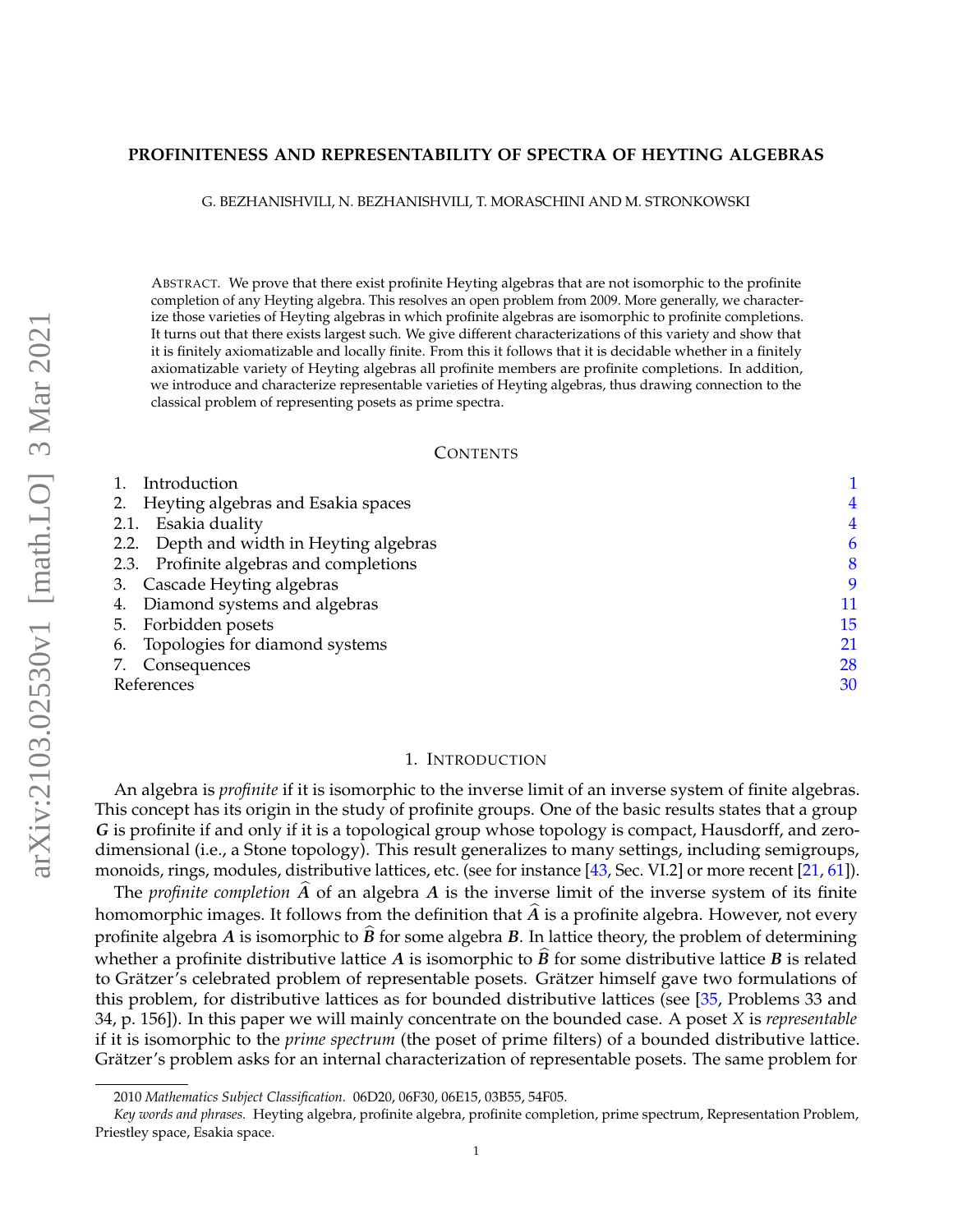prime spectra of commutative rings was posed by Kaplansky [\[45,](#page-30-3) pp. 5–7]. In fact, bounded distributive lattices and commutative rings with unit give rise to the same prime spectra up to isomorphism (see, e.g., [\[58,](#page-31-1) Thm. 1.1]). Even more is true. It is a well-known result of Hochster [\[37\]](#page-30-4) that the prime spectra of commutative rings with unit are precisely the spectral spaces. Cornish [\[22\]](#page-30-5) showed that these spaces form a category isomorphic to that of Priestley spaces, i.e., prime spectra of bounded distributive lattices [\[56,](#page-30-6) [57\]](#page-31-2).

It follows from Priestley duality that a poset *X* is representable if and only if there is a Stone topology on *X* such that the resulting ordered space is a Priestley space. Furthermore, in view of the work of Joyal [\[44\]](#page-30-7) and Speed [\[64\]](#page-31-3), a poset *X* is representable precisely when it is profinite. Thus, Grätzer's problem asks for a description of profinite posets, or equivalently of the posets underlying Priestley spaces.

A solution of Grätzer's problem for linearly ordered sets was given independently by Balbes [[3,](#page-29-1) Thm. 9] (by lattice-theoretic means) and Lewis [\[48,](#page-30-8) Thm. 3.1] (by ring-theoretic means). It follows from their characterizations that representable chains are necessarily complete, whence a simple example of a chain that is not representable is given by the set of natural numbers with the usual order.

Grätzer's problem is connected to the problem of determining when a profinite bounded distributive lattice *A* is isomorphic to the profinite completion of some bounded distributive lattice *B*, as we proceed to explain. Utilizing Priestley duality, it was shown in [\[7,](#page-29-2) Thm. 4.4] that *A* is a profinite bounded distributive lattice if and only if *A* is isomorphic to the lattice  $Up(X)$  of all upsets (upward closed sets) of a poset *X*. On the other hand, by [\[10,](#page-29-3) Thm. 5.3], *A* is isomorphic to  $\hat{B}$  for some bounded distributive lattice  $B$  if and only if  $A$  is isomorphic to  $Up(X)$  for some representable poset  $X$ . Consequently, if the poset *X* is not representable and  $A = Up(X)$ , then *A* is not isomorphic to  $\hat{B}$  for any bounded distributive lattice *B* [\[10,](#page-29-3) Cor. 5.4]. This allows us to construct easily profinite bounded distributive lattices *A* that are not isomorphic to profinite completions of bounded distributive lattices; for instance, take  $A = Up(X)$  where *X* is any chain that is not complete.

In this paper we are interested in Heyting algebras. These are special bounded distributive lattices in which the meet operation has an adjoint, usually referred to as implication. Heyting algebras have been studied extensively as they have applications to different branches of mathematics, including:

- **Logic** (algebraic models of intuitionistic logic are Heyting algebras),
- **Topology** (the lattice of open sets of every topological space is a Heyting algebra),
- **Point-free Topology** (each locale is a Heyting algebra),
- **Domain Theory** (each continuous distributive lattice is a Heyting algebra),
- **Topos Theory** (the subobject classifier of every topos is a Heyting algebra).
- **Lattice Theory/Universal Algebra** (every algebraic distributive lattice and hence the congruence lattice of every algebra in a congruence-distributive variety is a Heyting algebra).

Grätzer's problem of representability was reformulated by Esakia for Heyting algebras in [[28,](#page-30-9) Appendix A.5]. We call a poset *X Esakia representable* if *X* is isomorphic to the prime spectrum of some Heyting algebra. A poset *X* is *image-finite* if the upset  $\uparrow x := \{y \in X : x \leq y\}$  is finite for each  $x \in X$ . For a poset *X*, let

$$
X_{fin} = \{x \in X : \uparrow x \text{ is finite}\}
$$

be the image-finite subposet of *X*. By [\[7,](#page-29-2) Thm. 3.6], a Heyting algebra *A* is profinite if and only if *A* is isomorphic to Up(*X*) for some image-finite poset *X*. By [\[10,](#page-29-3) Thm. 5.8], a Heyting algebra *A* is isomorphic to  $\widehat{B}$  for some Heyting algebra *B* if and only if *A* is isomorphic to Up( $X_{fin}$ ) for some Esakia representable poset *X*. This implies that if there is an image-finite poset *X* that is not isomorphic to *Y*fin for any Esakia representable poset *Y*, then Up(*X*) is an example of a profinite Heyting algebra that is not isomorphic to the profinite completion of any Heyting algebra [\[10,](#page-29-3) Cor. 5.9]. Finding such an image-finite poset is nontrivial, and was left as an open problem in [\[10\]](#page-29-3).

We will resolve this problem by providing many such examples. In fact, we will provide a characterization of all varieties of Heyting algebras whose profinite members are profinite completions of some Heyting algebras. This we do by proving that there exists a largest such variety. We denote this variety by DHA and term its members *diamond Heyting algebras*. To explain the terminology, DHA is a subvariety of the variety CHA of *cascade Heyting algebras* of Esakia [\[28,](#page-30-9) Appendix A.9]. We recall that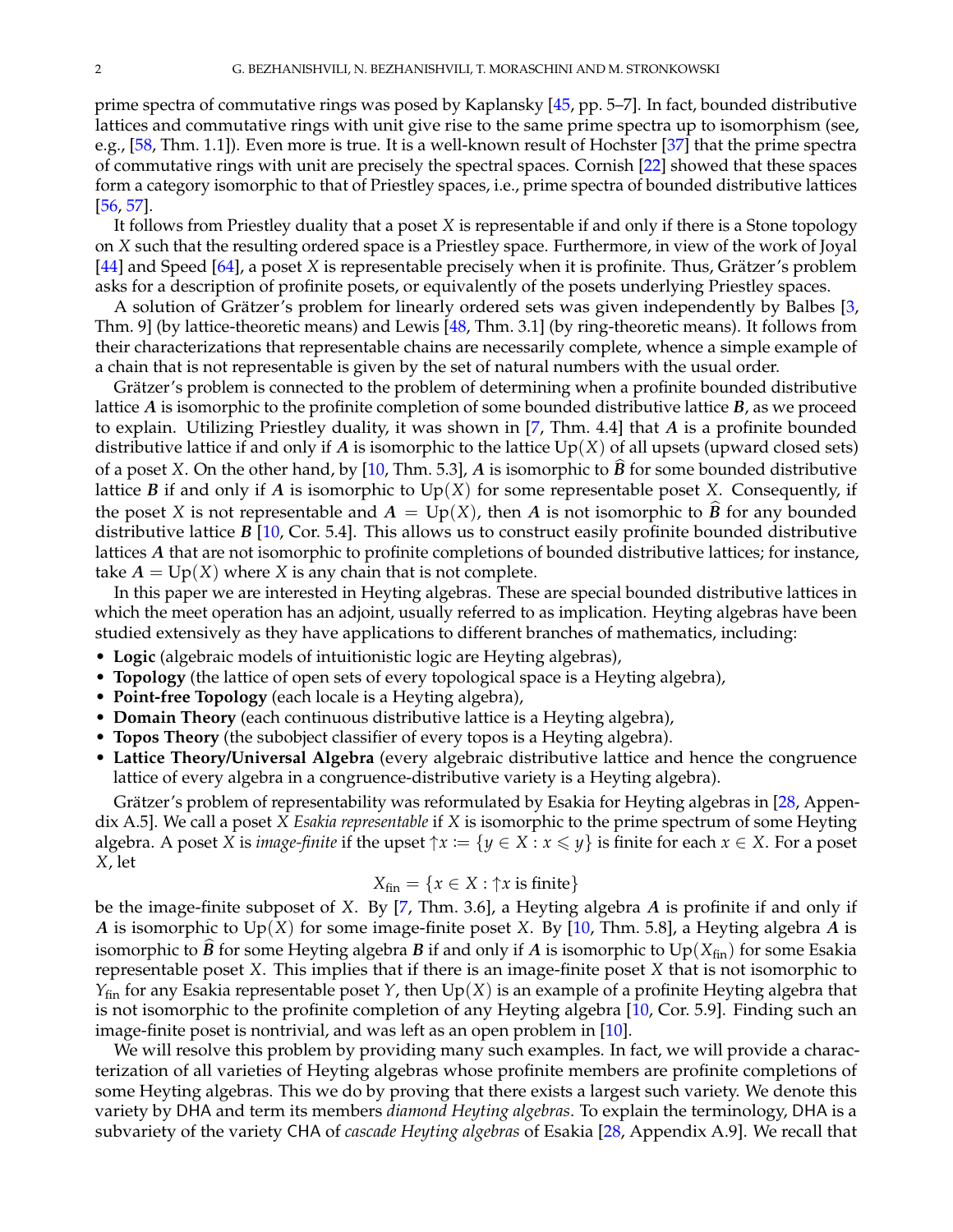CHA is generated by *Boolean cascades*, i.e., algebras whose prime spectrum is a linear sum of finitely many antichains. If each antichain has at most two elements and we do not allow two "back-to-back" two-element antichains, then the poset can be viewed as a linear sum of "diamonds," and we refer to it as a *diamond sequence*. Let DHA be the subvariety of CHA generated by the Boolean cascades whose prime spectra are diamond sequences. This provides motivation for denoting this variety by DHA and calling its members diamond Heyting algebras. We call prime spectra of diamond Heyting algebras *diamond systems*. Thus, diamond sequences are special diamond systems.

Our main result states that the profinite members of a variety V of Heyting algebras are isomorphic to profinite completions of some Heyting algebras (which can always be chosen from V) if and only if V is a subvariety of DHA (Theorem [6.1\)](#page-20-1). Consequently, DHA is the largest variety of Heyting algebras whose profinite members are profinite completions.

Among various characterizations of diamond Heyting algebras that we give, one is of special interest. Let  $P_1$  $P_1$ ,  $P_2$ ,  $P_3$ , and  $P_4$  be the posets shown in Figure  $1.^1$  $1.^1$  The Heyting algebras  $\mathrm{Up}(P_i)$  of upsets of these posets are shown in Figure [2.](#page-2-2) We prove that the variety of diamond Heyting algebras is axiomatized by the Jankov formulas of  $Up(P_i)$  for  $i = 1, \ldots, 4$ . Consequently, the problem of determining whether a variety of Heyting algebras is such that its profinite members are profinite completions of some Heyting algebras is decidable, both for varieties presented by a finite set of equations and for varieties presented by a finite number of finite algebras (Theorem [7.1\)](#page-0-1).



<span id="page-2-0"></span>FIGURE 1. The posets *P*1, *P*2, *P*3, and *P*4.



<span id="page-2-2"></span>FIGURE 2. The Heyting algebras of upsets of *P*1, *P*2, *P*3, and *P*4.

Our methods are based on a marriage of combinatorics of infinite posets, topology, and algebra. This is made possible by the use of Esakia duality [\[26,](#page-30-10) [28\]](#page-30-9) that allows us to study Heyting algebras through the lenses of certain ordered topological spaces (known as Esakia spaces), which in turn are amenable to combinatorial principles such as Brouwer's Fan Theorem (see, e.g., [\[24,](#page-30-11) Thm. 3.3.20]). Our main insight

<span id="page-2-1"></span><sup>&</sup>lt;sup>1</sup>In lattice theory it is customary to denote the posets  $P_1$  and  $P_2$  by  $M_3$  and  $N_5$ .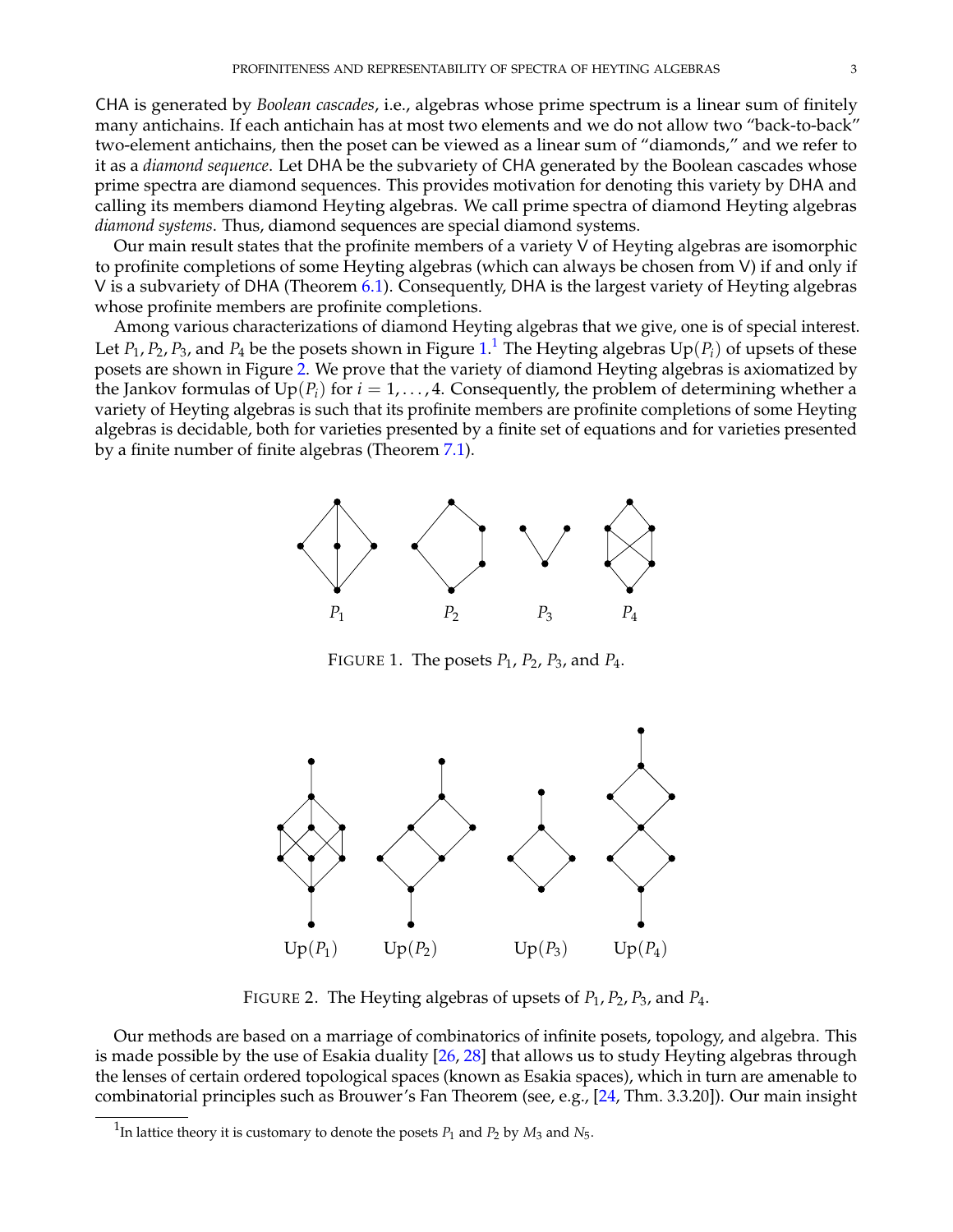is a careful analysis of the structure of the diamond systems that can be endowed with a Stone topology so that the resulting structures are Esakia spaces.

Some of our results have purely logical formulation. We recall that an *intermediate logic* is a consistent axiomatic extension of intuitionistic propositional logic (see, e.g., [\[18,](#page-30-12) Sec. 2]). These are exactly the logics that are situated between intuitionistic and classical logics and are algebraized by nontrivial varieties of Heyting algebras [\[14\]](#page-30-13). Interemdiate logics algebraized by varieties of diamond Heyting algebra share many properties with the well-known Gödel-Dummett logic (see, e.g., [[23,](#page-30-14) Sec. 5.1] and [\[36,](#page-30-15) Sec. 4.2]). On the one hand, they are all finitely axiomatizable, locally tabular, and form a countable set (see Theorem [7.2\)](#page-27-1). On the other hand, they are all structurally complete [\[60\]](#page-31-4) and have the infinite Beth definability property [\[16\]](#page-30-16) (see Theorem [7.4\)](#page-28-0).

Finally, our results give a new insight on the representability problem as follows. Call a variety V of Heyting algebras *representable* if  $Up(X) \in V$  implies that *X* is Esakia representable. We give a full characterization of representable varieties by proving that a variety V is representable if and only if  $V \subseteq$  DHA and the depth of V is bounded by some positive integer (see Theorem [7.6\)](#page-29-4). Consequently, every diamond system of bounded depth is Esakia representable. It follows that if a poset of finite depth validates the four axioms defining DHA, then it is Esakia representable. Since the axiomatization of DHA is given by Jankov formulas of the Heyting algebras of the posets *P*1, . . . , *P*<sup>4</sup> (see Figures [1](#page-2-0) and [2\)](#page-2-2), we obtain that if a poset of finite depth does not contain any of the posets  $P_1, \ldots, P_4$  as a forbidden configuration (a p-morphic image of an upset), then it is Esakia representable. In particular, every *root system* (that is, a poset whose principal upsets are chains) [\[54\]](#page-30-17) of bounded depth is Esakia representable. It remains an interesting open problem to give a full characterization of Esakia representable posets of finite depth. A solution of this problem would shed further new light on the difficult problem of Esakia representability.

### 2. HEYTING ALGEBRAS AND ESAKIA SPACES

<span id="page-3-0"></span>We start by recalling that a bounded distributive lattice *A* is a *Heyting algebra* if ∧ has an adjoint → given by

$$
a \wedge b \leqslant c \Longleftrightarrow a \leqslant b \rightarrow c
$$

for all  $a, b, c \in A$ .

It is well known (see, e.g., [\[59,](#page-31-5) [4,](#page-29-5) [28\]](#page-30-9)) that the class HA of Heyting algebras forms a variety (i.e., it is closed under homomorphic images, subalgebras, and direct products) and hence is equationally definable by Birkhoff's Theorem (see, e.g., [\[17,](#page-30-18) Thm. II.11.9]).

<span id="page-3-1"></span>2.1. **Esakia duality.** The celebrated *Esakia duality* [\[26,](#page-30-10) [28\]](#page-30-9) provides a representation of Heyting algebras by means of special ordered Stone spaces, and can be viewed as a restricted version of *Priestley duality* [\[56,](#page-30-6) [57\]](#page-31-2) for bounded distributive lattices.

For a poset  $X = \langle X, \leq \rangle$  and  $U \subseteq X$ , let  $\uparrow U$  and  $\downarrow U$  be the smallest upset and downset containing *U*, i.e.,

$$
\uparrow U = \{x \in X : \exists u \in U \text{ with } u \leq x\}
$$
  

$$
\downarrow U = \{x \in X : \exists u \in U \text{ with } x \leq u\}
$$

We call *U* an *upset* if  $U = \Upsilon U$  and a *downset* if  $U = \Upsilon U$ . If  $U = \{x\}$ , we simply write  $\uparrow x$  and  $\downarrow x$  instead of  $\uparrow \{x\}$  and  $\downarrow \{x\}$ .

**Definition 2.1.** An *Esakia space* is a triple  $X = \langle X, \tau, \leq \rangle$  where  $\langle X, \tau \rangle$  is a Stone space (compact, Hausdorff, and zero-dimensional) and  $\leq$  is a partial order on *X* that is *continuous*; meaning that

- (i)  $\uparrow x$  is closed for all  $x \in X$ ;
- (ii) if  $U \subseteq X$  is clopen, then  $\downarrow U$  is clopen.

Given an Esakia space *X*, we denote its underlying poset by *X* as well.

*Remark* 2.2*.* The partial order  $\leq$  is continuous if and only if the corresponding map  $\rho: X \to \gamma Y X$  from *X* to the Vietoris space *VX*, given by  $\rho(x) = \gamma x$ , is a well-defined continuous map (see [\[26,](#page-30-10) [1,](#page-29-6) [46\]](#page-30-19)).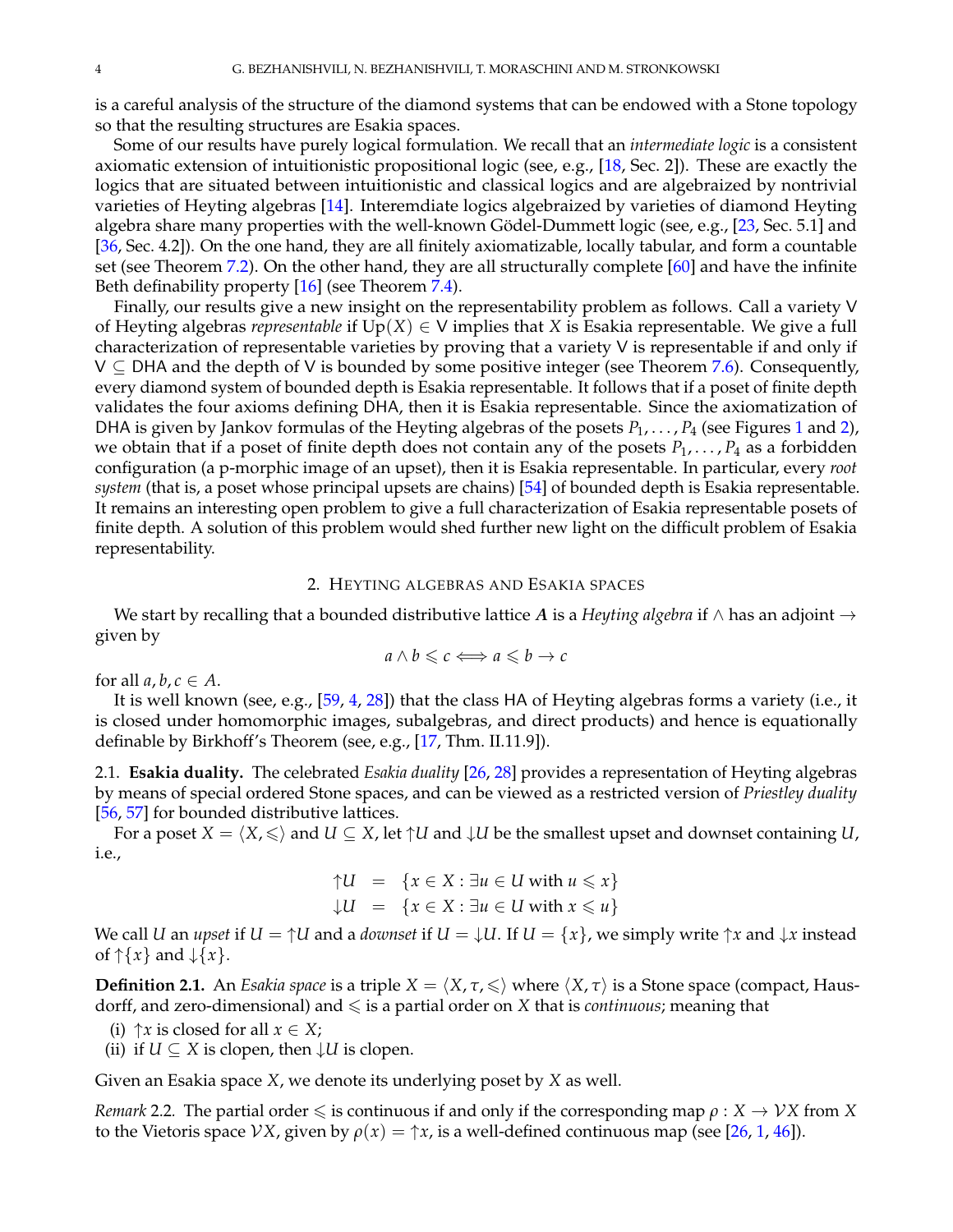As usual, we denote by cl(*Y*) the closure of a subset *Y* of a topological space. Also, we denote the set of maximal elements of a poset *X* by max *X*. The following fundamental properties of Esakia spaces will be used repeatedly in the paper.

<span id="page-4-5"></span>**Proposition 2.3.** *The following conditions hold for an Esakia space X.*

- <span id="page-4-0"></span>(i) Priestley separation axiom: *for all*  $x, y \in X$  *such that*  $x \nleq y$  *there is a clopen upset* U *such that*  $x \in U$ *and*  $y \notin U$ .
- <span id="page-4-1"></span>(ii) Dedekind completeness: *Every nonempty chain*  $C \subseteq X$  has an infimum and a supremum in X.
- <span id="page-4-2"></span>(iii) *If C is a closed subset of X, then for every*  $x \in C$  *there is*  $y \in \max C$  *such that*  $x \leq y$ *.*
- <span id="page-4-3"></span>(iv) *For every*  $Y \subseteq X$ ,  $\uparrow$ cl $(Y) = cl(\uparrow Y)$ *. Consequently, the closure of an upset is an upset and principal upsets are closed.*
- <span id="page-4-4"></span>(v) *The downset of a closed set is closed. Consequently, principal downsets are closed.*

*Proof sketch.* Conditions [\(i\)](#page-4-0), [\(ii\)](#page-4-1), and [\(iii\)](#page-4-2) are respectively [\[28,](#page-30-9) Thms. 3.2.22(1), 3.2.19, and 3.2.1], while Conditions [\(iv\)](#page-4-3) and [\(v\)](#page-4-4) follow from  $[28, Thm. 3.1.2]$  $[28, Thm. 3.1.2]$ .

In view of the above result, Esakia spaces satisfy Priestley separation axiom. In fact, Esakia spaces are those *Priestley spaces* (compact ordered spaces satisfying the Priestley separation axiom) in which the donwset of each (cl)open is (cl)open [\[28,](#page-30-9) Thm. 3.1.2].

We recall that a *p-morphism* (or *bounded morphism*) between two posets *X* and *Y* is a map  $f: X \rightarrow Y$ such that  $\uparrow f(x) = f(\uparrow x)$  for each  $x \in X$ .

**Definition 2.4.** An *Esakia morphism* between Esakia spaces is a continuous p-morphism. Let ES be the category of Esakia spaces and Esakia morphisms between them.

**Theorem 2.5** (Esakia duality)**.** HA *is dually equivalent to* ES*.*

We briefly describe the contravariant functors  $(-)_*$  : HA  $\rightarrow$  ES and  $(-)^*$  : ES  $\rightarrow$  HA establishing Esakia duality. For this we first recall that for a poset *X*, the set Up(*X*) of all upsets of *X* forms a Heyting algebra where join and meet are set-theoretic union and intersection, and  $\rightarrow$  is defined by

$$
U \to V = X \setminus \mathcal{L}(U \setminus V) = \{x \in X : \mathcal{\uparrow}x \cap U \subseteq V\}.
$$

For a Heyting algebra *A*, let *X<sup>A</sup>* be the poset of prime filters of *A* ordered by inclusion. Define  $\gamma_A$ :  $A \to \mathrm{Up}(X_A)$  by

$$
\gamma_A(a) = \{x \in X_A : a \in x\}.
$$

Then  $A_* = \langle X_A, \tau, \subseteq \rangle$  is an Esakia space, where  $\tau$  is the topology on  $X_A$  given by the subbasis

$$
\{\gamma_A(a) : a \in A\} \cup \{\gamma_A(a)^c : a \in A\}.
$$

If  $\alpha: A \to B$  is a homomorphism between Heyting algebras, define  $\alpha_*: B_* \to A_*$  by setting  $\alpha_*(U) =$  $\alpha^{-1}(U)$  for all  $U \subseteq B_*$ . Then  $\alpha_*$  is an Esakia morphism, and this defines the contravariant functor  $(-)_*$ : HA  $\rightarrow$  ES.

For an Esakia space *X*, let *X* <sup>∗</sup> be the subalgebra of Up(*X*) consisting of clopen upsets of *X*. If *f* : *X* → *Y* is an Esakia morphism between Esakia spaces, define  $f^*: Y^* \to X^*$  by  $f^*(U) = f^{-1}(U)$  for all *U* ∈ *Y* ∗ . Then *f* ∗ is a homomorphism between the Heyting algebras *Y* <sup>∗</sup> and *X* ∗ , and this defines the contravariant functor  $(-)^*$ : ES  $\rightarrow$  HA.

The topology of a finite Esakia space is discrete (since it is Hausdorff). Therefore, the full subcategory of ES consisting of finite Esakia spaces is isomorphic to the category of finite posets and p-morphisms between them. Consequently, Esakia duality restricts to the following:

<span id="page-4-6"></span>**Theorem 2.6** (Finite Esakia duality)**.** *The category of finite Heyting algebras is dually equivalent to the category of finite posets and p-morphisms between them.*

In addition, Stone spaces can be identified with the Esakia spaces whose underlying order is the identity. Under this identification, Esakia duality restricts to the famous *Stone duality* [\[65,](#page-31-6) [66\]](#page-31-7) between the categories of Boolean algebras and Stone spaces.

To characterize homomorphic images and subalgebras of a Heyting algebra, we recall the notions of Esakia subspaces and Esakia quotients.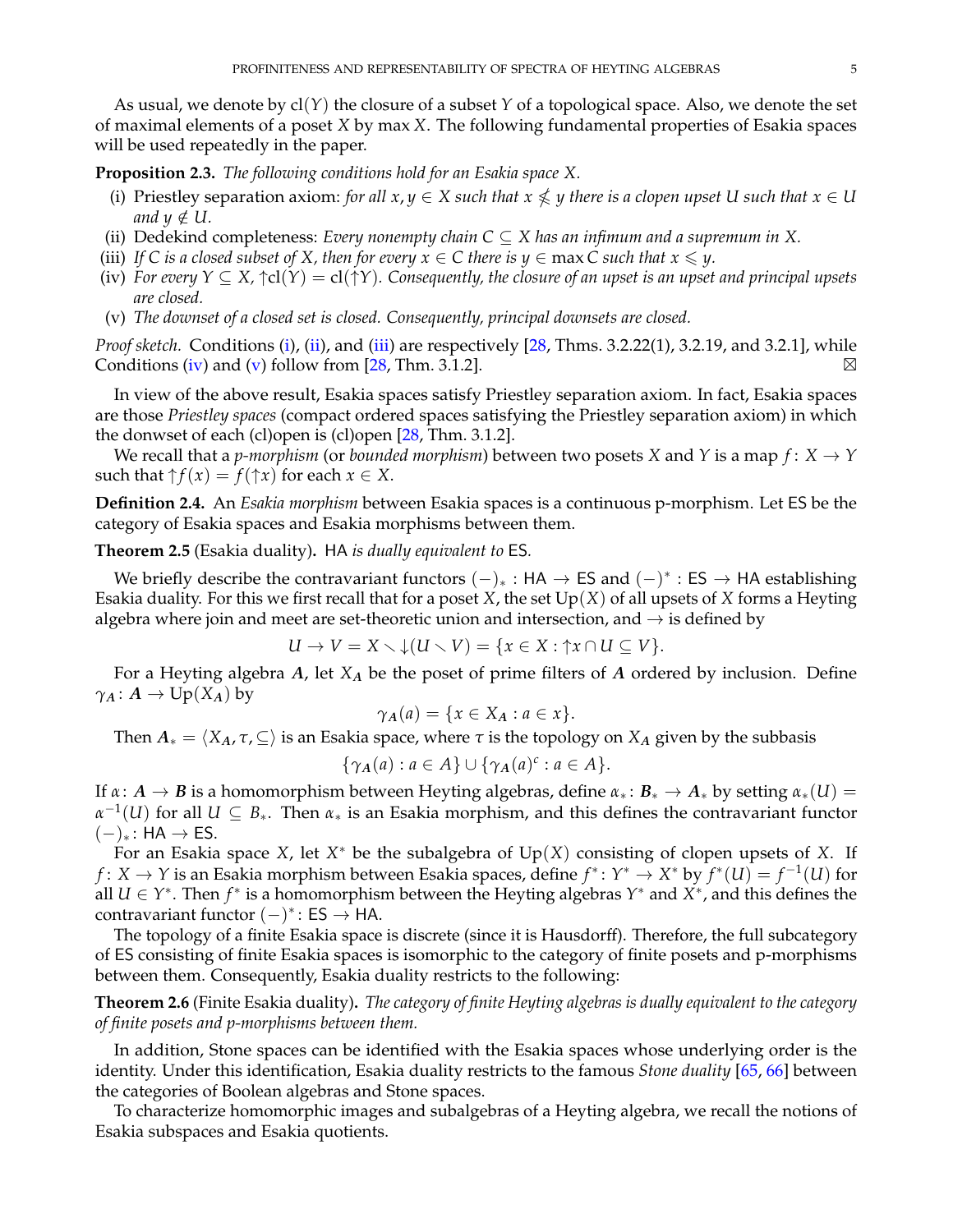## **Definition 2.7.** Let *X* be an Esakia space.

- (1) An *Esakia subspace* (*E-subspace* for short) is a closed upset of *X* equipped with the subspace topology and the restriction of the order.
- (2) An *Esakia equivalence* (or *E-partition* for short) is an equivalence relation *R* on *X* satisfying for all  $x, y, z \in X$ :
	- (i) if *xRy* and *y*  $\le z$ , then *x*  $\le w$  and *wRz* for some *w*  $\in X$ ;
	- (ii) if  $x\cancel{R}y$ , then there is an *R-saturated* clopen *U* (a union of equivalence classes of *R*) such that  $x \in U$  and  $y \notin U$ .

*Remark* 2.8*.* E-partitions are sometimes called correct partitions or bisimulation equivalences [\[29,](#page-30-20) [12\]](#page-29-7).

It is well known that E-subspaces of Esakia spaces are Esakia spaces [\[28,](#page-30-9) Lem. 3.4.11]. In particular, closed subspaces of Stone spaces are Stone spaces.

If *R* is an E-partition on *X*, we denote by *X*/*R* the Esakia space consisting of the quotient space of *X* with respect to *R*, equipped with the partial order  $\leq_R$  defined as follows for every  $x, y \in X$ :

 $\llbracket x \rrbracket \leq R \llbracket y \rrbracket \iff \text{there are } x' \in \llbracket x \rrbracket \text{ and } y' \in \llbracket y \rrbracket \text{ such that } x' \leq y'.$ 

The map  $x \mapsto \llbracket x \rrbracket$  is an Esakia morphism from *X* to *X*/*R*, and for every Esakia morphism  $f: X \to Y$ , the kernel of *f* is an E-partition of *X* [\[12,](#page-29-7) Thm. 2.3.9].

An algebra *A* is *subdirectly irreducible* (SI for short) if the identity relation is completely meetirreducible, and *A* is *finitely subdirectly irreducible* (FSI for short) if the identity relation is meet-irreducible in the congruence lattice of *A* (see, e.g., [\[5,](#page-29-8) [17\]](#page-30-18)).

The following lemma collects some well-known consequences of Esakia duality.

## <span id="page-5-5"></span>**Lemma 2.9.** *Let A be a Heyting algebra.*

- <span id="page-5-1"></span>(i) *A is FSI iff its top element* 1 *is* prime  $(x \lor y = 1$  *implies*  $x = 1$  *or*  $y = 1$ *), which happens iff*  $A_*$  *is rooted (has a least element).*
- <span id="page-5-2"></span>(ii) *The congruence lattice of A is dually isomorphic to the lattice of E-subspaces of A*∗*.*
- <span id="page-5-3"></span>(iii) *The lattice of subalgebras of A is dually isomorphic to the lattice of E-partitions of A*∗*.*

When Condition [\(i\)](#page-5-1) holds,  $\{1\}$  is the least prime filter of *A* [\[28,](#page-30-9) Prop. A.1.1]. For Conditions [\(ii\)](#page-5-2) and [\(iii\)](#page-5-3) see, e.g., [\[28,](#page-30-9) Thm. 3.4.16] and [\[12,](#page-29-7) Thm. 2.3.9].

<span id="page-5-0"></span>2.2. **Depth and width in Heyting algebras.** We next recall how to define finite depth and width for Esakia spaces and Heyting algebras, and prove that the set of elements of depth  $\leq n$  (resp. width  $\leq n$ ) of an Esakia space forms an E-subspace.

**Definition 2.10.** Let *X* be a poset, *n* a positive integer, and  $x \in X$ .

- (1) *X* is said to have *depth at most n* if it does not contain any chain of  $n + 1$  elements.
- (2)  $x \in X$  is said to be of *depth*  $\leq n$  if the subposet  $\uparrow x$  has depth  $\leq n$ .
- (3) *x*  $\in$  *X* is said to be of *width*  $\le n$  if  $\uparrow$ *x* does not contain any antichain of *n* + 1 elements.
- (4) *X* is said to have *width at most n* if every  $x \in X$  is of width  $\leq n$ .

**Definition 2.11.** Let *A* be a Heyting algebra and *n* a positive integer.

- (1) *A* has *depth at most n* if  $A_*$  has depth at most *n*. When this is the case, we write  $d(A) \leq n$ .
- (2) *A* has *depth exactly n* if  $d(A) \le n$  and  $d(A) \le n 1$ .
- (3) *A* has *width at most n* if  $A_*$  has width at most *n*. When this is the case, we write  $w(A) \leq n$ .
- (4) *A* has *width exactly n* if  $w(A) \le n$  and  $w(A) \le n 1$ .

The notion of depth originates in [\[38\]](#page-30-21), while width was introduced for modal logics above K4 in [\[30\]](#page-30-22), and was adapted to Heyting algebras in [\[63\]](#page-31-8).

Given a Heyting algebra *A* and a formula  $\varphi$ , we write  $A \models \varphi$  as a shorthand for  $A \models \varphi \approx 1$ . In this case, we say that  $\varphi$  is *valid* in  $A$ . The following result is well known.

<span id="page-5-4"></span>**Theorem 2.12.** *Let A be a Heyting algebra and n a positive integer.*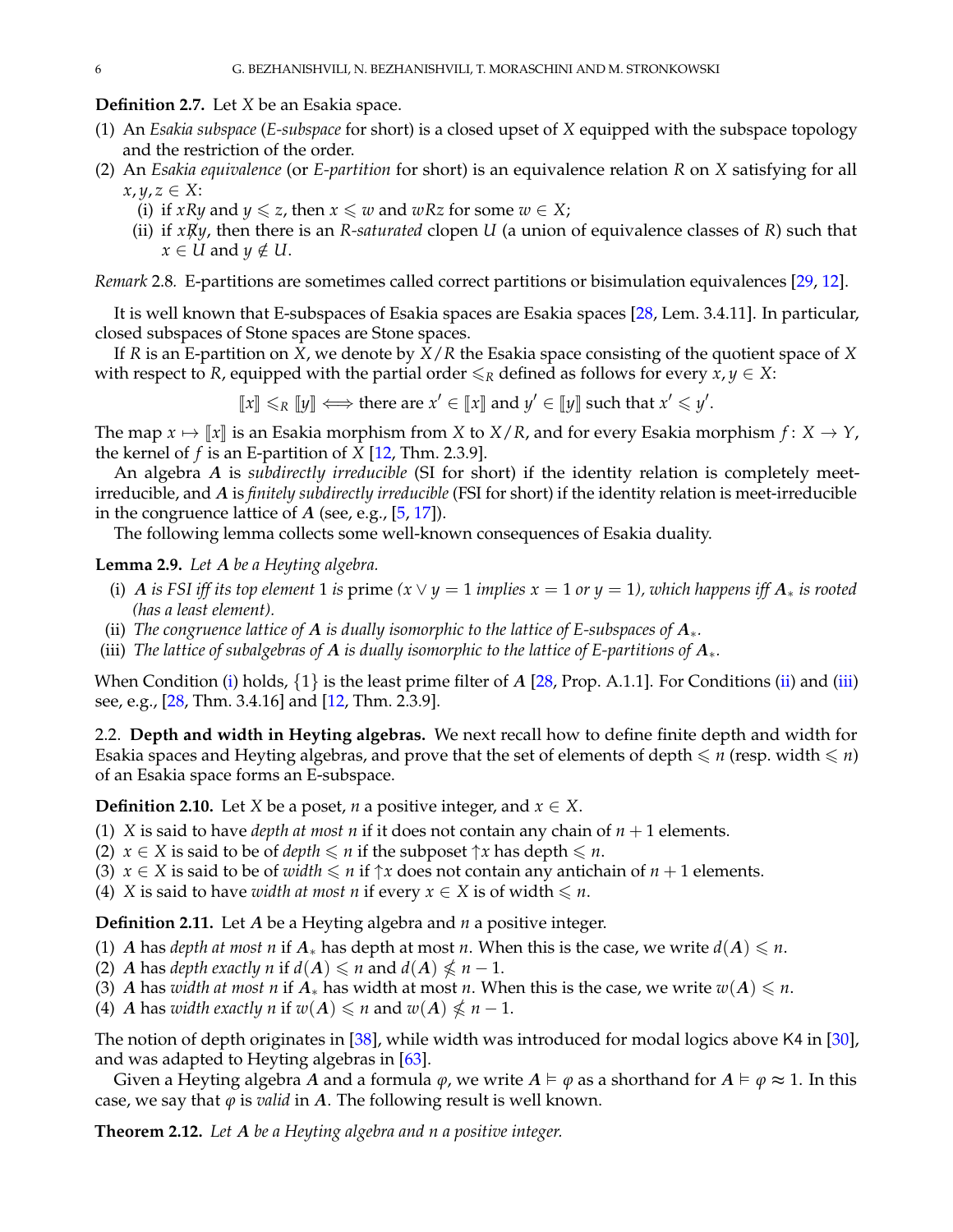<span id="page-6-0"></span>(i)  $d(A) \leq n$  the formula  $d_n$  is valid in A, where

$$
d_1 = p_1 \vee (p_1 \to 0)
$$
  
\n
$$
d_{m+1} = p_{m+1} \vee (p_{m+1} \to d_m), \text{ for all } m \geq 1.
$$

<span id="page-6-1"></span>*Consequently, the class* D*<sup>n</sup> of Heyting algebras of depth at most n is a variety.* (ii)  $w(A) \leq n$  *iff the formula*  $w_n$  *is valid in* A, where

$$
w_n = \bigvee_{i=0}^n (p_i \to \bigvee_{j \neq i} p_j).
$$

*Consequently, the class* W*<sup>n</sup> of Heyting algebras of width at most n is a variety.*

*Proof sketch.* Condition [\(i\)](#page-6-0) was essentially established in [\[55,](#page-30-23) [49\]](#page-30-24) and Condition [\(ii\)](#page-6-1) in [\[63\]](#page-31-8).  $\boxtimes$ 

Heyting algebras of width at most one are called *Gödel algebras* [\[36,](#page-30-15) Sec. 4.2]. In view of the above result, they form a variety which, moreover, algebraizes the Gödel-Dummett logic [[25\]](#page-30-25). Posets of width at most one have been called *root systems* and coincide with disjoint unions of posets whose order duals are trees [\[54\]](#page-30-17).

<span id="page-6-4"></span>**Proposition 2.13.** *Let X be an Esakia space and n a positive integer.*

- <span id="page-6-2"></span>(i) The set of points of X of depth  $\leq n$  is an E-subspace of X.
- <span id="page-6-3"></span>(ii) *The set of points of X of width*  $\leq n$  *is an E-subspace of X.*

*Proof.* Condition [\(i\)](#page-6-2) originates in [\[6,](#page-29-9) Lem. 7]. Thus, we only give a proof of [\(ii\)](#page-6-3). Let  $X_{\leq n}$  be the set of points of *X* of width  $\leq n$ . Since  $x \leq y$  implies  $\uparrow y \subseteq \uparrow x$ , it is clear that  $x \in X_{\leq n}$  implies  $y \in X_{\leq n}$ . Therefore,  $X_{\le n}$  is an upset of *X*. Thus, it is sufficient to show that  $X_{\le n}$  is closed in *X*. Since  $X_{\le n}$  is an upset, so is its closure  $cl(X_{\leq n})$  by Proposition [2.3](#page-4-5)[\(iv\)](#page-4-3). Thus,  $cl(X_{\leq n})$  is an E-subspace of *X*.

Let *A* be the Heyting algebra of clopen upsets of  $cl(X_{\leq n})$ . For each  $x \in X$ , we have that  $\uparrow x$  is an E-subspace of *X* by Proposition [2.3](#page-4-5)[\(iv\)](#page-4-3). Let  $A_x$  be the Heyting algebra of clopen upsets of  $\uparrow x$ . Since for each  $x \in X_{\leq n}$  we have  $\uparrow x \subseteq X_{\leq n}$ , we see that  $A_x \in W_n$ . Moreover, since  $X_{\leq n}$  is dense in cl $(X_{\leq n})$ , the Heyting algebra *A* is a subalgebra of the product of  $\{A_x : x \in X_{\le n}\}\$  [\[28,](#page-30-9) Appendix A.1]. Therefore, *A* ∈ W<sub>n</sub>. Thus, the width of cl(*X*<sub>≤*n*</sub>) is ≤ *n* by Theorem [2.12](#page-5-4)[\(ii\)](#page-6-1). Consequently, cl(*X*<sub>≤*n*</sub>) = *X*<sub>≤*n*</sub>, and hence  $X_{\leq n}$  is closed in *X*.

Notice that, by interpreting  $X_{\leq n}$  as the set of all elements of *X* of depth  $\leq n$ , the above argument becomes a proof of [\(i\)](#page-6-2).  $\boxtimes$ 

*Remark* 2.14*.* The above result fails for Priestley spaces. To see this, let *X* be the one-point compactification of an infinite discrete space *Y*. We endow *X* with a partial order by setting  $x \leq \gamma$  if and only if  $x = y$  or *x* is the unique limit point of *X*. It is well known and easy to check that the resulting ordered topological space is a Priestley space in which max *X* is dense. Thus, max *X* is the set of points of *X* of both depth and width 1. But its closure is *X*, whose depth is 2 and width is infinite.

We next recall the following definition from the introduction.

**Definition 2.15.** For an Esakia space *X*, let  $X_{fin} = \langle X_{fin}, \leq \rangle$  be the subposet of *X* where

$$
X_{fin} = \{x \in X : \uparrow x \text{ is finite}\}.
$$

We call *X*fin the *image-finite* part of *X*.

The next corollary to Proposition [2.13](#page-6-4) will be used throughout the paper.

<span id="page-6-5"></span>**Corollary 2.16.** Let *X* be a poset of depth and width  $\leq$  *n* for some positive integer *n*. If there exists an Esakia *space whose image-finite part is*  $X$ , *then there is a Stone topology*  $\tau$  *on*  $X$  *such that*  $\langle X, \tau \rangle$  *is an Esakia space.* 

*Proof.* Suppose that *X* is the image-finite part of an Esakia space *Y*. Let *Z* be the set of elements of *Y* of depth and width  $\leq n$ . By Proposition [2.13,](#page-6-4) *Z* is an E-subspace of *Y*. Therefore, it is sufficient to show that *X* = *Z*. By assumption, *X* has depth and width  $\le n$ . Since *X* is an upset of *Y*, we see that *X*  $\subseteq$  *Z*. To prove the other inclusion, let  $z \in Z$ . Since *z* has depth and width  $\leq n$  in *Y*, it belongs to the image-finite part of *Y*, so  $z \in X$ . Thus,  $X = Z$ .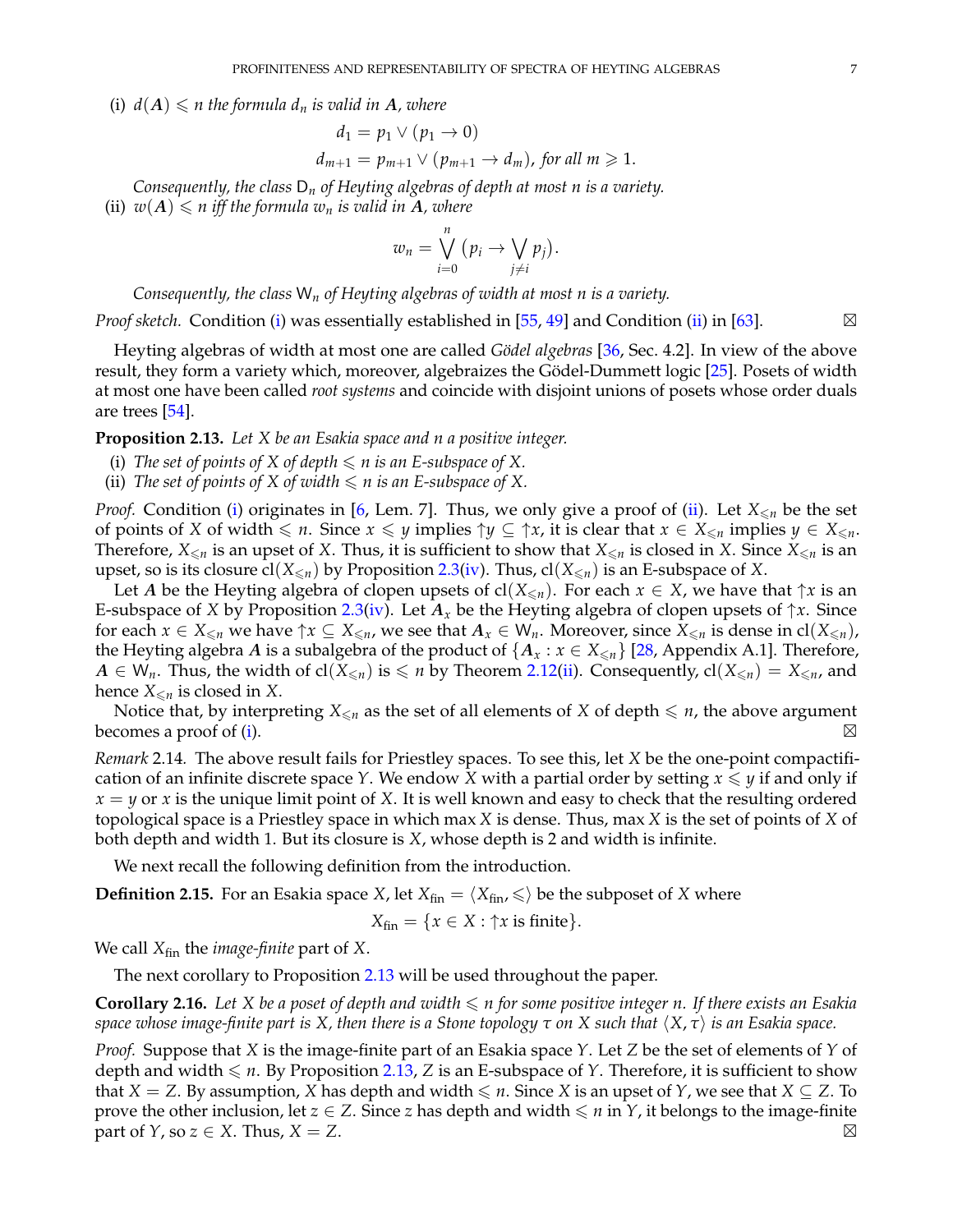<span id="page-7-0"></span>2.3. **Profinite algebras and completions.** We recall that an *inverse system* of Heyting algebras is a family  $\{A_i : i \in I\}$ , indexed by a directed poset *I*, together with a family of homomorphisms  $\alpha_{ij} : A_j \to A_i$  for  $i \leq j$ , satisfying:

(i)  $\alpha_{kj} = \alpha_{ki} \circ \alpha_{ij}$  for all  $k \leq i \leq j$ ;

(ii)  $\alpha_{ii}$  is the identity homomorphism for each  $i \in I$ .

The *inverse limit* of such an inverse system is a Heyting algebra  $A$  together with a family  $\alpha_i \colon A \to A_i$  of homomorphisms satisfying  $\alpha_{ij} \circ \alpha_j = \alpha_i$  for each  $i \leq j$ , and having the following universal mapping property: For each Heyting algebra *B* and each family of homomorphisms *β<sup>i</sup>* : *B* → *A<sup>i</sup>* satisfying  $\alpha_{ij}\circ\beta_j=\beta_i$  for each  $i\leqslant j$ , there is a unique homomorphism  $\beta\colon\bm{B}\to\bm{A}$  such that  $\alpha_i\circ\beta=\beta_i$  for each  $i \in I$ .



It is well known that *A* is isomorphic to the subalgebra of the product  $\prod_{i\in I} A_i$  consisting of

$$
\left\{\vec{a}\in\prod_{i\in I}A_i:\alpha_{ij}(\vec{a}(j))=\vec{a}(i) \text{ for each }j\geqslant i\right\}
$$

For inverse limits see, e.g., [\[2,](#page-29-10) Ex. 13.13].

**Definition 2.17.** We call a Heyting algebra *A profinite* if it is isomorphic to the inverse limit of an inverse system of finite Heyting algebras.

Let *A* be a Heyting algebra and *θ* a congruence on *A*. We say *θ* has *finite index* if the quotient algebra *A*/*θ* is finite. Let *I* be the set of congruences of *A* of finite index. If *θ* ⊆ *φ* are congruences of *A*, then there is a canonical homomorphism  $\pi_{\phi\theta}$ :  $A/\theta \to A/\phi$  given by  $\pi_{\phi\theta}(\llbracket a \rrbracket_{\theta}) = \llbracket a \rrbracket_{\phi}$ . Furthermore, if θ and *φ* have finite index, then so does *θ* ∩ *φ* because *A*/(*θ* ∩ *φ*) embeds into *A*/*θ* × *A*/*φ* via the map given by

$$
[\![a]\!]_{\theta \cap \phi} \longmapsto \langle [\![a]\!]_{\theta}, [\![a]\!]_{\phi} \rangle,
$$

see, e.g., [\[17,](#page-30-18) Ch. II, Lem. 8.2]. Therefore,  $(I, \supseteq)$  is a directed poset, and  $\{A/\theta : \theta \in I\}$  endowed with the homomorphisms  $\pi_{\phi\theta}$  is an inverse system.

**Definition 2.18.** The *profinite completion*  $\widehat{A}$  of a Heyting algebra  $A$  is the inverse limit of the inverse system described above.

Given a class K of similar algebras, we denote by  $\mathbb{I}(\mathsf{K})$ ,  $\mathbb{H}(\mathsf{K})$ ,  $\mathbb{S}(\mathsf{K})$ , and  $\mathbb{P}(\mathsf{K})$  the classes of isomorphic copies, homomorphic images, subalgebras, and direct products of elements of K, respectively. When  $K = \{A\}$ , we write  $\mathbb{I}(A)$  as a shorthand for  $\mathbb{I}(\{A\})$ . The same convention applies to  $\mathbb{H}$ ,  $\mathbb{S}$ , and  $\mathbb{P}$ .

*Remark* 2.19*.* If a Heyting algebra *A* is a profinite completion of some Heyting algebra *B*, then *A* is also the profinite completion of some Heyting algebra *C* that belongs to the variety generated by *A*; namely,  $\mathbb{H}\mathbb{S}\mathbb{P}(A)$ . This is because *A* is also the profinite completion of  $C := B/\theta$ , where  $\theta$  is the intersection of all the congruences  $\{\theta_i : i \in I\}$  of  $B$  of finite index. Since  $B/\theta_j \in \mathbb{H}(A)$  for all  $j \in I$  and  $B/\theta \in \mathbb{ISP}(\{B/\theta_i:\in I\})$ , we obtain that  $\mathcal{C} \in \mathbb{ISPH}(A) \subseteq \mathbb{HSP}(A).$ 

By [\[9\]](#page-29-11), *A* is a profinite Heyting algebra if and only if there is a compact Hausdorff topology on *A* under which the Heyting operations are continuous. We will rely on the following characterization of profinite Heyting algebras and profinite completions of Heyting algebras.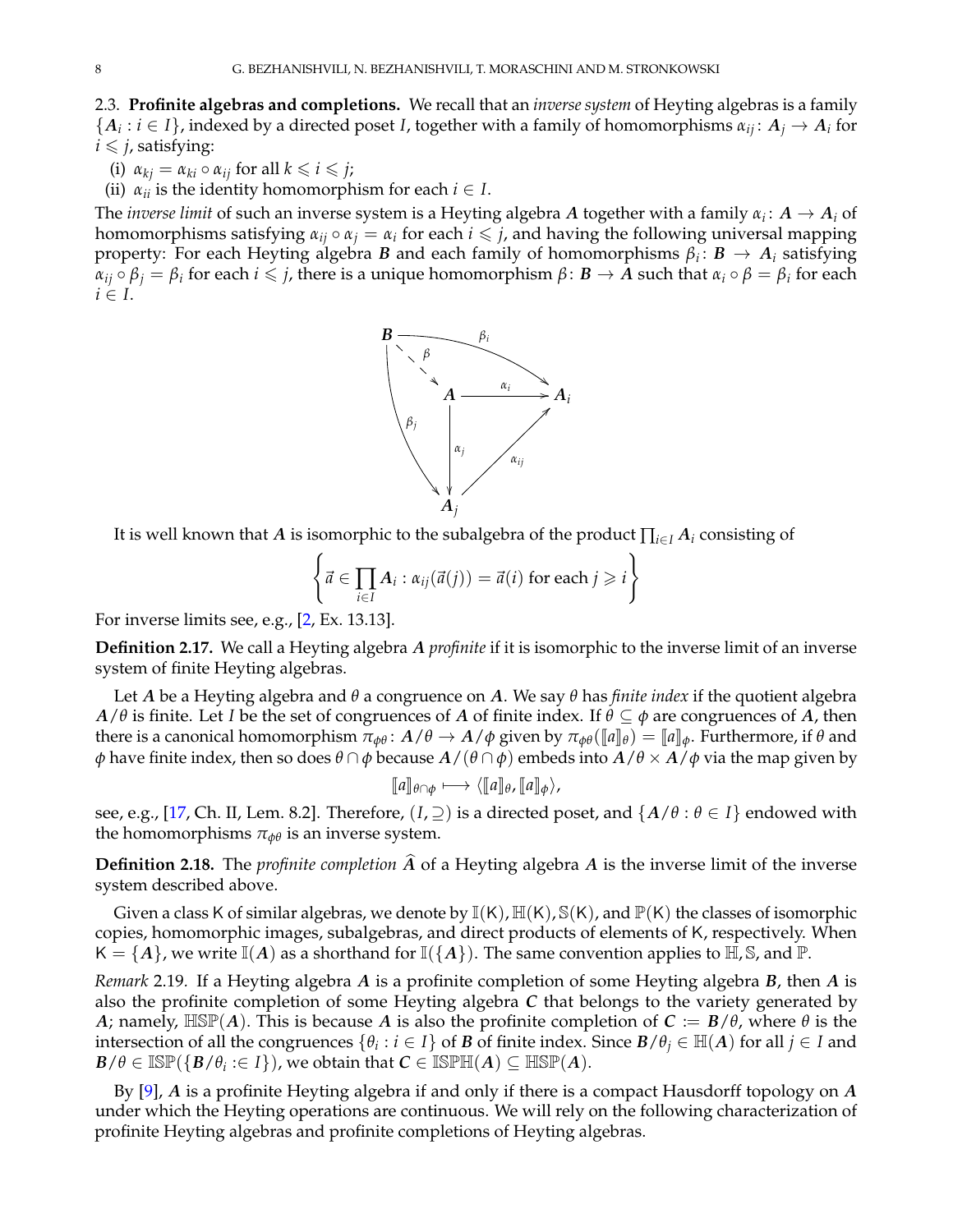<span id="page-8-2"></span>**Theorem 2.20.** *Let A be a Heyting algebra and X its Esakia dual.*

- <span id="page-8-3"></span>(i) [\[7,](#page-29-2) Thm. 3.6] *A is a profinite Heyting algebra if and only if there is an image-finite poset Y such that*  $A \cong \text{Up}(Y)$ .
- <span id="page-8-4"></span>(ii) [\[8,](#page-29-12) Thm. 4.7]  $\widehat{A}$  *is isomorphic to*  $Up(X_{fin})$ *.*

Clearly each profinite completion is a profinite Heyting algebra. However, as we will see, there are profinite Heyting algebras that are not isomorphic to the profinite completion of any Heyting algebra.

## 3. CASCADE HEYTING ALGEBRAS

<span id="page-8-0"></span>In this section we recall cascade Heyting algebras and their dual description. We also give their axiomatization via Jankov formulas.

Let  $X_1, \ldots, X_n$  be Esakia spaces. We recall that the *linear sum*  $X_1 \oplus \cdots \oplus X_n$  is defined as the disjoint union of the spaces  $X_1, \ldots, X_n$ , where the partial order is given by

$$
x \leq y \iff (x, y \in X_i \text{ and } x \leq_i y \text{ for some } i \leq n) \text{ or } (x \in X_i \text{ and } y \in X_j \text{ for some } j < i \leq n).
$$

Figuratively speaking, we are forming a tower by putting  $X_n, \ldots, X_1$  on top of each other. We emphasize that  $X_1$  is at the top of the tower and  $X_n$  is at the bottom. It is well known that a linear sum of Esakia spaces is again an Esakia space [\[28,](#page-30-9) Prop. A.8.6]. If *X* is the linear sum of  $X_1, \ldots, X_n$  and  $A_1, \ldots, A_n$  are dual Heyting algebras to *X*1, . . . , *Xn*, then the dual Heyting algebra *A* of *X* is obtained by putting the algebras  $A_1, \ldots, A_n$  on top of each other and identifying the top element of  $A_i$  with the bottom element of  $A_{i+1}$  (see, e.g., [\[53,](#page-30-26) Lem. 5.1]).

If each  $X_i$  is a Stone space, then the linear sum  $X = X_1 \oplus \cdots \oplus X_n$  is a tower of antichains. Moreover, the dual of each  $X_i$  is a Boolean algebra. Consequently, Esakia called a Heyting algebra whose dual Esakia space is a linear sum of Stone spaces a *Boolean cascade* [\[28,](#page-30-9) Appendix A.9] .

**Definition 3.1.** Let CHA be the variety of Heyting algebras generated by Boolean cascades.

Following Esakia [\[28,](#page-30-9) Appendix A.9], we call members of CHA *cascade Heyting algebras*.

**Theorem 3.2.** *A Heyting algebra A is a cascade Heyting algebra iff it validates the* weak Pierce law*:*

$$
(p \to q) \lor (((q \to p) \to q) \to q).
$$

*Thus, the logic* **WPL** *of the weak Pierce law is algebraized by the variety* CHA *of cascade Heyting agebras.*

*Proof sketch.* This result was proved in [\[39,](#page-30-27) [27\]](#page-30-28); see also [\[28,](#page-30-9) Prop. A.9.1(1)]. A slightly different axioma-tization of cascade Heyting algebras is given in [\[51,](#page-30-29) Thm. 4].  $\boxtimes$ 

An algebra is said to be *locally finite* if its finitely generated subalgebras are finite. Accordingly, a variety is called *locally finite* if all its members are locally finite. The following theorem originates with [\[50,](#page-30-30) [27\]](#page-30-28); see also [\[28,](#page-30-9) Prop. A.9.1.(1)]. A stronger result was proved by Kuznetsov [\[47\]](#page-30-31); see, e.g., [\[20,](#page-30-32) Thm. 2].

## <span id="page-8-1"></span>**Theorem 3.3.** CHA *is locally finite.*

In view of the above result and the fact that the class of Boolean cascades is closed under subalgebras, CHA is generated by finite Boolean cascades. Hence, for many purposes, it is sufficient to work with linear sums of finite antichains.

Several useful characterizations of cascade Heyting algebras were given by Esakia [\[28\]](#page-30-9) and Mardaev [\[51\]](#page-30-29). The Mardaev characterization utilizes the technique of Jankov formulas [\[40,](#page-30-33) [41,](#page-30-34) [42\]](#page-30-35). We recall that with each finite SI Heyting algebra *A*, we can associate the *Jankov formula*  $\mathcal{J}(A)$  of *A*, which axiomatizes the largest variety of Heyting algebras omitting the algebra *A*. By Theorem [2.6](#page-4-6) and Lemma [2.9](#page-5-5)[\(i\)](#page-5-1), finite SI algebras correspond to finite rooted posets. Because of this, given a finite rooted poset *X*, we denote by  $\mathcal{J}(X)$  the Jankov formula of the finite SI algebra  $Up(X)$ .

**Lemma 3.4** (Jankov's Lemma). Let A, B be Heyting algebras with A finite and SI. Then  $B \models \mathcal{J}(A)$  if and *only if*  $A \notin SH(B)$ *.*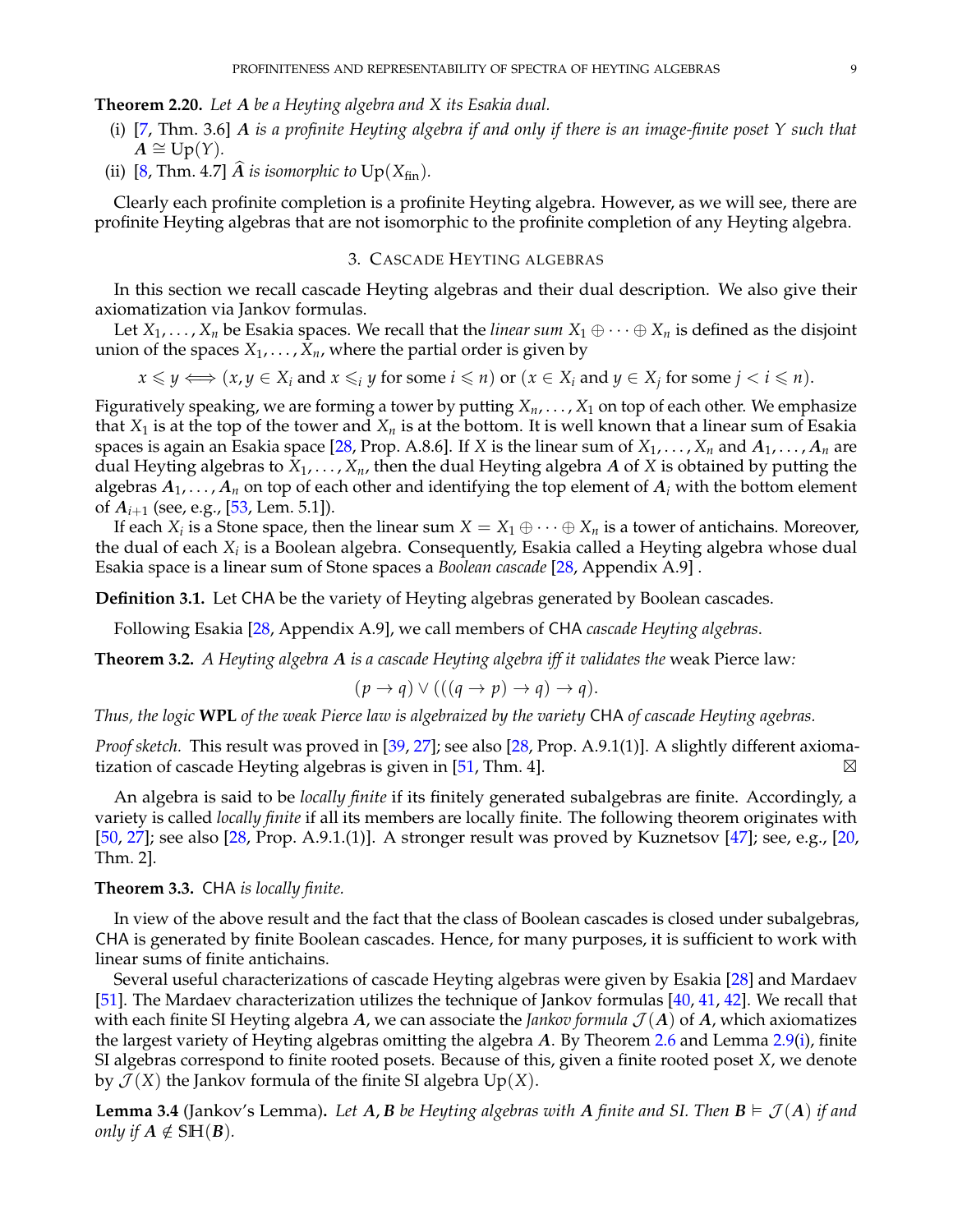In view of Lemma [2.9,](#page-5-5) Jankov's Lemma can be rephrased as follows.

<span id="page-9-8"></span>**Lemma 3.5.** Let X, Y be Esakia spaces with X finite and rooted. Then  $Y^* \models \mathcal{J}(X)$  if and only if X is not a *p-morphic image of an E-subspace of Y.*

**Definition 3.6** ([\[28,](#page-30-9) pg. 86])**.** A poset *X* is said to satisfy the *three point rule* provided for every distinct *x*, *y*, *z* ∈ *X*, if *x* and *y* are incomparable, then *x* ≤ *z* implies *y* ≤ *z*.

In the following theorem, *P*<sup>5</sup> and *P*<sup>6</sup> are the posets depicted in Figure [3.](#page-9-0)



<span id="page-9-0"></span>FIGURE 3. The posets  $P_5$  and  $P_6$ .

<span id="page-9-5"></span>**Theorem 3.7.** *For a Heyting algebra A, the following are equivalent.*

- <span id="page-9-1"></span>(i) *A is a cascade Heyting algebra;*
- <span id="page-9-2"></span>(ii)  $\uparrow x$  *satisfies the three point rule for each*  $x \in A_*$ ;
- <span id="page-9-3"></span>(iii) *A validates the Jankov formulas*  $\mathcal{J}(P_2)$ ,  $\mathcal{J}(P_5)$ , and  $\mathcal{J}(P_6)$ *.*

*Proof sketch.* The equivalence of Conditions [\(i\)](#page-9-1) and [\(ii\)](#page-9-2) goes back to [\[27\]](#page-30-28); see also [\[28,](#page-30-9) Prop. A.9.2]. The equivalence of Conditions [\(i\)](#page-9-1) and [\(iii\)](#page-9-3) is a consequence of [\[51,](#page-30-29) Thm. 5] and the fact that CHA is generated **by Boolean cascades.**  $\boxtimes$ 

Let CHA<sub>n</sub> = CHA ∩ W<sub>n</sub>. In other words, CHA<sub>n</sub> is the subvariety of CHA consisting of cascade Heyting algebras of width  $\leq n$ . We conclude this section by showing that CHA<sub>n</sub> can be axiomatized by the Jankov formulas of the " $(n + 1)$ -fork"  $F_{n+1}$  and " $(n + 1)$ -diamond"  $D_{n+1}$ . For every positive integer *m*, let  $F_m$  and  $D_m$  be the finite rooted posets depicted in Figure [4.](#page-9-4)



<span id="page-9-4"></span>FIGURE 4. The posets  $F_m$  and  $D_m$ .

Our proof is based on the following two lemmas.

<span id="page-9-6"></span>**Lemma 3.8.** *If*  $A \in W_n$ *, then*  $A$  *validates*  $\mathcal{J}(F_{n+1})$  *and*  $\mathcal{J}(D_{n+1})$ *.* 

*Proof.* Since  $A \in W_n$  and  $W_n$  is a variety, each  $B \in SH(A)$  is also in  $W_n$ . Therefore, each such *B* has width  $\leq n$ . On the other hand, the width of both  $Up(F_{n+1})$  and  $Up(D_{n+1})$  is  $n+1$ . Therefore, neither belong to SIH(A). Thus, by Jankov's Lemma, A validates  $\mathcal{J}(F_{n+1})$  and  $\mathcal{J}(D_{n+1})$ .  $\boxtimes$ 

<span id="page-9-7"></span>**Lemma 3.9.** If A is a finite subdirectly irreducible cascade Heyting algebra and  $A \notin W_n$ , then A refutes either  $\mathcal{J}(F_{n+1})$  or  $\mathcal{J}(D_{n+1})$ .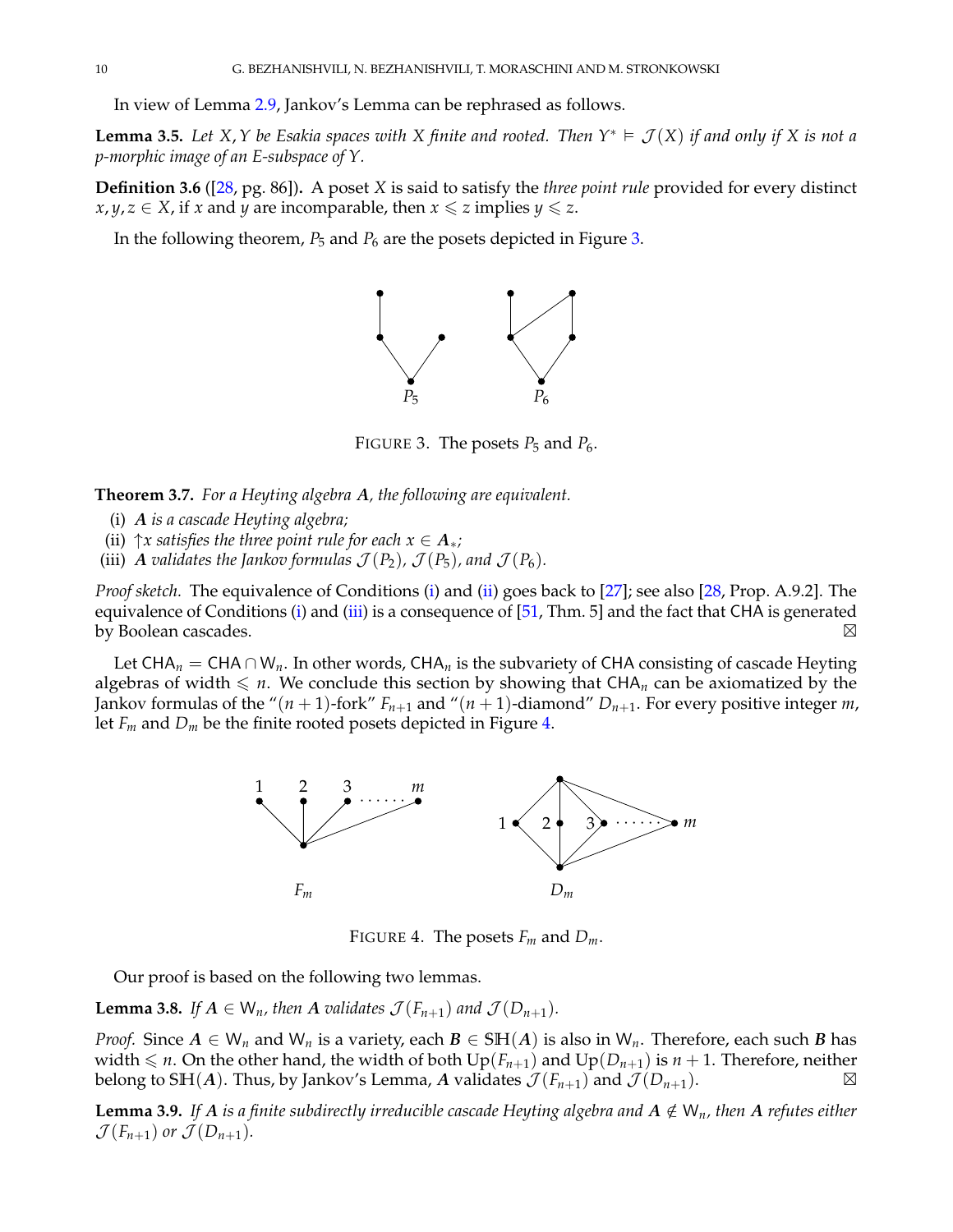*Proof.* By finite Esakia duality, since *A* is finite and subdirectly irreducible, we may assume without loss of generality that *A* is Up(*X*) for some finite rooted poset *X*. In addition, since *A* is a finite cascade Heyting algebra and *X* is rooted, *X* satisfies the three point rule by Theorem [3.7.](#page-9-5) It follows that *X* is a linear sum of finite antichains. Since  $A \notin W_n$  and *X* is rooted, there is an  $(n + 1)$ -element antichain *C* in *X*. Then *C* is a subset of one of the antichains whose linear sum is *X*. Let *x* be an immediate predecessor of the elements of *C* and let  $Q = \uparrow x$ . Then *Q* is an upset of *X*. If  $C \subseteq \max X$ , then *Q* is isomorphic to  $F_{n+1}$ , so  $Up(F_{n+1}) \in H(A)$ . Therefore, by Jankov's Lemma,  $A \not\vdash \mathcal{J}(F_{n+1})$ . Otherwise, define an equivalence relation *R* on *Q* by identifying all  $y \notin C \cup \{x\}$ . It is straightforward to check that *R* is an E-partition of *Q* and that *Q*/*R* is isomorphic to  $D_{n+1}$ . Therefore,  $\mathcal{J}(D_{n+1}) \in \text{SH}(A)$ . Thus, by Jankov's Lemma,  $A \not\vdash \mathcal{J}(D_{n+1})$ .

Putting together Lemmas [3.8](#page-9-6) and [3.9](#page-9-7) yields the following:

<span id="page-10-1"></span>**Theorem 3.10.** CHA<sub>n</sub> is axiomatized over CHA by the Jankov formulas  $\mathcal{J}(F_{n+1})$  and  $\mathcal{J}(D_{n+1})$ .

*Proof.* It follows from Lemmas [3.8](#page-9-6) and [3.9](#page-9-7) that CHA<sub>n</sub> and the subvariety of CHA axiomatized by  $\mathcal{J}(F_{n+1})$ and  $\mathcal{J}(D_{n+1})$  have the same finite subdirectly irreducible members. The result follows since CHA is **locally finite by Theorem [3.3.](#page-8-1)**  $\boxtimes$ 

*Remark* 3.11. The description of algebras of width  $\leq n$  given in Theorem [3.10](#page-10-1) cannot be extended to arbitrary Heyting algebras. For instance, the Heyting algebra of uspets of the poset  $P<sub>7</sub>$  depicted in Figure [5](#page-10-2) validates  $\mathcal{J}(F_3)$  and  $\mathcal{J}(D_3)$  but is not of width  $\leq 2$ . Consequently, W<sub>n</sub> is not axiomatized over HA by  $\mathcal{J}(F_{n+1})$  and  $\mathcal{J}(D_{n+1})$ .



<span id="page-10-2"></span>FIGURE 5. The poset  $P_7$ .

## 4. DIAMOND SYSTEMS AND ALGEBRAS

<span id="page-10-0"></span>In this section we introduce the key concept of diamond systems and the corresponding variety DHA of diamond Heyting algebras. We prove that DHA is finitely axiomatizable by Jankov formulas.

<span id="page-10-8"></span>**Definition 4.1.** We call a poset *X* a *diamond system* if it satisfies the following conditions:

- <span id="page-10-3"></span>(D1)  $\uparrow x$  satisfies the three point rule for each  $x \in X$ ;
- <span id="page-10-4"></span>(D2) *X* has width at most two;
- <span id="page-10-6"></span>(D3) Principal upsets are upward directed in *X*;
- <span id="page-10-5"></span>(D4) For every  $\perp$ , *x*, *y*, *z*, *v*,  $\top \in X$ , if  $\perp \leq x$ ,  $y \leq z$ ,  $v \leq \top$ , there is  $w \in X$  such that

$$
x,y\leqslant w\leqslant z,v.
$$

If *X* is in addition downward directed, then we call it a *diamond sequence*.

Notice that finite diamond sequences are simply linear sums of antichains of size  $\leq 2$  in which we do not allow two "back-to-back" antichains. Typical examples of diamond sequences are displayed in Figure [6,](#page-11-0) thus justifying the name. An image-finite diamond system that is not a diamond sequence is depicted in Figure [7.](#page-11-1) Observe that root systems coincide with diamond systems of width at most one.

Image-finite diamond systems admit a simple characterization in terms of linear sums.

<span id="page-10-7"></span>**Proposition 4.2.** *An image-finite poset X is a diamond system if and only if for every x* ∈ *X there are posets*  $Y_1,\ldots,Y_n$  such that  $\uparrow x$  is order-isomorphic to  $Y_1\oplus\cdots\oplus Y_n$ , where  $Y_1$  is a singleton, and for all  $j>1$ , either  $Y_j$ *is a singleton or isomorphic to P*3*.*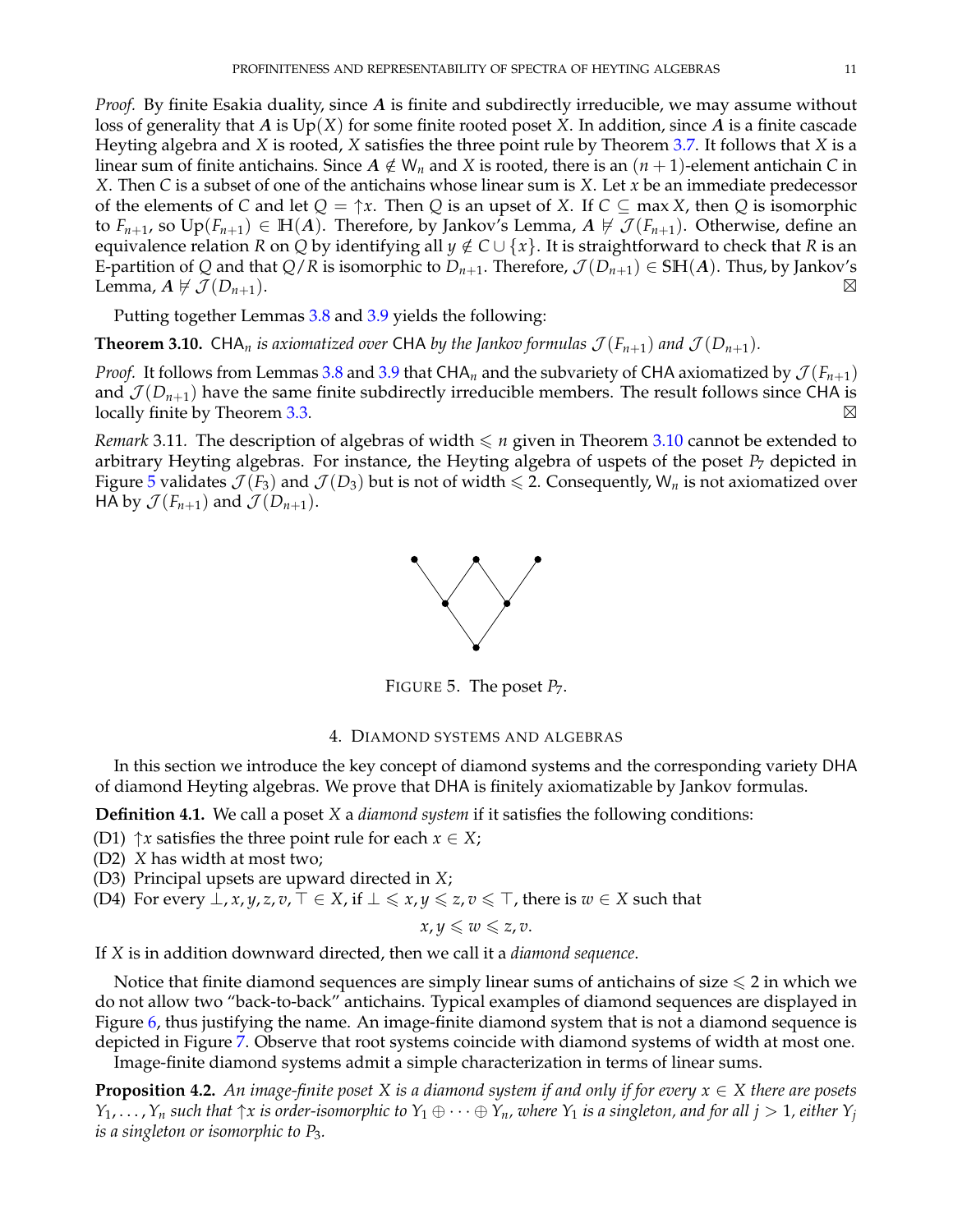

<span id="page-11-0"></span>FIGURE 6. Two examples of diamond sequences.



<span id="page-11-1"></span>FIGURE 7. An image-finite diamond system.

*Proof.* The "if" part is straightforward. To prove the "only if" part, consider an image-finite diamond system *X* and an element  $x \in X$ . Then  $\uparrow x$  is finite since *X* is image-finite. Therefore, by [\(D1\)](#page-10-3),  $\uparrow x$  can be partitioned into a finite family of disjoint nonempty sets  $X_1, \ldots, X_m$  such that  $X_1 = \{x\}$  and for every  $y, z \geqslant x$ ,

 $y \leq z \iff \text{either } y = z \text{ or } (y \in X_i \text{ and } z \in X_j \text{ for some } i < j).$ 

Notice that, as *X* has width at most two by [\(D2\)](#page-10-4), each *X<sup>i</sup>* has at most two elements. Furthermore, if *X<sup>i</sup>* has two elements, then *i* − 1 is positive, since *X*<sup>1</sup> is a singleton. Together with Condition [\(D4\)](#page-10-5), this implies that if  $X_i$  has two elements, then  $X_{i-1}$  exists and has one element. Thus, there are posets *Y*<sub>1</sub>, . . . , *Y*<sub>*n*</sub> such that  $\uparrow x$  is order-isomorphic to the sum  $Y_1 \oplus \cdots \oplus Y_n$  where each  $Y_i$  is either a singleton or isomorphic to  $P_3$ . To conclude the proof, it only remains to show that  $Y_1$  is a singleton. But this is a consequence of the fact that *X* is upward directed by  $(D3)$ .  $\boxtimes$ 

Notice that the assumption that *X* is image-finite in the above result is essential since the chain of natural numbers (or the second poset in Figure [6\)](#page-11-0) are diamond systems that do not satisfy Proposition [4.2.](#page-10-7)

**Definition 4.3.** Let DHA be the variety of Heyting algebras generated by the algebras of upsets of finite diamond sequences. The elements of DHA will be called *diamond Heyting algebras*.

Notice that, by definition, DHA is a subvariety of CHA. Furthermore, since the variety GA of Gödel algebra is generated by the algebras of upsets of finite chains, which are diamond sequences, we obtain that GA is a subvariety of DA.

Diamond systems and algebras are related by the following theorem, the hardest implication of which is  $(iv) \Rightarrow (ii)$  $(iv) \Rightarrow (ii)$  $(iv) \Rightarrow (ii)$ .

<span id="page-11-4"></span>**Theorem 4.4.** *The following conditions are equivalent for a Heyting algebra A:*

<span id="page-11-3"></span>(i) *A is a diamond Heyting algebra;*

<span id="page-11-2"></span>(ii) *A*∗ *is a diamond system;*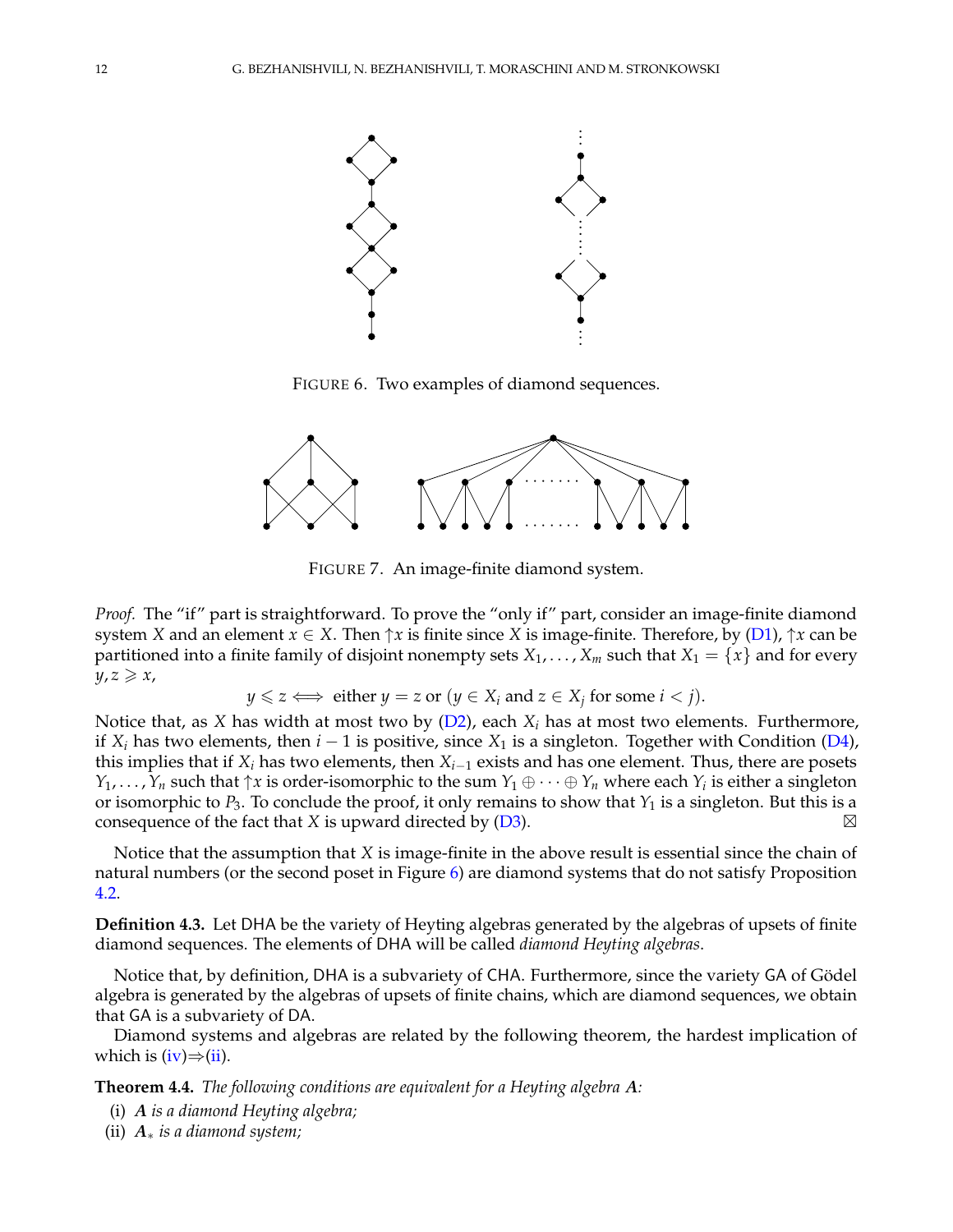<span id="page-12-2"></span>(iii) *Every principal upset in A*∗ *is a diamond sequence;*

<span id="page-12-0"></span>(iv) *A validates the Jankov formulas*  $\mathcal{J}(P_1)$ ,  $\mathcal{J}(P_2)$ ,  $\mathcal{J}(P_3)$ , and  $\mathcal{J}(P_4)$ .

*Proof.* [\(i\)](#page-11-3)⇒[\(iv\)](#page-12-0): Notice that, by definition, diamond Heyting algebras are cascade Heyting algebras and have width  $\leq 2$ . Hence, by Theorem [3.7](#page-9-5) and Lemma [3.10,](#page-10-1) they validate  $\mathcal{J}(P_1)$  and  $\mathcal{J}(P_2)$ . It only remains to prove that diamond Heyting algebras validate  $\mathcal{J}(P_3)$  and  $\mathcal{J}(P_4)$ . In view of Lemma [3.5,](#page-9-8) it suffices to show that *P*<sup>3</sup> and *P*<sup>4</sup> cannot be obtained as p-morphic images of upsets of finite diamond sequences. To this end, let *X* be a finite diamond sequence. If *X* is empty, we are done. Then suppose that  $X \neq \emptyset$ . In this case, *X* has a maximum, whence every nonempty p-morphic image of an upset of *X* has also a maximum. It follows that *P*<sup>3</sup> cannot be a p-morphic image of an upset of *X*. The fact that *P*<sup>4</sup> is not a p-morphic image of an upset of *X* follows from the fact that, by Proposition [4.2,](#page-10-7) *X* can be viewed as linear sum  $Y_1 \oplus \cdots \oplus Y_n$ , where  $Y_1$  is a singleton, and for all  $j > 1$ , either  $Y_j$  is a singleton or isomorphic to *P*<sub>3</sub>.

[\(iv\)](#page-12-0)⇒[\(ii\)](#page-11-2): First we prove that *A* is a cascade Heyting algebra. To this end, observe that *P*<sup>3</sup> can be obtained as a p-morphic image of an upset of both  $P_5$  and  $P_6$ . Consequently, if a variety of Heyting algebras contains either  $Up(P_5)$  or  $Up(P_6)$ , it also contains  $Up(P_3)$ . From the fact that *A* validates  $\mathcal{J}(P_3)$ it follows that the variety generated by *A* omits  $Up(P_3)$ , whence it also omits  $Up(P_5)$  and  $Up(P_6)$ . We obtain that the Jankov formulas  $\mathcal{J}(P_5)$  and  $\mathcal{J}(P_6)$  are valid in A. Recall also that, by assumption, A validates  $\mathcal{J}(P_2)$ . Hence, by Theorem [3.7,](#page-9-5) we conclude that A is a cascade Heyting algebra. From the same theorem it follows that principal upsets in *A*∗ satisfy the three point rule. Thus, *A*∗ satisfies Condition [\(D1\)](#page-10-3).

We next prove that  $A_*$  satisfies Condition [\(D2\)](#page-10-4), i.e., that it has width  $\leqslant 2$ . In view of Theorem [3.10](#page-10-1) it suffices to prove that *A* validates  $\mathcal{J}(F_3)$  and  $\mathcal{J}(D_3)$ . Observe that  $D_3 = P_1$  and that *A* validates  $\mathcal{J}(P_1)$ by assumption. On the other hand, *P*<sup>3</sup> is a p-morphic image of *F*3. It follows that if a variety of Heyting algebras contains  $Up(F_3)$ , then it also contains  $Up(P_3)$ . Since *A* validates  $\mathcal{J}(P_3)$ , the variety generated by *A* omits  $Up(P_3)$ . It follows that the variety generated by *A* also omits  $Up(F_3)$ , whence *A* validates  $\mathcal{J}(F_3)$ . Thus,  $A_*$  has width  $\leq 2$ .

The next two claims conclude the proof that  $A_*$  is a diamond system.

## <span id="page-12-3"></span>**Claim 4.5.** *Principal upsets are upward directed in A*∗*.*

*Proof.* Suppose not. Then there are *x*, *y*,  $z \in A_*$  such that  $x \le y$ , *z* and  $\gamma y \cap \gamma z = \emptyset$ . As principal upsets are closed, we can apply Proposition [2.3](#page-4-5)[\(iii\)](#page-4-2) to obtain that both ↑*y* and ↑*z* contain maximal elements. Since  $\uparrow y \cap \uparrow z = \emptyset$ , we may assume without loss of generality that these maximal elements are *y* and *z*. Similarly, as principal downsets are closed, Proposition  $2.3(iii)$  $2.3(iii)$  implies that there is an element that is maximal in ↓*z* ∩ ↓*y*. We may assume without loss of generality that this element is *x*. Thus, *y* and *z* are maximal and *x* is maximal among the lower bounds of *y* and *z*.

We show that

<span id="page-12-1"></span>
$$
\uparrow x = \{x, y, z\}.\tag{1}
$$

The inclusion from right to left is clear. Suppose, with a view to contradiction, that the other inclusion fails. Then there is *a* > *x* different from *y* and *z*. Since  $A_*$  has width  $\leq$  2 and *y* and *z* are incomparable (since ↑*y*∩ ↑*z* = ∅), *a* is comparable either with *y* or *z*. By symmetry we may assume that *a* is comparable with *y*. Since *y* is maximal and  $a \neq y$ , we get  $a < y$ . Because  $x < a < y$  and *x* is maximal among the lower bounds of *y* and *z*, we have *a z*. As *z* is maximal, this implies that *a* and *z* are incomparable. Since  $x \le a$ , *y*, *z* and  $a \le y$  and  $a$ , *y*, *z* are different, the three point rule yields  $a \le z$ , a contradiction.

Since principal upsets are closed in Esakia spaces, ↑*x* is the universe of an E-subspace *X* of *A*∗. From [\(1\)](#page-12-1) it follows that *X* is isomorphic to *P*<sub>3</sub> endowed with the discrete topology. Hence, by Lemma [2.9](#page-5-5)[\(ii\)](#page-5-2),  $\text{Un}(P_2) \in \mathbb{H}(A) \subset \text{DHA}$ . But this contradicts the fact that *A* validates  $\mathcal{I}(P_2)$ . Up( $P_3$ ) ∈ H( $A$ ) ⊆ DHA. But this contradicts the fact that  $A$  validates  $\mathcal{J}(P_3)$ .

<span id="page-12-4"></span>**Claim 4.6.** For every  $\perp$ , x, y, z, v,  $\top \in A_*,$  if  $\perp \leq x$ ,  $y \leq z$ ,  $v \leq \top$ , there is  $w \in A_*$  such that  $x, y \leq w \leq z$ , v.

*Proof.* Suppose, with a view to contradiction, that there are  $\bot$ , *x*, *y*, *z*, *v*,  $\top \in A_*$  such that  $\bot \leq x, y \leq 0$ *z*,  $v \leq T$  and  $\uparrow x \cap \uparrow y \cap \downarrow z \cap \downarrow v = \emptyset$ . Notice that *x* and *y* must be incomparable, otherwise  $\{x, y\} \cap \uparrow x \cap \uparrow v$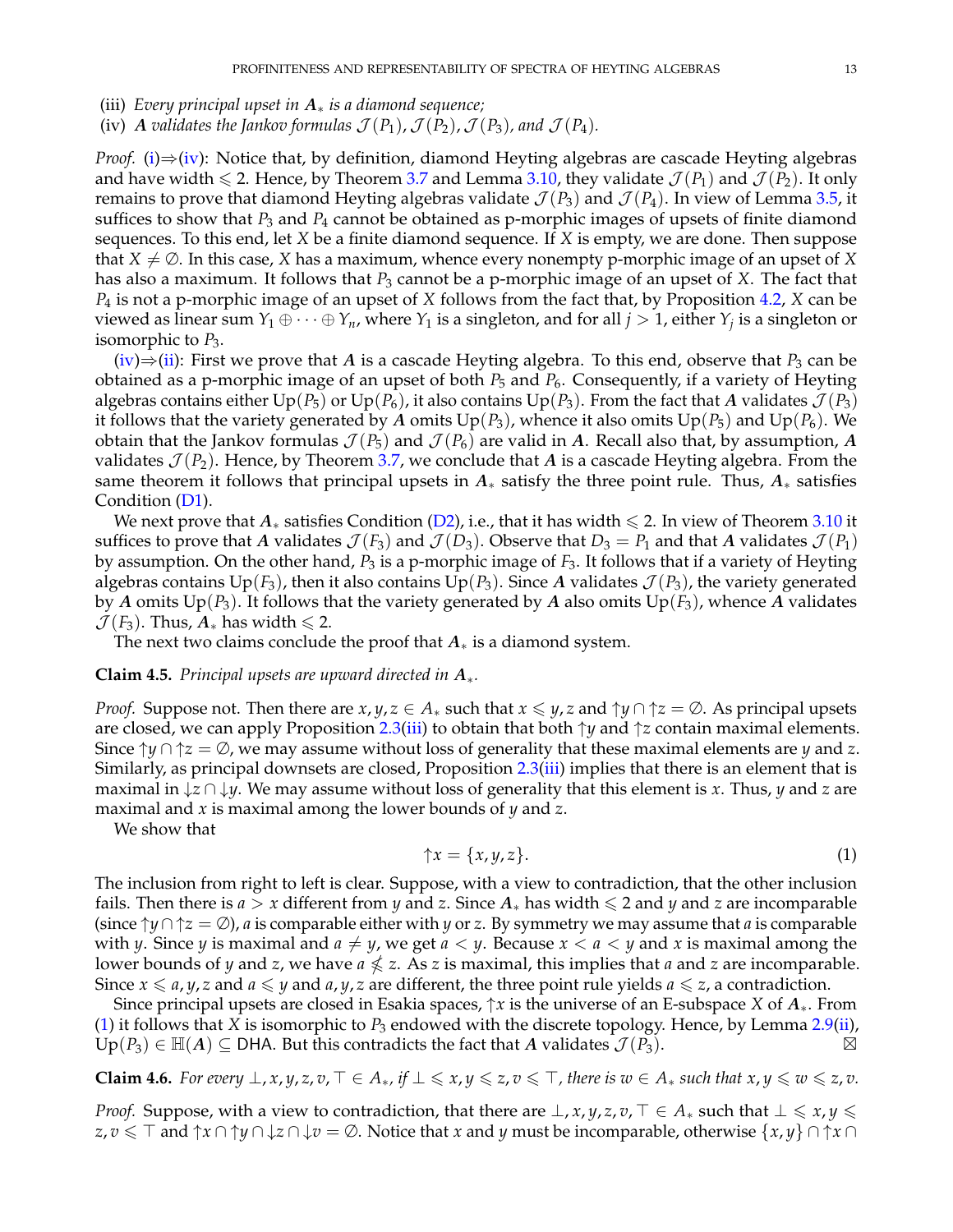$\uparrow y \cap \downarrow z \cap \downarrow v \neq \emptyset$ , a contradiction. Similarly, *z* is incomparable with *v*. Consequently, the elements  $⊥$ , *x*, *y*, *z*, *v*,  $⊤$  are all different.

Recall that ⊥ is a lower bound of *x* and *y*. Therefore, since principal donwsets are closed, Proposition [2.3\(](#page-4-5)[iii\)](#page-4-2) implies the existence of a maximal lower bound of *x* and *y*. We may assume without loss of generality that this maximal lower bound is  $\perp$ . Bearing this in mind, we will prove that

<span id="page-13-0"></span>
$$
\uparrow \perp = {\perp} \cup \uparrow x \cup \uparrow y. \tag{2}
$$

The inclusion from right to left is clear. To prove the other inclusion, consider an element  $w > \perp$ different from *x* and *y*. As  $A_*$  has width  $\leq 2$ , *w* must be comparable either with *x* or *y*. By symmetry we may assume that *w* is comparable with *x*. If  $w \ge x$ , then  $w \in {\perp} \cup {\uparrow} x \cup {\uparrow} y$ , as desired. Otherwise, *w* < *x*. We show this leads to a contradiction. Since ⊥ is a maximal lower bound of *x* and *y* and  $\bot$  < *w* ≤ *x*, we get *w* ≰ *y*. Moreover, *y* ≰ *w*, since *x* and *y* are incomparable and *w* ≤ *x*. Thus, *x*, *y*, *w* are different, *y* and *w* are incomparable and  $w \leq x$ . By the three point rule,  $y \leq x$ , a contradiction. This establishes [\(2\)](#page-13-0).

Furthermore, observe that

<span id="page-13-1"></span>
$$
\uparrow x \cup \uparrow y = \{x, y, z, v\} \cup (\uparrow z \cap \uparrow v). \tag{3}
$$

The inclusion from right to left is clear. Suppose, with a view to contradiction, that the other inclusion fails. Then there is  $w \in A_* \setminus \{x, y, z, v\}$  such that  $w \in \uparrow x \cup \uparrow y$  and  $w \notin \uparrow z \cap \uparrow v$ . Since  $w \in \uparrow x \cup \uparrow y$ , by symmetry we may assume that  $x \leq w$ . Similarly, as  $w \notin \uparrow z \cap \uparrow v$ , by symmetry we may assume that *z* ≰ *w*. Since  $A_*$  has width ≤ 2, from  $x \le w$ , *z*, *v* and the fact that *z* and *v* are incomparable it follows that *w* is comparable either with *z* or *v*. We have two cases: either  $w \in \{z \cup \{v\} \text{ or } w \notin \{z \cup \{v\} \}$ . First suppose that *w* ∈  $\downarrow$ *z* ∪  $\downarrow$ *v*. Since *w* ∉ {*x, z, v*}, either *x* < *w* < *z* or *x* < *w* < *v*. By symmetry, we may assume that  $x < w < z$ . Since *x* and *y* are incomparable,  $\perp \leq x, y$ , and  $x < w$ , we can apply the three point rule to obtain *y* 6 *w*. It follows that *w* ∈ ↑*x* ∩ ↑*y* ∩ ↓*z*. Together with the assumption that ↑*x* ∩ ↑*y* ∩ ↓*z* ∩ ↓*v* is empty, this yields  $w \nleq v$ . Furthermore, from  $w \leq z$  and the fact that  $z$  and  $v$  are incomparable it follows that  $v \nleq w$ . Hence,  $w$  and  $v$  are also incomparable. Therefore, since  $x \leq w$ ,  $v$  and  $w < z$ , we can apply the three point rule to obtain  $v < z$ , a contradiction.

Next we consider the case where  $w \notin \{z \cup \{v\} \}$ . Together with the fact that  $w$  is comparable either with *z* or *v* and  $z \nleq w$ , this implies  $v < w$ . Since *z*, *v*, *w* are distinct upper bounds of *x* such that *z* and *v* are incomparable and  $v \leq w$ , we can apply the three point rule to obtain  $z \leq v$ , a contradiction. This establishes [\(3\)](#page-13-1).

From [\(2\)](#page-13-0) and [\(3\)](#page-13-1) it follows that

<span id="page-13-2"></span>
$$
\uparrow \perp = \{\perp, x, y, z, v\} \cup (\uparrow z \cap \uparrow v). \tag{4}
$$

Since ↑⊥ is a closed upset of *A*∗, it is the universe of an E-subspace *X* of *A*∗. Similarly, ↑*z* ∩ ↑*v* is closed in *X*. In view of [\(4\)](#page-13-2), this implies that  $\{\perp, x, y, z, v\}$  is open in *X*. As *X* is Hausdorff, we conclude that the points  $\perp$ , *x*, *y*, *z*, *v* are isolated in *X*. Furthermore,  $\{\perp$ , *x*, *y*, *z*, *v*} is closed because it is finite and *X* is Hausdorff. By [\(4\)](#page-13-2) this yields that  $\uparrow$ *z*  $\cap \uparrow v$  is open. Thus,

<span id="page-13-3"></span>
$$
\{\perp\}, \{x\}, \{y\}, \{z\}, \{v\}, \uparrow z \cap \uparrow v \text{ are open in } X. \tag{5}
$$

We denote the elements of the poset  $P_4$  as follows:

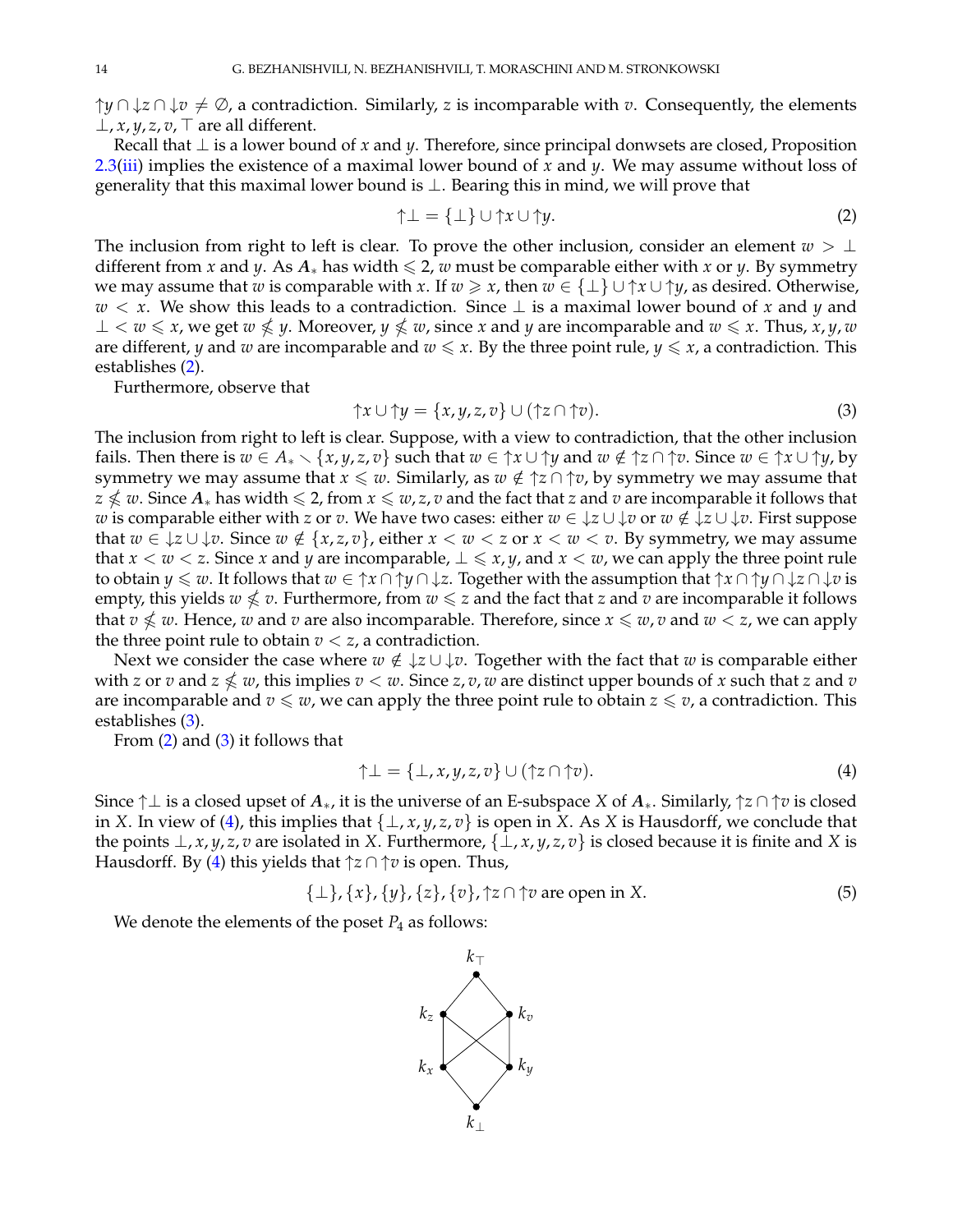Bearing this in mind, consider the map  $f: X \rightarrow P_4$  defined by

$$
f(a) = \begin{cases} k_a & \text{if } a \in \{\bot, x, y, z, v\} \\ k_{\top} & \text{if } a \in \uparrow z \cap \uparrow v. \end{cases}
$$

Notice that *f* is a well-defined p-morphism by [\(4\)](#page-13-2). Moreover, when *P*<sup>4</sup> is endowed with the discrete topology, *f* becomes an Esakia morphism. This is because  $f^{-1}(k)$  is open in *X* for every  $k \in P_4$  by [\(5\)](#page-13-3). Thus, there is an E-partition *R* of *X* such that  $X/R \cong P_4$ . Together with the fact that *X* is an E-subspace of  $A_{*}$ , this implies that  $Up(P_4) \in \mathbb{ISH}(A)$  by Lemma [2.9](#page-5-5)[\(ii,](#page-5-2) [iii\)](#page-5-3). But this contradicts the fact that A validates  $\mathcal{J}(P_4)$ .

 $(ii) \Rightarrow (iii)$  $(ii) \Rightarrow (iii)$  $(ii) \Rightarrow (iii)$ : Immediate from the definitions.

[\(iii\)](#page-12-2)⇒[\(i\)](#page-11-3): For each  $x \in A_*$ , let  $A_x$  be the algebra dual to the E-subspace of  $A_*$  with the universe  $\uparrow x$ . From Esakia duality it follows that *A* is a subalgebra of the product of the family  $\{A_x : x \in X\}$ . Since varieties are closed under  $\mathbb S$  and  $\mathbb P$ , it suffices to prove that each  $A_x$  is a diamond Heyting algebra. To this end, take some  $x \in A_*$ . Since  $A_*$  is a diamond system, the dual  $\uparrow x$  of  $A_*$  is a diamond sequence. Accordingly, it satisfies the three point rule, whence  $A_x$  is a cascade Heyting algebra by Theorem [3.7.](#page-9-5) Hence,  $A_x$  is locally finite by Theorem [3.3.](#page-8-1) It follows that  $A_x$  belongs to the variety generated by its finite subalgebras. Therefore, to conclude the proof, it suffices to show that all finite subalgebras of *A<sup>x</sup>* are diamond Heyting algebras. Consider one such algebra *B*. The dual space *B*∗ is a finite p-morphic image of the diamond sequence  $\uparrow x$ . Thus,  $B_*$  is a finite diamond sequence, whence *B* is a diamond Heyting algebra by definition.  $\boxtimes$ 

<span id="page-14-3"></span>**Corollary 4.7.** DHA *is axiomatized by*  $\mathcal{J}(P_1)$ ,  $\mathcal{J}(P_2)$ ,  $\mathcal{J}(P_3)$ , and  $\mathcal{J}(P_4)$ .

We close this section with the following corollary to Theorem [4.4](#page-11-4) which will be used in Section [6.](#page-20-0)

<span id="page-14-4"></span>**Corollary 4.8.** *Let X be an image-finite poset. If* Up(*X*) *is a diamond algebra, then X is a diamond system.*

*Proof.* As Up(*X*) is a diamond algebra, by Theorem [4.4](#page-11-4) the poset underlying Up(*X*)<sub>∗</sub> is a diamond system. It is well known that the map  $\varepsilon$ :  $X \to \mathrm{Up}(X)_*$ , defined by

$$
\varepsilon(x) = \{U \in \text{Up}(X) : x \in U\} \text{ for all } x \in X,
$$

is a well-defined order embedding. Consequently, from the fact that  $Up(X)_*$  is a diamond system it follows that *X* satisfies Conditions [\(D1\)](#page-10-3) and [\(D2\)](#page-10-4).

Suppose with a view to contradiction, that *X* does not satisfy Condition [\(D3\)](#page-10-6). Then there are *x*, *y*, *z* ∈ *X* such that *x* ≤ *y*, *z* and  $\uparrow$ *y* ∩  $\uparrow$  *z* = ∅. As *X* is image-finite,  $\uparrow$  *x* is finite. Thus, we may assume without loss of generality that *y* and *z* are maximal and that *x* is maximal among the lower bounds of *y* and *z*. Then we can repeat the proof of Claim [4.5](#page-12-3) and obtain the desired contradiction.

It only remains to prove that *X* satisfies Condition [\(D4\)](#page-10-5). Suppose not. Then there are  $\bot$ , *x*, *y*, *z*, *v*,  $\top \in$ *X* such that  $\bot \leq x, y \leq z, v \leq \top$  and  $\uparrow x \cap \uparrow y \cap \downarrow z \cap \downarrow v = \emptyset$ . Since *X* is image-finite, the upset  $\uparrow \bot$  is finite, whence we may assume without loss of generality that  $\perp$  is maximal among the lower bounds of *x* and *y*. Thus, repeating the proof of Claim [4.6](#page-12-4) we obtain a contradiction, as desired.  $\boxtimes$ 

#### 5. FORBIDDEN POSETS

<span id="page-14-0"></span>The aim of this section is to prove the following result.

<span id="page-14-1"></span>**Theorem 5.1.** *Let* V *be a variety of Heyting algebras. If the profinite members of* V *are profinite completions, then* V ⊆ DHA*.*

To this end, recall that a poset  $\langle X, \leq \rangle$  is *Esakia representable* if there exists a topology  $\tau$  on *X* such that  $\langle X, \leq, \tau \rangle$  is an Esakia space. In order to establish Theorem [5.1,](#page-14-1) we require the following:

<span id="page-14-2"></span>**Proposition 5.2.** *If*  $P \in \{P_1, P_2, P_3, P_4\}$ , then there is a poset *X* which is a p-morphic image of a disjoint union *of copies of P and is not Esakia representable.*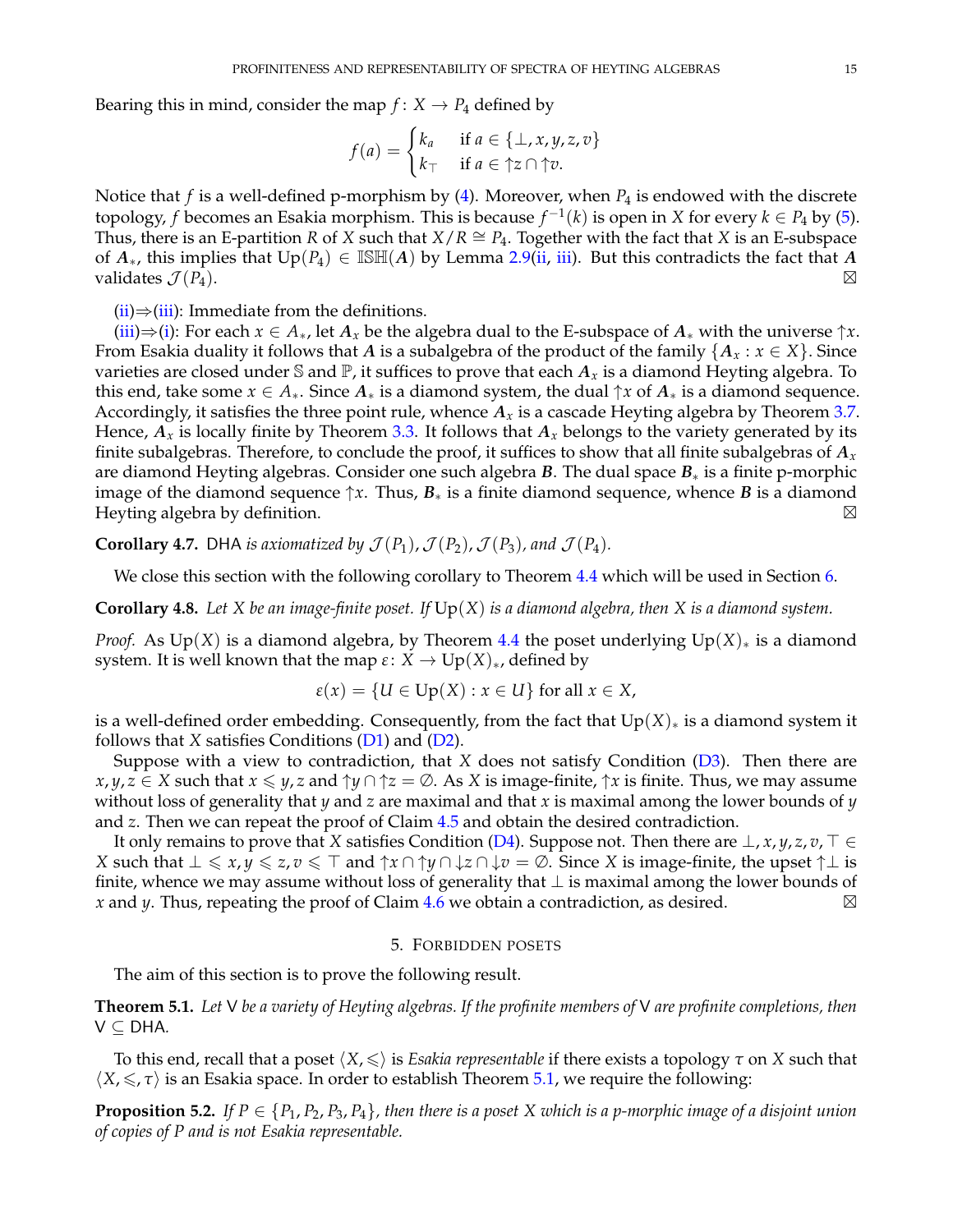To derive Theorem [5.1](#page-14-1) from Proposition [5.2](#page-14-2) we recall the following well-known fact (the proof of which can essentially be found in  $[15, Thm. 5.47(ii) \& 5.48]$  $[15, Thm. 5.47(ii) \& 5.48]$ .

<span id="page-15-0"></span>**Lemma 5.3.** *Let* {*X<sup>i</sup>* : *i* ∈ *I*} ∪ {*Y*} *be a a family of posets and* V *a variety of Heyting algebras such that*  $\{Up(X_i): i \in I\} \subseteq V$ . If  $Y$  is a p-morphic image of the disjoint union of the various  $X_i$ , then  $Up(Y) \in V$ .

*Proof of Theorem [5.1.](#page-14-1)* We reason by contraposition. Suppose V is a variety of Heyting algebras such that  $V \nsubseteq$  DHA. By Corollary [4.7,](#page-14-3) DHA is axiomatized by the Jankov formulas  $\mathcal{J}(P_1)$ ,  $\mathcal{J}(P_2)$ ,  $\mathcal{J}(P_3)$ , and  $\mathcal{J}(P_4)$ . Therefore,  $V \nsubseteq$  DHA implies

$$
V \cap \{Up(P_1), Up(P_2), Up(P_3), Up(P_4)\} \neq \emptyset.
$$

Consequently, there is  $P \in \{P_1, P_2, P_3, P_4\}$  such that  $Up(P) \in V$ . By Proposition [5.2,](#page-14-2) there is a p-morphic image *X* of a disjoint union of copies of *P* that is not Esakia representable. We have  $Up(X) \in V$  by Lemma [5.3.](#page-15-0) Furthermore, as *P* has bounded depth and width, so does *X*. In particular, this guarantees that *X* is image-finite, and hence  $Up(X)$  is a profinite member of *V* by Theorem [2.20](#page-8-2)[\(i\)](#page-8-3).

On the other hand, by Theorem [2.20](#page-8-2)[\(ii\)](#page-8-4) and Corollary [2.16,](#page-6-5) the algebra  $Up(X)$  is a profinite completion if and only if *X* is Esakia representable. As the latter is not the case, we conclude that  $Up(X)$  is not a profinite completion. Thus, V has a profinite member that is not a profinite completion.  $\boxtimes$ 

The rest of this section is devoted to proving Proposition [5.2.](#page-14-2)

**Definition 5.4.** Let *X* be a poset and *D*,  $E \subseteq X$ . We say that  $(D, E)$  is a *surjective matching* if the following conditions hold:

<span id="page-15-3"></span> $(M1)$   $D \cap E = \emptyset$ ;

<span id="page-15-5"></span>(M2) for every  $x \in D$  there is  $y \in E$  such that  $y < x$ ;

<span id="page-15-4"></span>(M3) for every *y*  $\in$  *E* there is *x*  $\in$  *D* such that *y*  $\lt$  *x*;

<span id="page-15-6"></span>(M4) for every *x*, *z*  $\in$  *D* and *y*  $\in$  *E*, if *y*  $\lt$  *x*, *z* then *x* = *z*.

A surjective matching (*D*, *E*) is said to be a *bijective matching* if it satisfies the following additional conditions:

(M5) for every  $x, y \in D \cup E$ , if  $y < x$  then  $x \in D$  and  $y \in E$ ;

(M6) for every  $x \in D$  and  $y, z \in E$ , if  $y, z < x$  then  $y = z$ .

In this case, *E* ∪ *D* becomes a disjoint union of two-element chains when endowed with the order inherited from *X*.

**Lemma 5.5** (Matching Lemma)**.** *Let X be an Esakia space and* (*D*, *E*) *a surjective matching in X. Let*

$$
F = (\uparrow(D \cup E)) \smallsetminus (D \cup E).
$$

*If E and F are compact, then so is D.*

*Proof.* Suppose that *E* is compact and consider an open cover *K* of *D*. For  $U \in K$ , define

$$
U' = \downarrow (U \setminus (E \cup F)) \text{ and } \mathcal{K}' = \{U' : U \in \mathcal{K}\}.
$$

We will prove that  $K'$  is an open cover of  $E$ .

**Claim 5.6.** *The following conditions hold:*

<span id="page-15-1"></span>(i) *U*<sup>0</sup> *is open;*

<span id="page-15-2"></span>(ii)  $U \cap D = U' \cap D$ ;

<span id="page-15-7"></span>(iii) *for every*  $x \in D$  and  $y \in E$  with  $y < x$  we have  $x \in U'$  if and only if  $y \in U'$ .

*Proof.* [\(i\)](#page-15-1): Since *X* is Hausdorff and *E*, *F* are compact, they are closed. Because *U* is open, this implies that so is  $U \setminus (E \cup F)$ . Lastly, since the downset of an open set is open in an Esakia space, we conclude that  $U' = \downarrow (U \setminus (E \cup F))$  is open, as desired.

[\(ii\)](#page-15-2): By Condition [\(M1\)](#page-15-3) and the definition of *F*, the intersection  $(E \cup F) \cap D$  is empty. This yields

$$
U\cap D\subseteq U\setminus (E\cup F)\subseteq U'.
$$

Therefore, it remains to show that  $U' \cap D \subseteq U$ .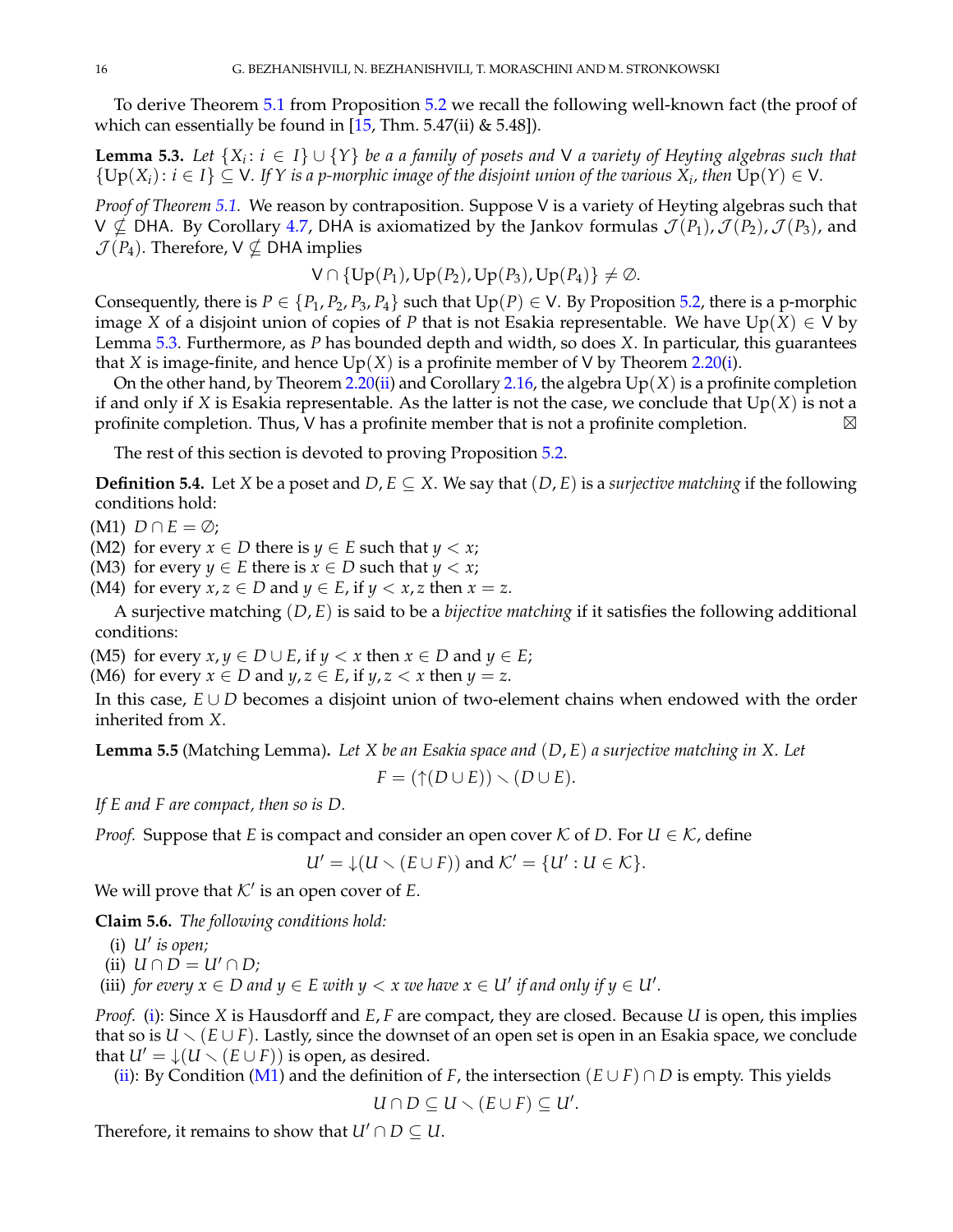For this we first show that

<span id="page-16-0"></span>
$$
(\uparrow D) \smallsetminus D \subseteq F. \tag{6}
$$

Let  $x \in (\uparrow D) \setminus D$ . We show that  $x \notin E$ . From  $x \in (\uparrow D) \setminus D$  it follows that there is  $y \in D$  such that *y* < *x*. If *x* ∈ *E*, by Condition [\(M3\)](#page-15-4) there is *z* ∈ *D* such that *x* < *z*. Since *y* ∈ *D*, by Condition [\(M2\)](#page-15-5), *v*  $\lt$  *y* for some *v* ∈ *E*. Now, *v* ∈ *E* and *v*  $\lt$  *y*, *z* ∈ *D*. Therefore, *y* = *z* by Condition [\(M4\)](#page-15-6), contradicting  $y < x < z$ . This establishes  $x \notin E$ . Consequently,

$$
x \in (\uparrow D) \setminus (D \cup E) \subseteq (\uparrow (D \cup E)) \setminus (D \cup E) = F,
$$

concluding the proof of [\(6\)](#page-16-0).

Now suppose  $x \in U' \cap D$ . By [\(6\)](#page-16-0),

$$
x \in U' = \downarrow (U \setminus (E \cup F)) \subseteq \downarrow (U \setminus ((\uparrow D) \setminus D)).
$$

Therefore, there is  $y \in U \setminus ((\uparrow D) \setminus D)$  such that  $x \leq y$ . From  $x \in D$  and  $x \leq y$ , it follows that  $y \in \uparrow D$ . Together with  $y \in U \setminus ((\uparrow D) \setminus D)$ , this implies  $y \in D$ . Finally, in view of  $x \in D$ , by Condition [\(M2\)](#page-15-5) there is  $z \in E$  such that  $z \le x$ . Consequently,  $z \le x$ ,  $y \in D$ . By Condition [\(M4\)](#page-15-6) we obtain  $x = y$ , whence *x* = *y* ∈ *U*. Hence, *U'* ∩ *D* ⊆ *U*.

[\(iii\)](#page-15-7): Suppose  $x \in D$  and  $y \in E$  with  $y < x$ . Since  $U'$  is a downset and  $y < x$ , if  $x \in U'$ , then  $y \in U'$ . To prove the converse, suppose that  $y \in U'$ . Then there is  $z \in U \setminus (E \cup F)$  such that  $y \leqslant z$ . Notice that *z* ∈  $\uparrow$  *E* as *z* ≥ *y* ∈ *E*. Together with *z* ∉ *F*, this implies *z* ∈ *D* ∪ *E*. Furthermore, since *z* ∉ *E*, we obtain *z* ∈ *D*, whence *y* ∈ *E*, *x*, *z* ∈ *D*, and *y* ≤ *x*, *z*. Thus, by Condition [\(M4\)](#page-15-6), *x* = *z* ∈ *U'*. .  $\boxtimes$ 

Now, observe that  $K'$  is a family of open sets by Condition [\(i\)](#page-15-1) of the Claim. We prove that it is a cover of *E*. Let  $y \in E$ . By Condition [\(M3\)](#page-15-4), there is  $x \in D$  such that  $y < x$ . Since K is a cover of *D*, by Condition [\(ii\)](#page-15-2) of the Claim, the same holds for  $K'$ . Thus,  $x \in U'$  for some  $U' \in K'$ . By Condition [\(iii\)](#page-15-7) of the Claim, we conclude that  $y \in U'$ . Hence,  $\mathcal{K}'$  is an open cover of *E*.

Since *E* is compact,  $K'$  has a finite subcover  $\{U'_1, \ldots, U'_n\}$ . We prove that  $\{U_1, \ldots, U_n\}$  is a cover of *D*. Let  $x \in D$ . By Condition [\(M2\)](#page-15-5), there is  $y \in E$  such that  $y < x$ . Therefore,  $y \in U_i'$  for some *i*. Furthermore,  $x \in U'_{i}$  by Condition [\(iii\)](#page-15-7) of the Claim. Thus, applying Condition [\(ii\)](#page-15-2) of the Claim yields that  $x \in U_{i}$ . **Consequently,** *D* **is compact.**  $\boxtimes$ 

We prove Proposition [5.2](#page-14-2) by contradiction. Once we have a candidate  $\langle X, \leq \rangle$  for a poset which is not Esakia representable, we suppose that there is a topology  $\tau$  on *X* such that  $\langle X, \leq, \tau \rangle$  is an Esakia space. Then we find a bijective matching (*D*, *E*) in *X* such that *E* is compact and *D* is not, a contradiction with the Matching Lemma.

For the compactness of *E* we use the fact that in Esakia spaces principal downsets are closed, and hence compact. In the part of the proof regarding  $P_1$  and  $P_2$ , the set *E* has the form  $\downarrow x \cap \downarrow y$  for distinct elements *x* and *y*. When dealing with  $P_3$ , we take *E* of the form  $\downarrow x \setminus \{x\}$ , where *x* is an isolated point. The case of *P*<sup>4</sup> will be reduced to that of *P*3. The non-compact set *D* will be constructed with the help of the following known result. We give a short proof for the sake of completeness.

<span id="page-16-1"></span>**Lemma 5.7.** Let *X* be a Hausdorff space and *Y* an infinite subset of it. There is  $y \in Y$  such that for every finite *subset Z* of *Y* the set  $Y \setminus (\{y\} \cup Z)$  *is not compact in X*.

*Proof.* First suppose that *Y* is not compact. In this case, subtracting from *Y* any finite set gives a noncompact set. Thus, we can choose any  $y \in Y$ . Next suppose that *Y* is compact. Since *Y* is infinite, this implies that *Y* has a limit point *y*, i.e., an element  $y \in Y$  such that every open neighbourhood *U* of *y* contains an element of  $Y \setminus \{y\}$ . To conclude the proof, it suffices to show that  $Y \setminus \{y\}$  is not compact (as this implies that subtracting from  $Y \setminus \{y\}$  any finite set produces a noncompact set). Since *X* is Hausdorff, for every  $x \in Y \setminus \{y\}$ , consider an open neighbourhood  $U_x$  of x and an open neighbourhood *V*<sub>*x*</sub> of *y* such that  $U_x \cap V_x = \emptyset$ . Then  $\{U_x : x \in Y \setminus \{y\}\}$  is an open cover of  $Y \setminus \{y\}$ . Since *y* is a limit point of *Y*, every intersection of finitely many sets of the form *V<sup>x</sup>* contains a point in *Y*. Hence,  ${U_x : x \in Y \setminus \{y\}}$  has no finite subcover of  $Y \setminus \{y\}$ , whence  $Y \setminus \{y\}$  is not compact.

Lastly, we make use of the following observation.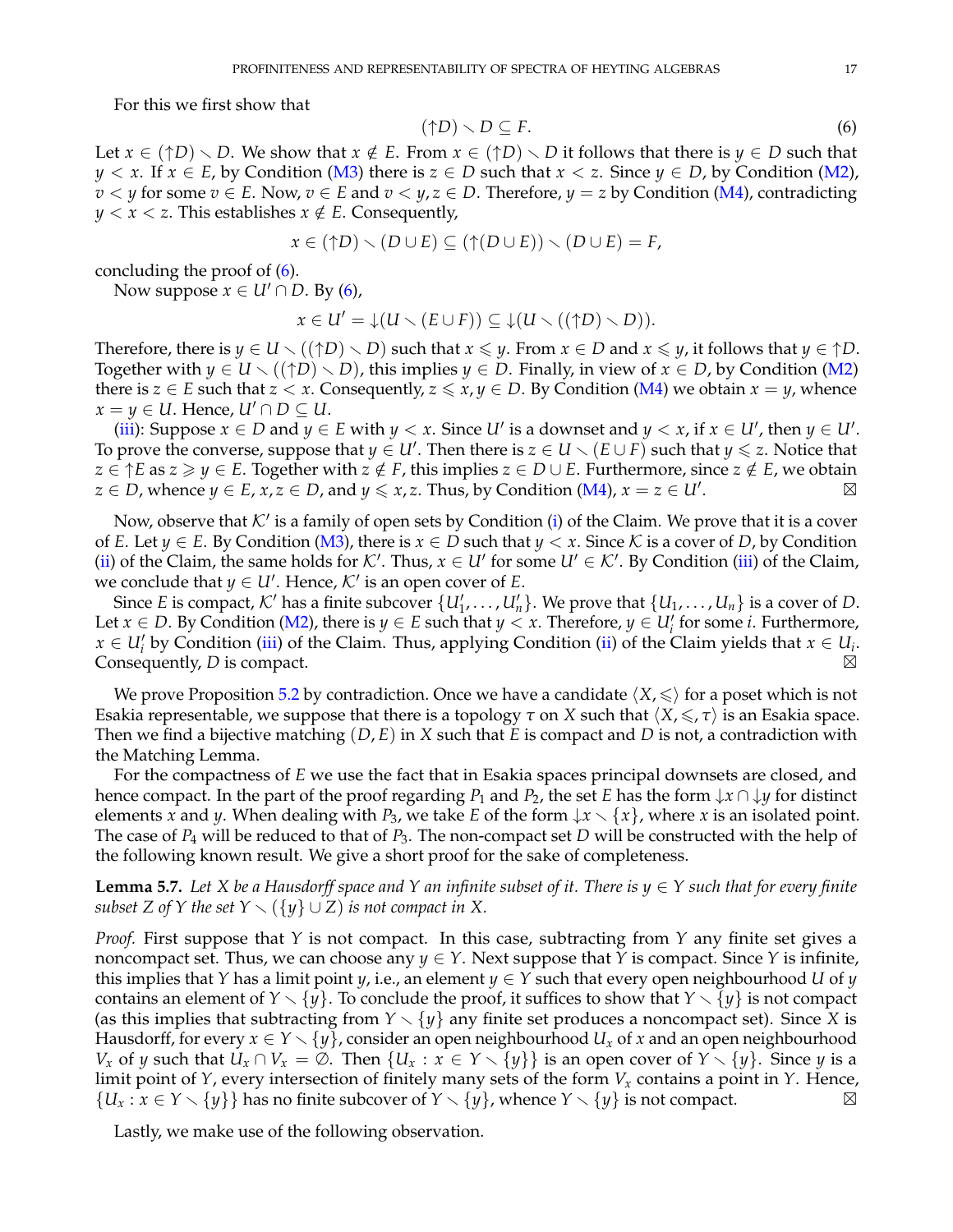<span id="page-17-0"></span>**Lemma 5.8.** Let *X* and *Y* be posets and min *X* the set of minimal elements of *X*. If  $X = \uparrow \min X$  and  $Y \cong \uparrow x$ *for every*  $x \in \min X$ , then X is a p-morphic image of a disjoint union of copies of Y.

*Proof.* For each  $x \in \text{min } X$ , let  $Y_x$  be a copy of  $Y$  and let  $f_x: Y_x \to \uparrow x$  be an order-isomorphism. We let  $Z$ be the disjoint union of the various  $Y_x$ . Then the union of the maps  $f_x$  is a well-defined p-morphism  $f: Z \to X$ , which is onto since  $X = \uparrow \min X$ . Thus, *X* is a p-morphic image of a disjoint union of copies of *Y*. -

*Proof of Proposition [5.2.](#page-14-2)* The proof is divided into four cases, corresponding to the posets *P*1, *P*2, *P*3, and *P*4.

*The case of P*1*.* We construct a p-morphic image *X* of a disjoint union of copies of *P*<sup>1</sup> that is not Esakia representable. For every three-element set  $\{k, m, n\}$  of natural numbers, consider a new element  $\bot_{\{k,m,n\}}$ . Also, consider another element  $\top$  and define

$$
X = \mathbb{N} \cup \{\top\} \cup \{\bot_{\{k,m,n\}} : k, m, n \text{ are distinct natural numbers}\};
$$

for every  $x, y \in X$ ,

$$
x \le y \iff \text{either } x = y \text{ or } y = \top
$$
  
or  $(x = \bot_{\{n,m,k\}} \text{ and } y \in \{n,m,k\} \text{ for some } n,m,k \in \mathbb{N}).$ 

By Lemma [5.8,](#page-17-0) *X* is a p-morphic image of a disjoint union of copies of *P*1. Therefore, it only remains to prove that *X* is not Esakia representable. Suppose the contrary, with a view to contradiction. Then there is an Esakia space  $\langle X, \leq, \tau \rangle$ . Choose a natural number *k* and define  $Y = \mathbb{N} \setminus \{k\}$ . By Lemma [5.7,](#page-16-1) there is  $m \in \mathbb{N} \setminus \{k\}$  such that the set

$$
D:=\mathbb{N}\smallsetminus\{k,m\}
$$

is not compact. On the other hand, the set

$$
E := \{ \perp_{\{k,m,n\}} : n \in D \} = \downarrow k \cap \downarrow m
$$

is the intersection of two principal downsets, so it is closed, and hence compact.



<span id="page-17-1"></span>FIGURE 8. The bijective matching (*D*, *E*) in the poset *X*, constructed in the case of *P*1.

Furthermore, the set

$$
F := (\uparrow(D \cup E)) \smallsetminus (D \cup E) = \{m, k, \top\}
$$

is finite. Consequently, as *X* is a Hausdorff, *F* is closed. In order to obtain a contradiction with the Matching Lemma, it only remains to prove that (*D*, *E*) is a surjective matching in *X*. But this follows immediately from the construction of *X* and (*D*, *E*), as illustrated in Figure [8.](#page-17-1)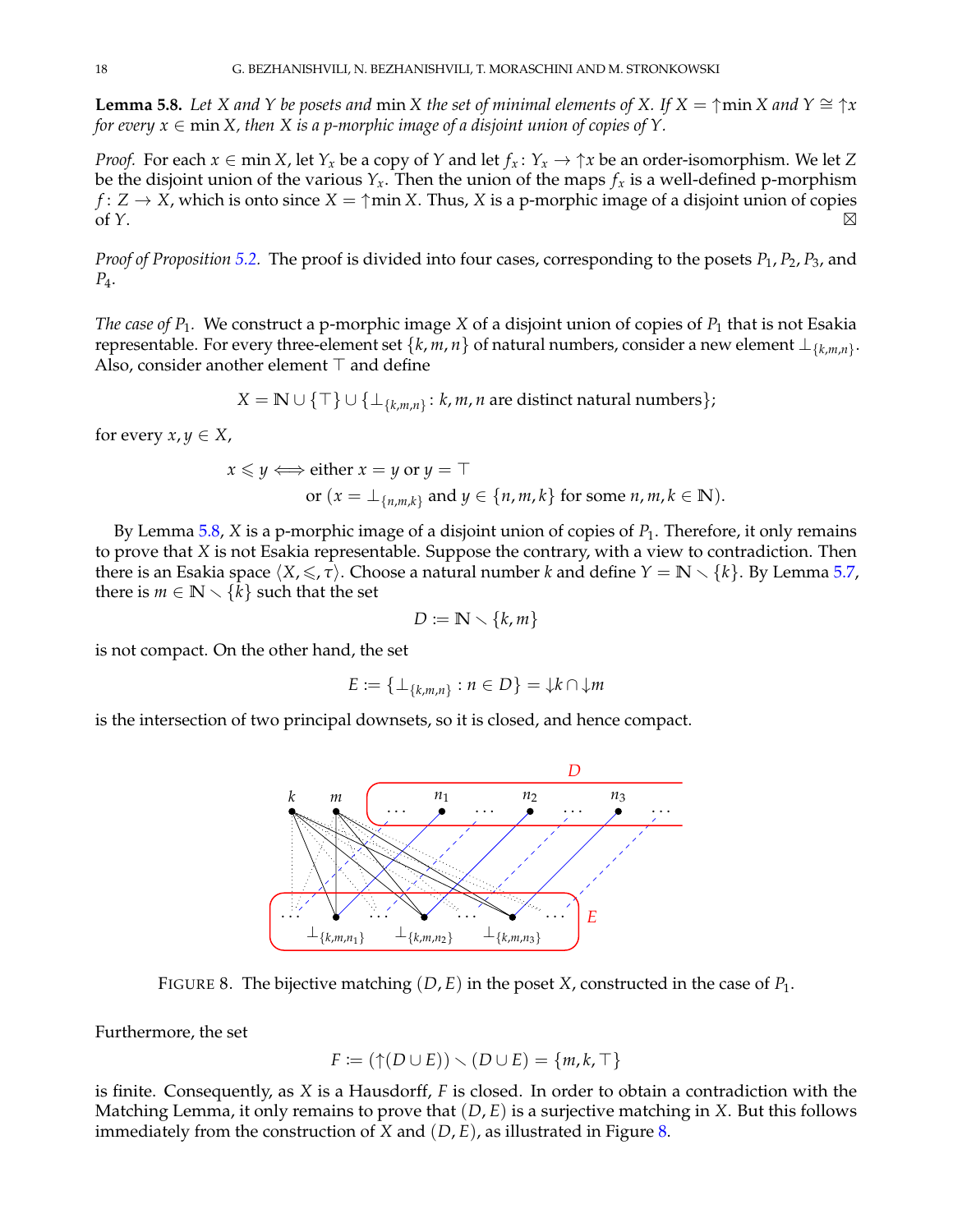*The case of P*2*.* We construct a p-morphic image *X* of a disjoint union of copies of *P*<sup>2</sup> that is not Esakia representable. Let  $\mathbb{N}' = \{1', 2', 3', \ldots\}$  be a disjoint copy of the set  $\mathbb N$  of natural numbers. For every pair of distinct natural numbers *n* and *k*, take a new element  $\perp_{n,k}$ . Consider two new elements  $\top$  and  $\sigma$  and define

$$
X = \mathbb{N} \cup \mathbb{N}' \cup \{\top, \sigma\} \cup \{\bot_{n,k} : n \text{ and } k \text{ are distinct natural numbers}\};
$$

for every  $x, y \in X$ ,

$$
x \le y \iff \text{either } x = y \text{ or } y = \top
$$
  
or  $(y = \sigma \text{ and } x \in X \setminus (\mathbb{N}' \cup \{\top\}))$   
or  $(x = \bot_{n,k} \text{ and } y \in \{n, k'\} \text{ for some } n, k \in \mathbb{N}).$ 

By Lemma [5.8,](#page-17-0) *X* is a p-morphic image of a disjoint union of copies of *P*2.

Suppose, with a view to contradiction, that *X* is Esakia representable. Then there is an Esakia space  $\langle X, \leq, \tau \rangle$ . By Lemma [5.7,](#page-16-1) there exists a natural number *k* such that  $\mathbb{N} \setminus \{k\}$  is not compact in *X*. Define

 $D = \mathbb{N} \setminus \{k\}$  and  $E = \{\perp_{n,k} : n \in D\} = \downarrow k' \cap \downarrow \sigma$ .

Then *E* is closed, hence compact. Moreover, as illustrated in Figure [9,](#page-18-0) the set

$$
F := (\uparrow(D \cup E)) \smallsetminus (D \cup E) = \{\top, \sigma, k'\}
$$

is finite. Consequently, as *X* is Hausdorff, *F* is closed. In order to obtain a contradiction with Matching Lemma, it only remains to prove that (*D*, *E*) is a surjective matching in *X*. But this is a direct consequence of the construction of *X* and (*D*, *E*), as shown in Figure [9.](#page-18-0)



<span id="page-18-0"></span>FIGURE 9. The bijective matching (*D*, *E*) in the poset *X*, constructed in the case of *P*2.

*The case of P*3*.* We follow the same pattern as in the previous two cases. First, we construct a poset *X* which is a p-morphic image of a disjoint union of copies of *P*3. For every pair of integers *n* and *k* such that *n* + 1 < *k*, consider a new element  $\perp_{\{n,k\}}$  and define

$$
X = \mathbb{Z} \cup \{\perp_{\{n,k\}} : n, k \in \mathbb{Z} \text{ and } n+1 < k\};
$$

for every  $x, y \in X$ ,

$$
x \leq y \iff
$$
 either  $x = y$  or  $(x = \perp_{\{n,k\}} \text{ and } y \in \{n,k\} \text{ for some } n,k \in \mathbb{N}).$ 

By Lemma [5.8,](#page-17-0) *X* is a p-morphic image of a disjoint union of copies of *P*3.

It only remains to show that *X* is not Esakia representable. Suppose the contrary, with a view to contradiction. Then there exists an Esakia space  $\langle X, \leq, \tau \rangle$ . As in in the previous cases, we need to find a surjective matching (*D*, *E*) in *X* such that *E* is compact, but *D* is not. To this end, we rely on the following: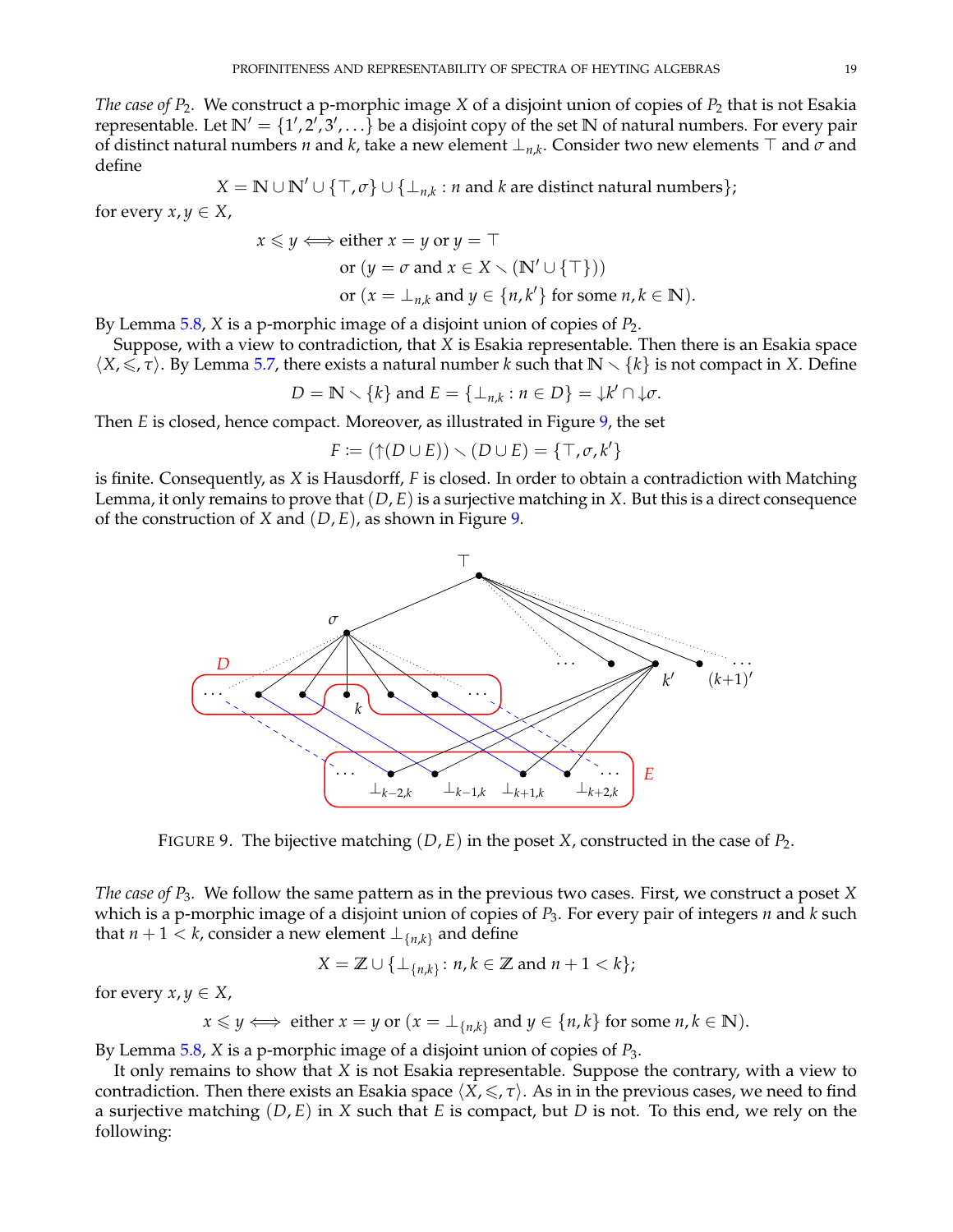<span id="page-19-0"></span>**Theorem 5.9** ([\[62,](#page-31-9) Thm. 8.5.4])**.** *Every countable compact Hausdorff space has an isolated point.*

We shall construct a bijective matching in *X* with the aid of the following:

<span id="page-19-1"></span>**Claim 5.10.** *There exists an integer k that is isolated in X and such that*  $\mathbb{Z} \setminus \{k-1,k,k+1\}$  *is not compact in X.*

*Proof.* Notice that **Z** is the set of maximal elements of *X*. Therefore, by Proposition [2.13,](#page-6-4) **Z** is closed in *X*. This means that the subspace **Z** of *X* is a Stone space. Thus, we can apply Theorem [5.9,](#page-19-0) obtaining that  $\mathbb{Z}$  has an isolated point *x*, i.e., a point *x* such that  $\{x\}$  is open in  $\mathbb{Z}$ . Since  $\mathbb{Z}$  is compact and infinite, it must have a limit point. Hence, **Z** is the union of the two disjoint nonempty sets, respectively, of isolated points in **Z** and of limits points in **Z**. As a consequence, there exist two consecutive integers such that one of them is a limit point in  $\mathbb{Z}$  and the other is an isolated point in  $\mathbb{Z}$  (otherwise either the set of isolated or limit points in **Z** would be empty).

Let *k* be the isolated point in this pair. Then either  $k - 1$  or  $k + 1$  is a limit point in  $\mathbb{Z}$ , whence the set  $\mathbb{Z} \setminus \{k-1, k, k+1\}$  is not compact in  $\mathbb{Z}$ , and hence in *X*. To conclude the proof, it only remains to show that *k* is isolated in *X* too. Since *k* is isolated in **Z**, there exists an open set *U* of *X* such that  $U \cap \mathbb{Z} = \{k\}$ . Let

$$
V = X \setminus \downarrow (X \setminus U) = \{x \in X : \uparrow x \subseteq U\}.
$$

As downsets of closed sets are closed in Esakia spaces, *V* is open in *X*. Furthermore,  $V \setminus \mathbb{Z} = \emptyset$  as every element in  $X \setminus \mathbb{Z}$  has exactly two successors in  $\mathbb{Z}$  and one of them should be different from *k*. Together with the fact that  $U \cap \mathbb{Z} = \{k\}$ , this yields that  $V = \{k\}$ . Consequently,  $k$  is isolated in X.  $\Box$ 

Let *k* be as in Claim [5.10](#page-19-1) and define

$$
D = \mathbb{Z} \setminus \{k-1, k, k+1\} \text{ and } E = (\downarrow k) \setminus \{k\}.
$$

Then *D* is not compact and *E* is closed, hence compact. From the definition of the order relation on *X* it follows that

$$
F := (\uparrow (D \cup E)) \smallsetminus (D \cup E) = \{k\}
$$

(see Figure [10\)](#page-19-2). Thus, *F* is finite, and hence closed. As (*D*, *E*) is a bijective matching in *X* (see Figure [10\)](#page-19-2), this contradicts the Matching Lemma.



<span id="page-19-2"></span>FIGURE 10. The bijective matching (*D*, *E*) in the poset *X*, constructed in the case of *P*3.

*The case of P*4*.* Let *X* be the poset defined in the case of *P*3. We define a new poset *Y* in which *X* is a downset. Consider three new elements  $\sigma$ ,  $\tau$ , and  $\top$  and define

$$
Y=X\cup \{\sigma,\tau,\top\};
$$

for every  $x, y \in Y$ ,

$$
x \leq y \iff \text{either } x = y \text{ or } y = \top \text{ or } (x \in X \text{ and } y \in \{\sigma, \tau\})
$$
  
or 
$$
(x = \bot_{\{n,k\}} \text{ and } y \in \{n, k\} \text{ for some } n, k \in \mathbb{N}).
$$

A portion of *X* is depicted in Figure [11.](#page-20-2)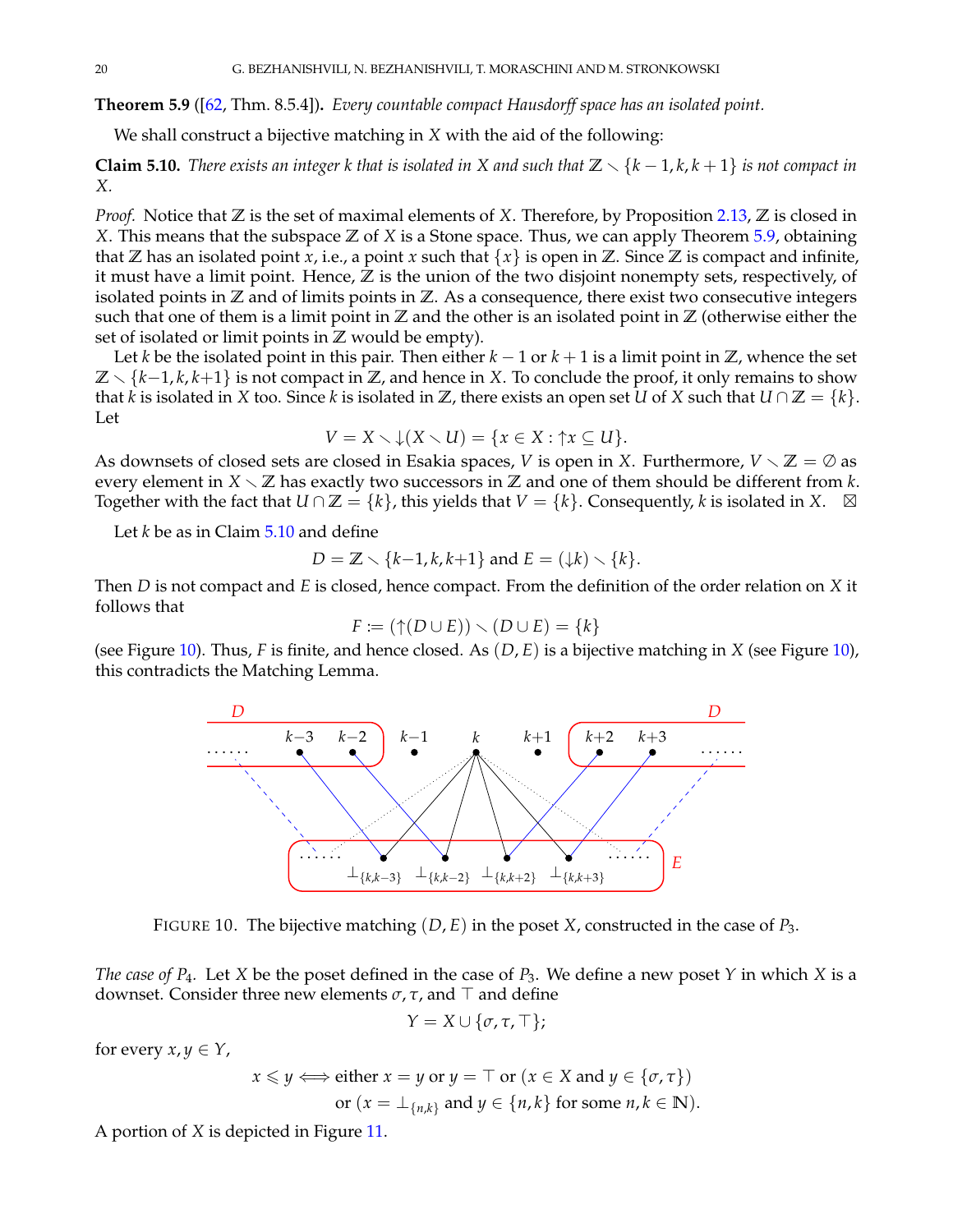

<span id="page-20-2"></span>FIGURE 11. A fragment of the poset *Y*, constructed in the case of *P*4.

By Lemma [5.8,](#page-17-0) *X* is a p-morphic image of a disjoint union of copies of *P*4. Therefore, to conclude the proof, it suffices to show that *Y* is not Esakia representable. As before, suppose with a view to contradiction, that there is an Esakia space  $\langle Y, \leq, \tau \rangle$ . We prove that the ordered subspace *X* of *Y* is an Esakia space. For this it suffices to show that *X* is a clopen of *Y* as, in this case, the conditions in the definition of an Esakia space follow [\[28,](#page-30-9) Thm. 3.2.6]. First notice that *X* is open in *Y* since *Y* is Hausdorff and *Y*  $\smallsetminus$  *X* is finite. Moreover, *X* is closed in *Y* since *X* =  $\downarrow \sigma \cap \downarrow \tau$ . Consequently, *X* is clopen in *Y* and, hence, *X* is an Esakia space. But this contradicts the fact that *X* is not Esakia representable, which was established in the case of  $P_3$ .

#### 6. TOPOLOGIES FOR DIAMOND SYSTEMS

<span id="page-20-0"></span>The aim of this section is to establish our main result:

<span id="page-20-1"></span>**Theorem 6.1.** *Let* V *be a variety of Heyting algebras. The profinite members of* V *are profinite completions if and only if* V *is a subvariety of* DHA*.*

Notice that Theorem [5.1](#page-14-1) provides one half of the above result. To prove the other half, we require the following:

<span id="page-20-3"></span>**Proposition 6.2.** *Let X be an image-finite diamond system. Then there exists an Esakia space X* <sup>+</sup> *such that its underlying poset is also a diamond system and X is the image-finite part of X*+*.*

Proposition [6.2](#page-20-3) implies Theorem [6.1](#page-20-1) as follows.

*Proof of Theorem [6.1.](#page-20-1)* The "only if" part is Theorem [5.1.](#page-14-1) To prove the "if" part, suppose that V ⊆ DHA and consider a profinite algebra  $A \in V$ . By Theorem [2.20\(](#page-8-2)[i\)](#page-8-3), there is an image-finite poset *X* such that *A*  $\cong$  Up(*X*). In particular, Up(*X*) is a diamond Heyting algebra, whence *X* is a diamond system by Corollary [4.8.](#page-14-4) In view of Proposition [6.2,](#page-20-3) *X* is the image-finite part of some Esakia space. Consequently, Up(*X*) is a profinite completion by Theorem [2.20\(](#page-8-2)[ii\)](#page-8-4). Since  $A \cong Up(X)$ , we conclude that *A* is a profinite  $\Box$ completion.  $\Box$ 

The rest of this section is devoted to proving Proposition [6.2.](#page-20-3)

*Proof of Proposition [6.2.](#page-20-3)* Recall from Definition [4.1](#page-10-8) that diamond sequences are downward directed diamond systems. Let  $\mathcal{A}_{\infty}$  be the set of all infinite diamond sequences in X that are maximal with respect to inclusion. With every  $A \in \mathcal{A}_{\infty}$  we associate a new element  $\perp_A$  (so that  $A \neq B$  implies  $\perp$ <sub>*A*</sub>  $\neq$   $\perp$ <sub>*B*</sub>). Let

 $X^+ = X \cup \{\perp_A : A \in \mathcal{A}_\infty\}$ 

and extend the order on *X* to that on  $X^+$  by setting for  $x, y \in X^+$ ,

 $x \leq y \iff \text{either } x = y \text{ or } x \leq y \text{ in } X$ 

or  $x = \perp_A$  and  $y \in A$  for some  $A \in \mathcal{A}_{\infty}$ .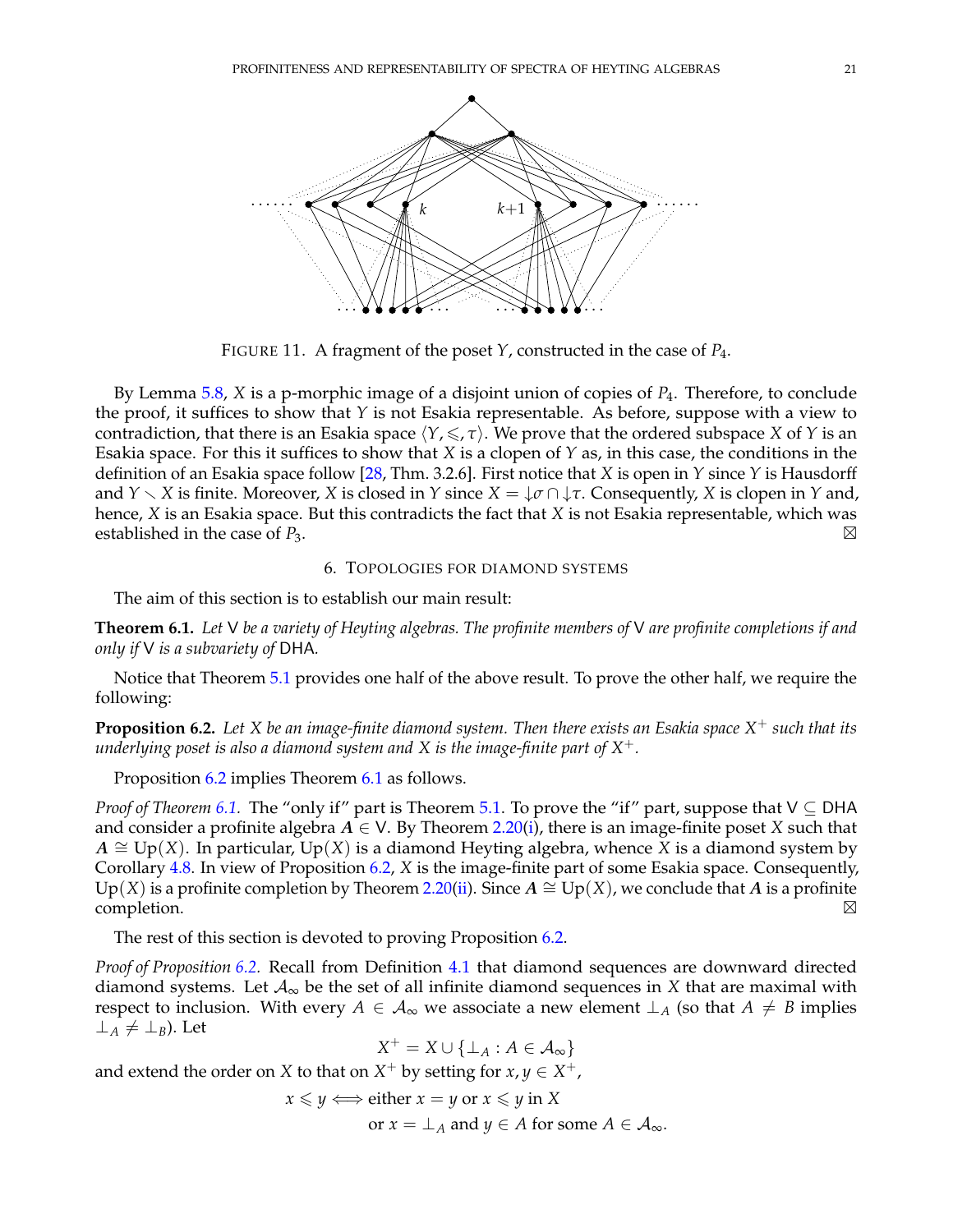The resulting poset  $X^+$  is then obtained by adding a new lower bound  $\perp_A$  for each maximal diamond sequence *A*. It follows that  $\uparrow \perp_A = {\perp_A} \cup A$ . Notice that  $X^+$  is a diamond system and *X* is the image-finite part of  $X^+$ . In particular, if *X* has finite depth, then  $X = X^+$ .

To complete the proof, it suffices to show that *X* <sup>+</sup> can be endowed with a topology *τ* such that  $\langle X^+, \tau, \leq \rangle$  is an Esakia space. Notice that such a topology is not unique. For example, let *Y* be an infinite poset of depth two with a maximum. We can turn *Y* into an Esakia space by making any of its elements the unique limit point of the space. This results in different Esakia spaces with the same underlying poset *Y*.

To define  $\tau$  on  $X^+$ , choose a maximal element  $\top$  of  $X$  (equiv. of  $X^+$ ). Also, for every pair  $x, y$  of incomparable elements in *X* such that  $\downarrow x \cap \downarrow y$  is nonempty, choose an immediate predecessor  $\perp_{\{x,y\}}$  of *x* and *y* in *X*. The existence of  $\perp_{\{x,y\}}$  follows from the fact that *X* is image-finite and Proposition [4.2.](#page-10-7)

We define a topology  $τ$  on  $X^{\frac{1}{\tau}}$  as follows. A set  $U \subseteq X^+$  is open in  $τ$  if and only if it satisfies the following conditions:

<span id="page-21-0"></span>(T1) If  $\top \in U$ , then there is a finite set  $Z \subseteq X$  such that  $X^+ \setminus \downarrow Z \subseteq U$ ;

- <span id="page-21-1"></span>(T2) For every  $x \in X$ , if  $x \in U$ , then there is a finite set  $Z \subseteq X \setminus \mathcal{x}$  such that  $\downarrow x \setminus \mathcal{Z} \subseteq U$ ;
- <span id="page-21-3"></span>(T3) For every pair of incomparable elements *x*, *y* of *X* such that  $\downarrow x \cap \downarrow y \neq \emptyset$ , if  $\perp_{\{x,y\}} \in U$ , then there is a finite set  $Z \subseteq \downarrow x \cap \downarrow y$  such that  $(\downarrow x \cap \downarrow y) \setminus \downarrow Z \subseteq U$ ;
- <span id="page-21-2"></span>(T4) For every  $A \in \mathcal{A}_{\infty}$ , if  $\perp_A \in U$ , then there is  $x \in A$  such that  $\downarrow x \subseteq U$ .

*Remark* 6.3. The following provides an intuitive meaning of  $\tau$ . Postulate [\(T1\)](#page-21-0) asserts that if  $\top$  belongs to an open set *U*, then *almost all* the space belongs to *U*. Similarly, [\(T2\)](#page-21-1) should be read as stating that if an element  $x \in X$  belongs to *U*, then *almost all* the downset  $\downarrow x$  belongs to *U*. The remaining postulates can be explained along the same lines.

**Claim 6.4.** *The set*  $\tau$  *is a topology on*  $X^+$ *.* 

*Proof.* That  $\emptyset$ ,  $X^+ \in \tau$  and that  $\tau$  is closed under arbitrary unions follow from the definition. Thus, it is enough to consider two sets  $U_1, U_2 \in \tau$  and verify that their intersection  $U_1 \cap U_2$  satisfies [\(T1\)](#page-21-0)–[\(T4\)](#page-21-2).

First, suppose that  $\top \in U_1 \cap U_2$ . Then there are finite  $Z_1, Z_2 \subseteq X$  such that  $X^+ \setminus \downarrow Z_1 \subseteq U_1$  and  $X^+ \setminus \downarrow Z_2 \subseteq U_2$ . Therefore,  $X^+ \setminus \downarrow (Z_1 \cup Z_2) \subseteq U_1 \cap U_2$ . This shows that  $U_1 \cap U_2$  satisfies [\(T1\)](#page-21-0). A similar argument shows that  $U_1 \cap U_2$  satisfies [\(T2\)](#page-21-1) and [\(T3\)](#page-21-3).

To show that  $U_1 \cap U_2$  satisfies [\(T4\)](#page-21-2), suppose that  $\perp_A \in U_1 \cap U_2$  for some  $A \in \mathcal{A}_{\infty}$ . Then there are *x*<sub>1</sub>, *x*<sub>2</sub> ∈ *A* such that  $\downarrow$ *x*<sub>1</sub> ⊆ *U*<sub>1</sub> and  $\downarrow$ *x*<sub>2</sub> ⊆ *U*<sub>2</sub>. Since *A* is a diamond sequence, there exists *x* ∈ *A* such that *x*  $\le x_1, x_2$ . Thus,  $\downarrow x \subseteq U_1 \cap U_2$ , as desired.

To prove that the ordered topological space  $X^+ := \langle X^+, \leqslant, \tau \rangle$  is an Esakia space, we show three facts: that downsets of open sets are open in  $X^+$ , that the space  $X^+$  is compact, and that it satisfies the Priestley separation axiom. The verification of each of these is independent from the others.

<span id="page-21-4"></span>**Claim 6.5.** Let U be an open set in  $X^+$ . Then its downset  $\downarrow U$  is also open in  $X^+$ .

*Proof.* We need to prove that  $\downarrow U$  satisfies [\(T1\)](#page-21-0)–[\(T4\)](#page-21-2). To prove (T1), suppose that  $\top \in \downarrow U$ . Since  $\top$  is maximal, this yields  $\top \in U$ . As *U* satisfies [\(T1\)](#page-21-0), there is a finite set *Z* such that  $X \setminus \downarrow Z \subseteq U$ , whence also  $X \setminus \downarrow Z \subseteq \downarrow U$ .

Condition [\(T2\)](#page-21-1) holds for every downset, and in particular for ↓*U*. To prove [\(T3\)](#page-21-3), consider a pair of incomparable elements  $x, y \in X$  such that  $\downarrow x \cap \downarrow y \neq \emptyset$ . Suppose that  $\perp_{\{x,y\}} \in \downarrow U$ . If  $\perp_{\{x,y\}} \in U$ , then the fact that  $\downarrow U$  satisfies [\(T3\)](#page-21-3) follows from the assumption that *U* satisfies (T3) and the inclusion *U* ⊆ ↓*U*. On the other hand, if  $\perp$ <sub>{*x*,*y*}</sub> ∉ *U*, we have  $\perp$ <sub>{*x*,*y*}</sub> < *u* for some *u* ∈ *U*. Since *x* and *y* are  $\lim_{x \to a}$  immediate successors of  $\perp_{\{x,y\}}$ , Proposition [4.2](#page-10-7) implies that  $x \leq u$  or  $y \leq u$ . Thus,  $\downarrow x \cap \downarrow y \subseteq \downarrow u \subseteq \downarrow U$ .

It only remains to prove [\(T4\)](#page-21-2). Suppose that  $\perp_A \in \downarrow U$  for some  $A \in \mathcal{A}_{\infty}$ . If  $\perp_A \in U$ , then the fact that ↓*U* satisfies [\(T4\)](#page-21-2) follows from the assumption that *U* satisfies [\(T4\)](#page-21-2) and the inclusion *U* ⊆ ↓*U*. On the other hand, if  $\perp_A \notin U$ , there is  $x \in U$  such that  $\perp_A < x$ . By the definition of the order on  $X^+$ , we get  $x \in A$ . Therefore,  $\downarrow x \subseteq \downarrow U$ .  $\boxtimes$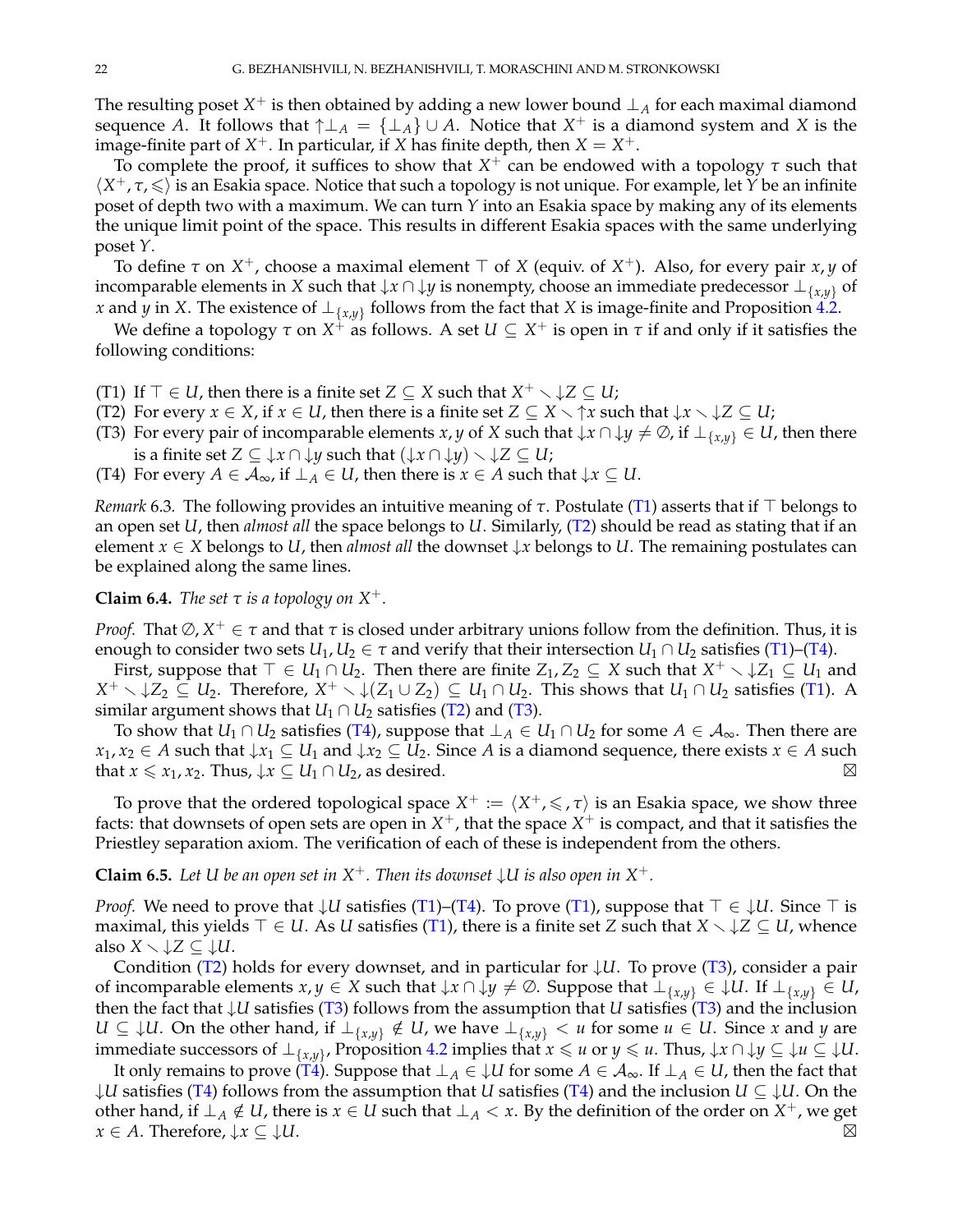We next turn to proving that  $X^+$  is a compact space. Consider an open cover  ${\mathcal K}$  of  $X^+$ . Our aim is to find a finite subcover of  $K$ . The proof consists of a series of technical claims.

Let  $U_{\top}$  be a member of K containing  $\top$ . By [\(T1\)](#page-21-0), there exists a finite subset *Z* of *X* such that

<span id="page-22-5"></span>
$$
X^+ \setminus U_\top \subseteq \downarrow Z. \tag{7}
$$

For every  $z \in Z$ , let  $z^{\circ}$  be the unique maximal element in *X* such that  $z \leq z^{\circ}$ . The existence and uniqueness of z<sup>o</sup> is guaranteed by the fact that *X* is image-finite and Proposition [4.2.](#page-10-7) Define

<span id="page-22-0"></span>
$$
Y_1 = \{z^\circ : z \in Z\}, Y^+ = \downarrow Y_1, \text{ and } Y = Y^+ \cap X,
$$
 (8)

where  $\downarrow$ *Y*<sub>1</sub> is computed in *X*<sup>+</sup>.

<span id="page-22-2"></span>**Claim 6.6.** For every  $x \in X$  there is a finite subset  $\mathcal{K}_x$  of  $\mathcal{K}$  and a finite subset  $P_x$  of immediate predecessors of  $x$ *such that*

$$
\downarrow x \smallsetminus \downarrow P_x \subseteq \bigcup \mathcal{K}_x.
$$

*Proof.* There is  $U_x \in \mathcal{K}$  such that  $x \in U_x$ . By [\(T2\)](#page-21-1), there is a finite subset  $Z_x$  of  $X \setminus \mathcal{T}$ *x* such that  $\downarrow$ *x*  $\setminus \downarrow$ *Z*<sub>*x*</sub>  $\subseteq$  *U*<sub>*x*</sub>. Clearly we may assume that  $\downarrow$ *x*  $\cap$   $\downarrow$ *z*  $\neq$   $\emptyset$  for every *z*  $\in$  *Z*<sub>*x*</sub>. Define

$$
Z_1^x = \{ z \in Z : z < x \}
$$
 and 
$$
Z_2^x = \{ z \in Z : x \text{ and } z \text{ are incomparable} \}.
$$

Then  $Z_x$  is the union of the disjoint sets  $Z_1^x$  and  $Z_2^x$ . Since X is image-finite, we may assume without loss of generality that  $Z_1^x$  is a set of immediate predecessors of *x*.

Consider  $z \in Z_2^x$ . Since we assumed that  $\downarrow x \cap \downarrow z \neq \emptyset$ , there is an element in  $\downarrow x \cap \downarrow z$  of the form ⊥{*x*,*z*} . Let *U*⊥{*x*,*z*} be a member of K containing ⊥{*x*,*z*} . By [\(T3\)](#page-21-3), there exists a finite subset *Qx*,*<sup>z</sup>* of ↓*x* ∩ ↓*z* such that  $(\downarrow x \cap \downarrow z) \setminus \downarrow Q_{x,z} \subseteq U_{\perp_{\{x,z\}}}$ . Since *X* is image-finite, we may assume without loss of generality that  $Q_{x,z}$  is a set of immediate predecessors of *x*.

Define

<span id="page-22-1"></span>
$$
\mathcal{K}_x = \{U_x\} \cup \{U_{\perp_{\{x,z\}}} : z \in Z_2^x\} \text{ and } P_x = Z_1^x \cup \bigcup \{Q_{x,z} : z \in Z_2^x\}. \tag{9}
$$

Notice that  $K_x$  is a finite subset of K and  $P_x$  is a finite subset of the immediate predecessors of x. Therefore, it only remains to prove that  $\downarrow x \setminus \downarrow P_x \subseteq \bigcup \mathcal{K}_x$ , i.e., that  $\downarrow x \setminus \bigcup \mathcal{K}_x \subseteq \dot{\downarrow} P_x$ . To this end, consider  $y \in \{x \setminus \bigcup \mathcal{K}_x\}$ . Since  $y \notin U_x$  and  $y \leq x$ , we have  $y \in \{Z_x = \bigcup (Z_1^x \cup Z_2^x)\}$ . If  $y \in \bigcup Z_1^x$ , then  $y \in \mathcal{F}_x$  as desired. So suppose that  $y \leq z$  for some  $z \in Z_2^x$ . Then  $y \in \mathcal{F}_x \cap \mathcal{F}_z$ . Together with  $y \notin U_{\perp_{\{x,z\}}}$ this yields  $y \in \downarrow Q_{x,z} \subseteq \downarrow P_x$ .

We define recursively a sequence of subsets  $S_n$  of  $Y$  as follows:

$$
S_1 = Y_1
$$
 and  $S_{k+1} = \bigcup \{ P_y : y \in S_k \}$  for every integer  $k \ge 1$ ,

where *Y*<sup>1</sup> is defined in [\(8\)](#page-22-0) and *P<sup>y</sup>* in [\(9\)](#page-22-1). Then each *S<sup>k</sup>* is a set of elements of depth *k* in *X*. For every positive integer *k*, set

$$
S_{\leqslant k} = S_1 \cup \dots \cup S_k. \tag{10}
$$

By Claim  $6.6$ , the sets  $S_1, \ldots, S_k$  are finite, whence we obtain:

<span id="page-22-3"></span>**Claim 6.7.** For every positive integer k, the set  $S_{\leq k}$  is finite.

Define

$$
S = \bigcup \{ S_k : k \text{ is a positive integer} \},
$$
  

$$
S^+ = S \cup \{ \bot_A : A \in \mathcal{A}_{\infty} \text{ and } A \cap S \text{ is infinite} \}.
$$
 (11)

For every *A* ∈  $\mathcal{A}_{\infty}$  such that the set *A* ∩ *S* is infinite, choose an element  $U_{\perp_A} \in \mathcal{K}$  containing  $\perp_A$ . By [\(T4\)](#page-21-2), there exists  $x \in A$  such that  $\downarrow x \subseteq U_{\perp_A}$ . As  $\langle A, \leq \rangle$  is an image-finite diamond sequence and *x* ∈ *A*, by Proposition [4.2](#page-10-7) the set *A*  $\setminus \downarrow x$  is finite. Since *A* ∩ *S* is infinite, this implies that *A* ∩ *S* ∩  $\downarrow x \neq \emptyset$ . Therefore, there is  $x_A \in S \cap A$  such that  $x_A \leq x$ . Thus,

<span id="page-22-4"></span>
$$
\downarrow x_A \subseteq U_{\perp_A}.\tag{12}
$$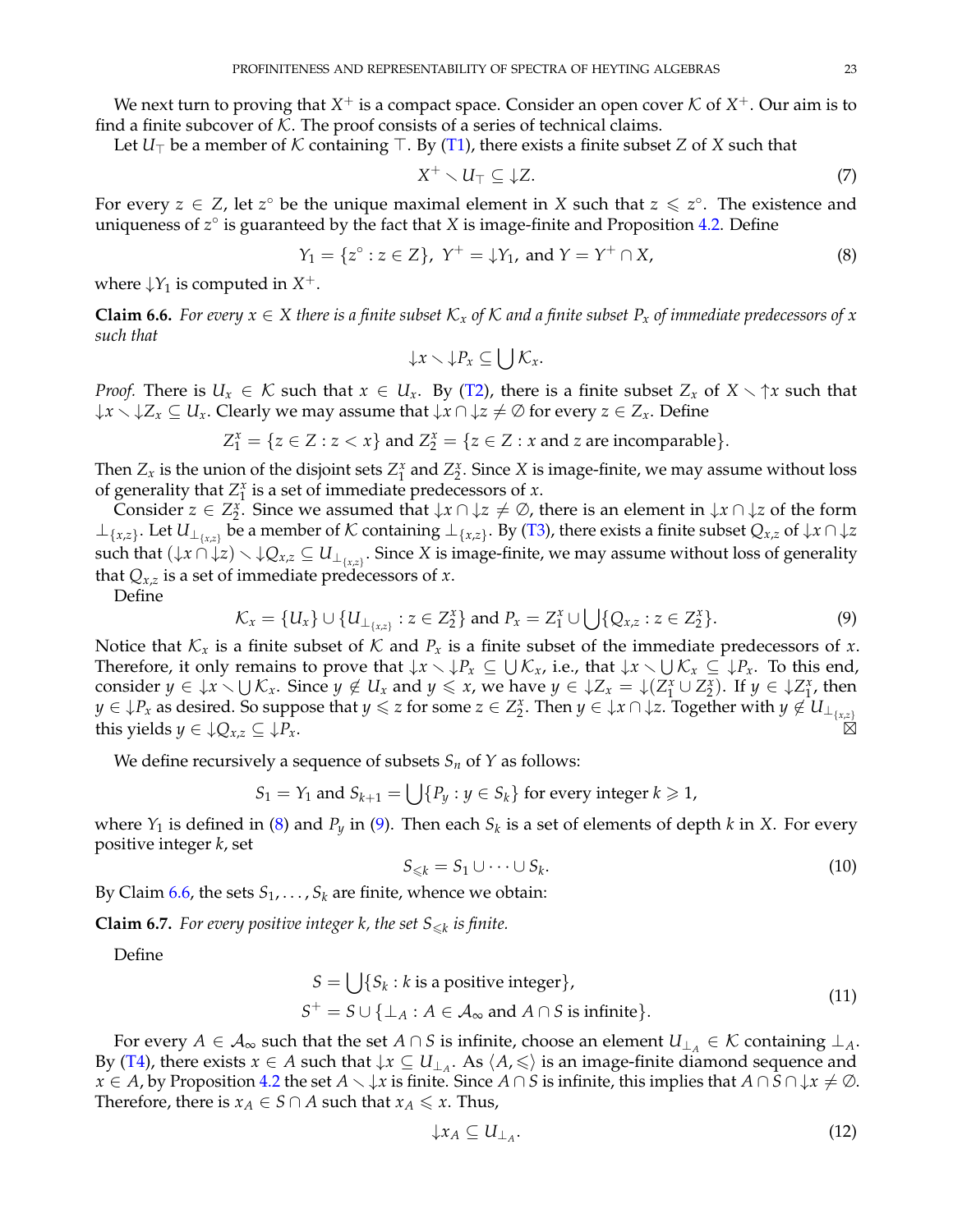Bearing this in mind, set

<span id="page-23-2"></span>
$$
B = \{x_A : A \in \mathcal{A}_{\infty} \text{ and } A \cap S \text{ is infinite}\} \text{ and } S^- = S \setminus \downarrow B. \tag{13}
$$

We show that *S* <sup>−</sup> is finite. For this we use the classical Brouwer's fan theorem; see for instance [\[24,](#page-30-11) Thm. 3.3.20]. We recall that a poset is a *fan* if it is rooted, its principal downsets are finite chains, and every element has only finitely many immediate successors.

**Theorem 6.8** (Brouwer's Fan Theorem)**.** *If all chains in a fan F are finite, then their length is bounded by some positive integer.*

We turn $\langle S^-, \leqslant \rangle$  into a tree by means of a variant of the standard technique in modal logic known as *unravelling*; see for instance [\[18,](#page-30-12) Thm. 2.19]. Consider the following set of finite sequences

$$
T = \{ \langle x_1, x_2, \ldots, x_n \rangle : n \text{ is a nonnegative integer, } x_1 \in S_1 \cap S^-, \ldots, x_n \in S_n \cap S^-, \text{ and } x_n < \cdots < x_2 < x_1 \}.
$$

We assume that the empty sequence, denoted by  $\langle \rangle$ , belongs to  $T.^2$  $T.^2$ 

Notice that since the elements of each  $S_k$  have depth exactly *k*, the assumptions that  $x_n < \cdots < x_2 <$ *x*<sub>1</sub> and *x*<sub>1</sub>  $\in$  *S*<sub>1</sub>, . . . , *x*<sub>*n*</sub>  $\in$  *S*<sub>*n*</sub> imply that *x*<sub>*i*</sub> is an immediate successor of *x*<sub>*i*+1</sub> for every *i* < *n*. We define an order relation  $\sqsubseteq$  on *T* by setting for every *s*, *t*  $\in$  *T* that

 $s \rvert t \Leftrightarrow s$  is an initial segment of *t*.

<span id="page-23-1"></span>**Claim 6.9.** *The poset*  $T := \langle T, \sqsubseteq \rangle$  *is a fan.* 

*Proof.* It is well known that *T* is a tree with root  $\langle \rangle$  (see, e.g., [\[18,](#page-30-12) Thm. 2.19]). To see that every element of *T* has only finitely many immediate successors, consider a sequence  $\langle x_1, \ldots, x_n \rangle \in T$ . The immediate successors of  $\langle x_1, \ldots, x_n \rangle$  have the form  $\langle x_1, \ldots, x_n, y \rangle$  where  $y \in S_{n+1}$  and  $y < x_n$ . Since the set  $S_{n+1}$  is finite, we conclude that  $\langle x_1, \ldots, x_n \rangle$  has only finitely many immediate successors.

<span id="page-23-3"></span>**Claim 6.10.** *The set S*<sup>−</sup> *is finite.*

*Proof.* Since  $|S^-| \leq |T|$ , it is enough to show that *T* is finite. In view of Brouwer's Fan Theorem and Claim [6.9,](#page-23-1) it suffices to prove that *T* does not have infinite chains.

Suppose, with a view to contradiction, that there is an infinite chain *C* in *T*. Define

$$
D = \{x \in S^- : \text{there exists } \langle x_1, \ldots, x_n \rangle \in C \text{ such that } x = x_n \}.
$$

Observe that *C* is a set of finite sequences without repetitions of elements of *D*. Since *C* is infinite, so is *D*. We show that *D* is a chain in  $\langle S^-,\leqslant \rangle$ . Let *y*, *z* ∈ *D*. Then there are sequences *s* = (*s*<sub>1</sub>, . . . , *s*<sub>*n*</sub>)</sub> and  $t=(t_1,\ldots,t_k)$  in C such that  $y=s_n$  and  $z=t_k.$  Since C is a chain, either  $s\sqsubseteq t$  or  $t\sqsubseteq s$  in T. By symmetry we may assume that  $s \subseteq t$ . Then  $n \leq k$  and  $s = (t_1, \ldots, t_n)$ . Consequently,  $y = s_n = t_n \geq \cdots \geq t_k = z$ , as desired. Thus, *D* is an infinite chain in  $\langle S^-, \leqslant \rangle$ .

Define

$$
A = \bigcup \{ \uparrow y : y \in D \},
$$

where the upsets are computed in *X*. We show that *A* is an infinite maximal diamond sequence in *X*. First, *A* is infinite since  $D \subseteq A$ . Because *A* is a subset of *X* which is a diamond system, it is a diamond system itself. Moreover, *A* is downward directed since *D* is a chain. Hence, *A* is a diamond sequence in *X*.

To prove that *A* is maximal, consider a diamond sequence *A'* in *X* such that  $A \subseteq A'$ . Let  $x \in A'$ . Suppose the depth of *x* is *n* and let *y* be an element of *A* of depth  $n + 1$  (its existence follows from the fact that *D* is infinite). Since  $x, y \in A'$  and  $A'$  is downward directed, there is  $z \in A'$  such that  $z \leq x, y$ . Thus, there is  $v \in X$  of depth  $n + 1$  such that  $z \le v \le x$ . If  $v = y$ , then  $y \le x$ , whence  $x \in A$  (as *y* ∈ *A* and *A* is an upset of *X*). Otherwise, having the same depth, *v* and *y* are incomparable. Therefore, applying the three point rule to  $z \le v, y, x$  and  $v \le x$ , we get  $y \le x$ . Thus,  $x \in A$ , whence  $A' \subseteq A$ . We

<span id="page-23-0"></span><sup>&</sup>lt;sup>2</sup>Notice that our definition differs from the standard one in that our order is  $x_n < \cdots < x_1$  as opposed to the standard order  $x_1 < \cdots < x_n$ .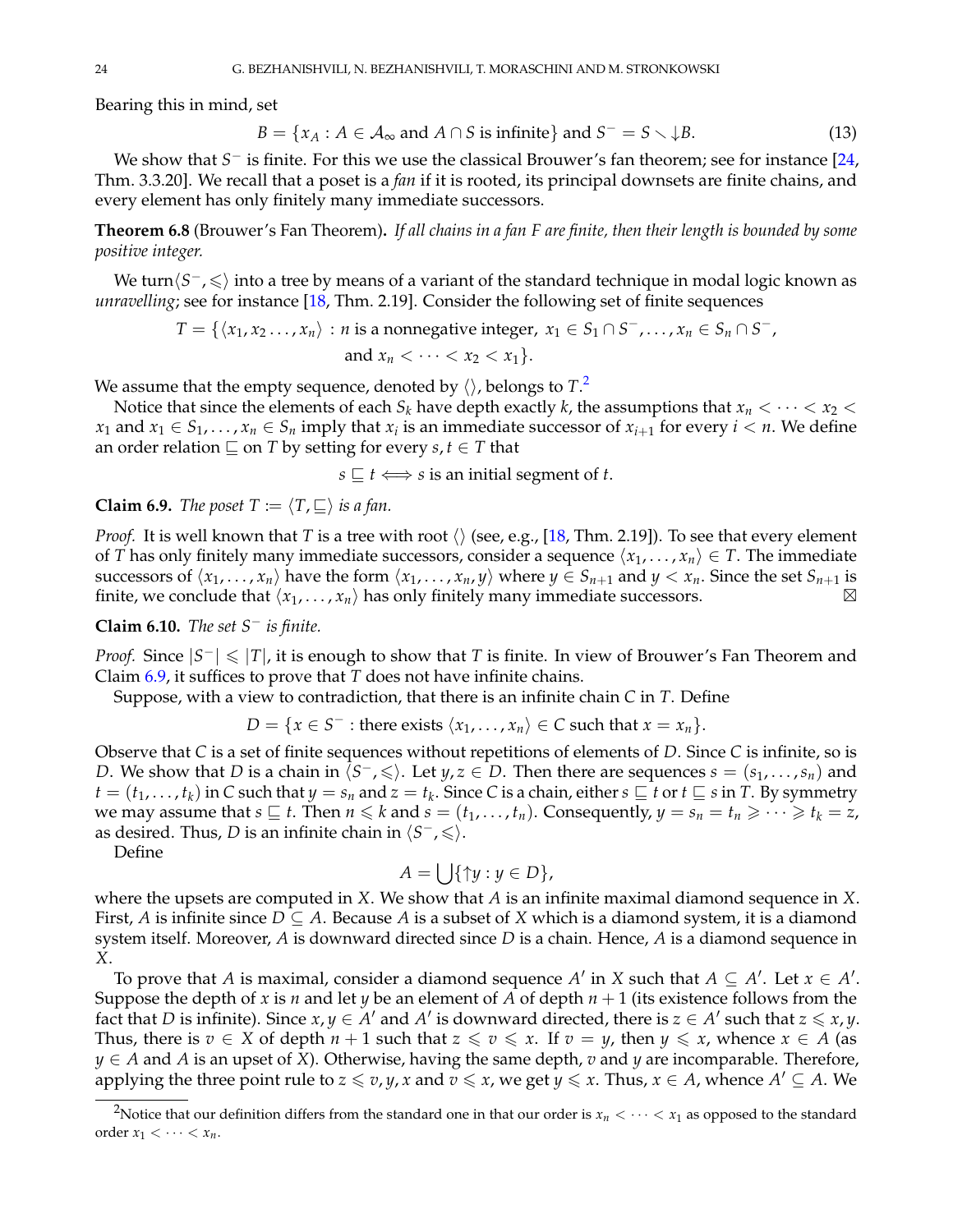conclude that *A* is an infinite maximal diamond sequence in *X*, i.e.,  $A \in \mathcal{A}_{\infty}$ . In particular, this implies that  $X^+$  contains an element of the form  $\perp_A$ .

Now, since *D* ⊆ *A* is infinite and *D* ⊆ *S*, also *A* ∩ *S* is infinite. Then the set *B*, defined in [\(13\)](#page-23-2), contains an element of the form  $x_A$ . By the definition of *A*, there exists  $y \in D$  such that  $y \le x_A$ . Therefore,  $y \in \downarrow B$ . But this contradicts the fact that  $D \subseteq S^- = S \setminus \downarrow B$ .

Let *B'* be the set of maximal elements of the set  $\langle B, \leq \rangle$ , defined in [\(13\)](#page-23-2). Since *X* is image-finite,  $\downarrow$ *B'* =  $\downarrow$ *B*.

# <span id="page-24-0"></span>**Claim 6.11.** *The set B' is finite.*

*Proof.* Recall from [\(13\)](#page-23-2) that  $B \subseteq S$  and  $S^- = S \setminus \downarrow B$ . We show that every element of  $B'$  is either in  $S_1$  or has an immediate successor in  $S^-$ . Let  $x \in B' \setminus S_1$ . Since  $B' \subseteq S$ , we get  $x \in S_k$  for some integer  $k > 1$ . By definition of  $S_k$ , there is an immediate successor  $y \in S_{k-1}$  of *x*. Notice that *x* is maximal in *B* and *x* < *y*. Consequently, *y* ∉ ↓*B*, whence  $y \in S_{k-1} \setminus \downarrow B$  ⊆ *S*<sup>−</sup>. Thus, *x* has an immediate successor in *S*<sup>−</sup>.

By Claim [6.10,](#page-23-3) there is a positive integer *k* such that  $S^- \subseteq S_{\leq k}$ . Recall that  $S_n$  is a set of elements of depth *n* in *X*, for every positive integer *n*. Therefore, the set of elements of *S* with an immediate successor in  $S^- \subseteq S_{\leq k}$  is contained in  $S_{\leq k+1}$ . As every element of  $B' \subseteq S$  is either in  $S_1$  or has an immediate successor in *S*<sup>−</sup>, we conclude that  $B' \subseteq S_{\leq k+1}$ . By Claim [6.7,](#page-22-3) the set  $S_{\leq k+1}$  is finite. Thus, so is  $B'$ . - $\boxtimes$ 

<span id="page-24-5"></span>**Claim 6.12.** *The space X*<sup>+</sup> *is compact.*

*Proof.* Recalling that  $K$  is an open cover of  $X^+$ , define

$$
\mathcal{K}' = \{U_\top\} \cup \bigcup \{\mathcal{K}_x : x \in S^-\} \cup \{U_{\perp_A} : x_A \in B'\},\
$$

where  $U_\top$  is defined before Claim [6.6,](#page-22-2) each  $\mathcal{K}_x$  is defined in [\(9\)](#page-22-1), and each  $U_{\perp_A}$  is defined in the paragraph preceding [\(12\)](#page-22-4). It follows from the definition that  $K' \subseteq K$ . By Claims [6.6,](#page-22-2) [6.10](#page-23-3) and [6.11,](#page-24-0) the set  $K'$  is finite. Thus, it only remains to prove that  $\mathcal{K}'$  covers  $X^+$ . Let  $x\in X^+$ . We have two cases: either  $x\in S^+$ or  $x \notin S^+$ .

First suppose that  $x \in S^+$ . If  $x \in S^-$ , then  $x \in U_x$  by the definition of  $\mathcal{K}_x$  in [\(9\)](#page-22-1). Thus,  $x \in U_x \in \mathcal{K}_x \subseteq$ *K*'. Next suppose that *x* ∈ *S*<sup>+</sup>  $\setminus$  *S*<sup>−</sup>. Then

<span id="page-24-1"></span>
$$
x \in S^+ \setminus S^- \subseteq \{\perp_A \colon A \in \mathcal{A}_{\infty} \text{ and } A \cap S \text{ is infinite}\} \cup \downarrow B \subseteq \downarrow B = \downarrow B'.
$$
 (14)

The above inclusions are justified as follows. The first one follows from the definitions of  $S^+$  and  $S^-$ . The second one from the fact that for every  $A \in \mathcal{A}_{\infty}$  such that  $A \cap S$  is infinite, the element  $x_A \in B$ (defined in the paragraph before [\(13\)](#page-23-2)) belongs to *A*, whence  $\perp_A \leq x_A \in B$ . The last one is justified right before Claim [6.11.](#page-24-0) Finally, by [\(14\)](#page-24-1) there is  $x_A \in B'$  such that  $x \le x_A$ . Together with the definition of  $U_{\perp_A}$ , this implies that  $x \in \downarrow x_A \subseteq U_{\perp_A} \in \mathcal{K}'$ .

Next we consider the case where  $x \notin S^+$ . We have three subcases:

- <span id="page-24-2"></span>(i)  $\uparrow x \cap S = \emptyset$ ;
- <span id="page-24-3"></span>(ii)  $\uparrow x \cap S$  is infinite;
- <span id="page-24-4"></span>(iii)  $\uparrow x \cap S$  is nonempty and finite.

[\(i\)](#page-24-2): Since  $Y_1 = S_1 \subseteq S$ , we get  $x \notin \mathcal{Y}_1$ . As  $Y_1$  is the set of maximal elements of  $\mathcal{Y}_2$  and X is image-finite, this implies that  $x \notin \downarrow \mathbb{Z}$ . Thus, by [\(7\)](#page-22-5),  $x \in U_\top \in \mathcal{K}'$ .

[\(ii\)](#page-24-3): Since *X* is image-finite, necessarily  $x \in X^+ \setminus X$ . Thus, there is  $A \in A_\infty$  such that  $x = \perp_A$ . As we pointed out after the definition of  $X^+$ , we have  $\uparrow x = \{\perp_A\} \cup A$ . As  $\perp_A \notin S$  (by definition of *S*), this implies that  $A \cap S = \uparrow x \cap S$ . Therefore, by assumption,  $A \cap S$  is infinite, and hence  $x = \bot_A \in S^+$ , a contradiction with the assumption that  $x \notin S^+$ .

[\(iii\)](#page-24-4): Let *y* be a minimal element in  $\uparrow x \cap S$ . Since  $x \notin S^+$  and  $S \subseteq S^+$ , we have  $x \notin S$ , whence  $x < y$ . As  $y \in S$ , either  $y \in \mathcal{Y}B$  or  $y \in S \setminus \mathcal{Y}B = S^-$ . If  $y \in \mathcal{Y}B$ , then there is  $x_A \in B'$  such that  $y \le x_A$  (since  $\downarrow$ *B* =  $\downarrow$ *B*'). By [\(12\)](#page-22-4) and  $x \le y \le x_A$ , we obtain  $x \in U_{\perp_A} \in \mathcal{K}'$ , as desired. Next suppose that  $y \in S^-$ . Suppose, with a view to contradiction, that  $P_y \cap \uparrow x \neq \emptyset$ , where  $P_y$  is defined in [\(9\)](#page-22-1). Then there is  $x \in P_y$ with  $x \le z$ . By Claim [6.6,](#page-22-2) *z* is an immediate predecessor of *y*. Therefore,  $x \le z \le y$ . Moreover, from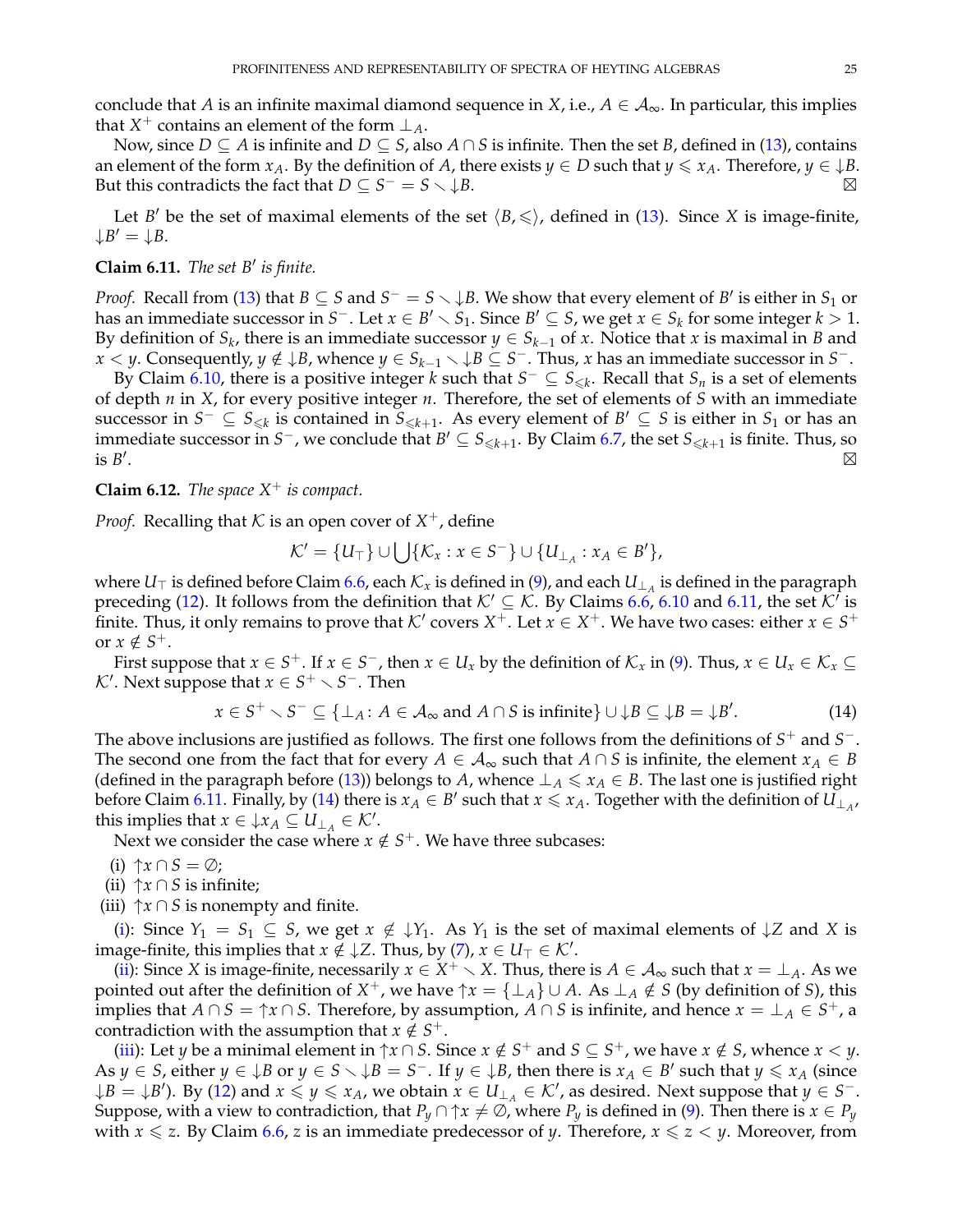*y* ∈ *S* it follows that there is a positive integer *k* such that *y* ∈ *S*<sub>*k*</sub>. By definition of *S*<sub>*k*+1</sub> and *z* ∈ *P*<sub>*y*</sub>, we have *z*  $\in$  *S*<sub>*k*+1</sub>  $\subseteq$  *S*. Together with *x*  $\le$  *z*  $\lt$  *y*, this contradicts the minimality of *y* in  $\uparrow$ *x*  $\cap$  *S*. Thus, *P*<sub>*y*</sub> ∩ ↑*x* = ∅, i.e., *x* ∉ ↓*P*<sub>*y*</sub>. Consequently, *x* ∈ ↓*y*  $\setminus$  ↓*P*<sub>*y*</sub>. By Claim [6.6,](#page-22-2) *x* ∈ ∪  $K_y$ . Since *y* ∈ *S*<sup>−</sup>, we have  $\dot{\cup}$   $\mathcal{K}_y \subseteq \cup \mathcal{K}'$ . We conclude that  $x \in \cup \mathcal{K}'$ .  $\boxtimes$ 

The final step consists in proving that the Priestley separation axiom holds in *X* +.

**Definition 6.13.** We call *distinguished* the elements of  $X^+$  of the form  $\top$ ,  $\bot_{\{x,y\}}$ , and  $\bot$ <sub>A</sub>. The remaining elements of *X* <sup>+</sup> will be called *nondistinguished*.

<span id="page-25-1"></span>**Claim 6.14.** *The following conditions hold for every*  $u, v \in X^+$  *:* 

- (i) The set  $\downarrow u \setminus \{u\}$  is open in X<sup>+</sup>.
- <span id="page-25-2"></span>(ii) If *v* is nondistinguished, the set  $\downarrow v$  is open in  $X^+$ .

*Proof.* Set  $U = \{u \setminus \{u\} \}$  and  $V = \{v\}$ . We verify that both *U* and *V* are open at once. Since  $\top$  is maximal and distinguished, it does not belong to  $U \cup V$ . Thus, [\(T1\)](#page-21-0) holds trivially for  $U$  and  $V$ . Moreover, since *U* and *V* are downsets, Condition [\(T2\)](#page-21-1) also holds trivially.

For [\(T3\)](#page-21-3), suppose that an element of the form  $\perp_{\{x,y\}}$  belongs to *U*, i.e.,  $\perp_{\{x,y\}} < u$ . Since  $X^+$  is a diamond system, it has width at most two, whence *x* and *y* are the only immediate successors of  $⊥_{\{x,y\}}$  in  $X^+$ . As  $X$  is image-finite,  $↑\bot_{\{x,y\}} ⊆ X$ , and  $⊥_{\{x,y\}} < u$ , either  $x ≤ u$  or  $y ≤ u$ . In both cases,  $\downarrow$ *x* ∩  $\downarrow$ *y* ⊆  $\downarrow$ *u*  $\smallsetminus$  {*u*} = *U*, as desired. This arguments can be adapted to the case of *V*. For suppose that  $\bot_{\{x,y\}}$  ∈ *V* =  $\downarrow v$ . As *v* is nondistinguished, this implies  $\bot_{\{x,y\}}$  < *v*. Thus, replicating the proof described for *U*, we obtain that [\(T3\)](#page-21-3) holds for *V* as well.

Finally, let  $A \in A_\infty$  and  $\perp_A \in U$ . Then  $\perp_A < u$ . By definition of the order on  $X^+$ , we have that  $u \in A$ . As *A* is infinite and  $\uparrow u$  is finite, there is  $x \in A$  such that  $u \nleq x$ . Since *A* is downward directed (being a diamond sequence), we may assume without loss of generality that  $x < u$ . Then  $\downarrow x \subseteq \downarrow u \setminus \{u\} = U$ , whence *U* satisfies [\(T4\)](#page-21-2). Again, this arguments can be adapted to the case of *V* as follows. Suppose that  $\perp$ *A* ∈ *V* =  $\downarrow$ *v*. Since *v* is nondistinguished, this implies that  $\perp$ <sub>*A*</sub> < *v*, so we can repeat the argument for *U*. -

<span id="page-25-3"></span>**Claim 6.15.** Let x, y,  $u \in X$  be such that x and y are incomparable and  $\downarrow x \cap \downarrow y \neq \emptyset$ . If  $\perp_{\{x,y\}} \nless u$ , then either ↓*x* ∩ ↓*y* ∩ ↓*u* = ∅ *or u* ∈ ↓*x* ∩ ↓*y.*

*Proof.* Recall that *x* and *y* are the only immediate successors of  $\perp_{\{x,y\}}$  in *X* and hence in *X*<sup>+</sup>, and that  $\uparrow$  ⊥<sub>{*x,y*}</sub>  $\subseteq$  *X*. Consequently, from ⊥<sub>{*x,y*}</sub>  $\nless$  *u* it follows that *x, y*  $\nless$  *u*. Suppose there is  $z \in \downarrow$ *x* ∩  $\downarrow$ *y* ∩  $\downarrow$ *u*. Since *X* <sup>+</sup> has width at most two and *x*, *y* are incomparable, we may assume by symmetry that *u* is comparable with *x*. Together with  $x \nleq u$ , this yields  $u < x$ . Suppose, with a view to contradiction, that  $u \nleq v$ . As  $y \nleq u$ , this implies that *u* and *y* are incomparable. Since  $z \leq u$ , *x*, *y* and  $u \leq x$ , we can apply the three point rule to obtain *y*  $\le x$ , a contradiction. Thus, *u*  $\le y$ , and so *u*  $\in \{x \cap \downarrow y$ .

<span id="page-25-4"></span>**Claim 6.16.** *Let*  $A \in \mathcal{A}_{\infty}$  *and*  $u \in X$ *.* If  $\perp_A \nleq u$ *, then there is*  $x \in A$  *such that*  $\downarrow u \cap \downarrow x = \emptyset$ *.* 

*Proof.* Since  $\perp_A \nleq u$ , the definition of the order relation on  $X^+$  gives that

<span id="page-25-0"></span>
$$
a \nleq u \text{ for all } a \in A. \tag{15}
$$

Since  $\uparrow u$  is finite (as  $u \in X$  and  $X$  is image-finite) and  $A$  is infinite, there is  $y \in A$  such that  $u \nleq y$ . Then *u* ∈ *X* and *y* ∈ *A* are incomparable by [\(15\)](#page-25-0). Consider *x* ∈ *A* such that *x* < *y*. Its existence follows from the fact that *A* is infinite and downward directed and  $\uparrow y$  is finite (as  $y \in A \subseteq X$  and *X* is image-finite). Since *u* and *y* are incomparable and  $x < y$ , we get  $u \nleq x$ . In addition,  $x \nleq u$  by [\(15\)](#page-25-0). Thus, *x* and *u* are also incomparable. To conclude the proof, suppose that there is  $z \in \{u \cap \{x\} \land x \leq u, x, y \text{ and } x, u \text{ are }$ incomparable and  $x \leq y$ , we can apply the three point rule to obtain  $u \leq y$ , a contradiction.

<span id="page-25-5"></span>**Claim 6.17.** *If*  $u \in X^+$  *is nondistinguished, then*  $\downarrow u$  *is clopen in*  $X^+$ *.* 

*Proof.* By Claim [6.14](#page-25-1)[\(ii\)](#page-25-2), the set  $\downarrow u$  is open in  $X^+$ . Then it only remains to verify that  $X^+ \setminus \downarrow u$  is also open. First, observe that Condition [\(T1\)](#page-21-0) holds for  $X^+ \setminus \downarrow u$  (just take  $Z = \{u\}$ ). To prove Condition [\(T2\)](#page-21-1), let  $x \in X^+ \setminus \downarrow u$ . Since  $u \notin \uparrow x$  and  $\downarrow x \setminus \downarrow u \subseteq X^+ \setminus \downarrow u$ , we may take  $Z = \{u\}$ .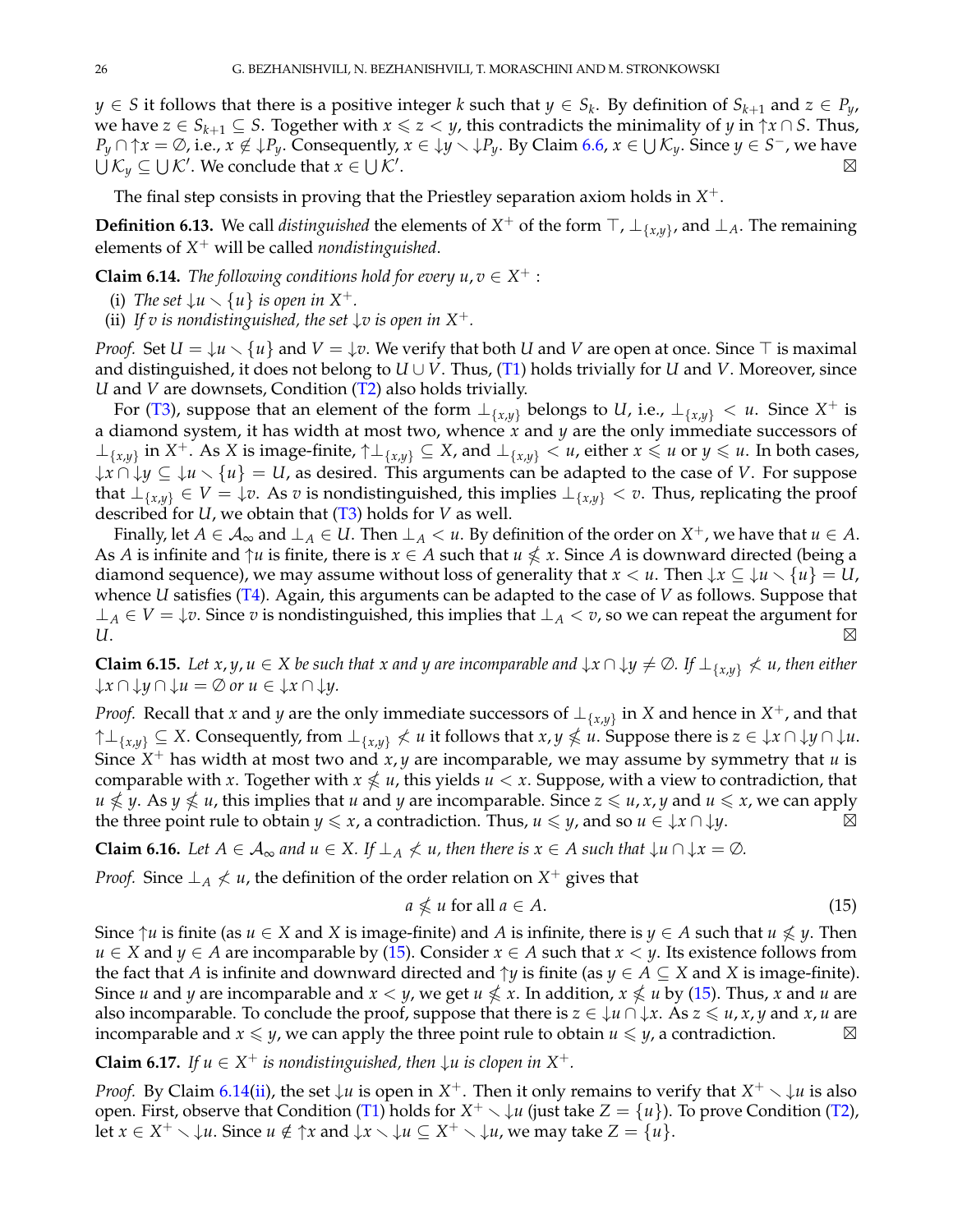To prove Condition [\(T3\)](#page-21-3), suppose that  $X^+ \setminus \downarrow u$  contains an element of the form  $\perp_{\{x,y\}}$ . Since  $\bot_{\{x,y\}}$  ∈ ↓*x* ∩ ↓*y* and  $\bot_{\{x,y\}} \nleq u$ , we may apply Claim [6.15](#page-25-3) to obtain that either ↓*x* ∩ ↓*y* ∩ ↓*u* = ∅ or *u* ∈ ↓*x* ∩ ↓*y*. If ↓*x* ∩ ↓*y* ∩ ↓*u* = ∅, then ↓*x* ∩ ↓*y* ⊆ *X*<sup>+</sup>  $\setminus$  ↓*u*, while if *u* ∈ ↓*x* ∩ ↓*y*, then we take *Z* = {*u*}. Thus, Condition  $(T3)$  holds in both cases.

It only remains to check [\(T4\)](#page-21-2). Consider  $A\in\mathcal{A}_\infty$  such that  $\bot_A\in X^+\smallsetminus\downarrow u.$  In particular,  $\bot_A\not< u.$  Since *u* is nondistinguished by assumption and  $X^+ \setminus X$  is a set of distinguished elements,  $u \in X$ . Therefore, *u* ∈ *X* and  $\perp$ *A*  $\not\le$  *u*. Thus, we may apply Claim [6.16](#page-25-4) to obtain  $x \in A$  such that  $\downarrow$  $x \subseteq X^+ \setminus \downarrow u$ .  $\Box$  $\boxtimes$ 

<span id="page-26-2"></span>**Claim 6.18.** *If u and v are incomparable elements in X, then the set*  $\downarrow u \cap \downarrow v$  *is clopen in*  $X^+$ *.* 

*Proof.* Define  $U = X^+ \setminus (\downarrow u \cap \downarrow v)$ . Since *u* and *v* are incomparable,

$$
\downarrow u \cap \downarrow v = (\downarrow u \smallsetminus \{u\}) \cap (\downarrow v \smallsetminus \{v\}).
$$

Therefore, in view of Claim [6.14,](#page-25-1) the set  $\downarrow u \cap \downarrow v$  is open in  $X^+$ .

It remains to show that *U* is also open. First, observe that  $X^+ \smallsetminus \{u,v\} \subseteq U$ , whence *U* satisfies [\(T1\)](#page-21-0). To prove [\(T2\)](#page-21-1), let  $x \in U$ . By definition of *U*, either  $x \nleq u$  or  $x \nleq v$ . By symmetry, we may assume that  $x \nlessل $u$ . Together with the obvious inclusion  $\downarrow x \setminus \downarrow u \subseteq U$ , this implies that Condition [\(T2\)](#page-21-1) holds for$ *U*. To prove [\(T3\)](#page-21-3), suppose that *U* contains an element of the form  $\bot_{\{x,y\}}$ . Then either  $\bot_{\{x,y\}} \nleqslant u$  or  $\perp$ <sub>{*x,y*}</sub> ≰ *v*. By symmetry we may assume that  $\perp$ <sub>{*x,y*}</sub> ≰ *u*, whence  $\perp$ <sub>{*x,y*}</sub> ≮ *u*. Now apply Claim [6.15](#page-25-3) to obtain that either  $\downarrow x \cap \downarrow y \cap \downarrow u = \emptyset$  or  $u \in \downarrow x \cap \downarrow y$ . Thus, Condition [\(T3\)](#page-21-3) follows from the inclusion  $\downarrow$ *x* ∩  $\downarrow$ *y* ⊆ *U* in the first case and from the inclusion  $(\downarrow$ *x* ∩  $\downarrow$ *y* $) \setminus \downarrow$ *u* ⊆ *U* in the second case.

Lastly, to prove [\(T4\)](#page-21-2), consider  $A \in \mathcal{A}_{\infty}$  such that  $\perp_A \in U$ . By definition of *U*, either  $\perp_A \nleq u$  or  $\perp$ *A*  $\nleq$  *v*. By symmetry, we may assume that  $\perp$ *A*  $\nleq$  *u*, so  $\perp$ *A*  $\nleq$  *u*. Moreover, *u* ∈ *X* by assumption. Thus, we may apply Claim [6.16](#page-25-4) to obtain *x* ∈ *A* such that ↓*u* ∩ ↓*x* = ∅. Consequently, also ↓*u* ∩ ↓*v* ∩ ↓*x* = ∅, and hence  $\downarrow x \subseteq X^+ \setminus (\downarrow u \cap \downarrow v) = U.$ 

# <span id="page-26-5"></span>**Claim 6.19.** *The space X*<sup>+</sup> *satisfies the Priestley separation axiom.*

*Proof.* Let  $u, v \in X^+$  with  $u \nleq v$ . We must find a clopen downset *D* of  $X^+$  such that  $u \notin D$  and  $v \in D$ . If *v* is nondistinguished, we may take  $D = \{v \text{ by Claim 6.17. Suppose } v \text{ is distinguished. We have the }$  $D = \{v \text{ by Claim 6.17. Suppose } v \text{ is distinguished. We have the }$  $D = \{v \text{ by Claim 6.17. Suppose } v \text{ is distinguished. We have the }$ following cases:

- <span id="page-26-0"></span>(i)  $v = \top$ ;
- <span id="page-26-1"></span>(ii)  $v = \perp_{\{x,y\}}$  for some  $x, y \in X$ ;
- <span id="page-26-4"></span>(iii)  $v = \perp_A$  for some  $A \in \mathcal{A}_{\infty}$ .

[\(i\)](#page-26-0): Since *X* is image-finite, there is a maximal element  $u^{\circ}$  in  $X^+$  such that  $u \leq u^{\circ}$ . Notice that  $u^{\circ} \neq \top$ as  $u \nleq v = \top$ . Since  $\top$  is maximal, this implies  $v = \top \notin \downarrow u^\circ$ . Being maximal in  $X^+$  and different from ⊤, the element *u*<sup>°</sup> is nondistinguished. Thus,  $\downarrow u$ <sup>°</sup> is clopen by Claim [6.17.](#page-25-5) Since *u*<sup>°</sup> is maximal, we can apply Proposition [4.2](#page-10-7) and obtain that the downset ↓*u* ◦ is also an upset of *X* <sup>+</sup>. Therefore, the set  $D := X^+ \setminus \downarrow u^{\circ}$  is a clopen downset of  $X^+$  such that  $u \notin D$  and  $v \in D$ .

[\(ii\)](#page-26-1): If  $u \notin \{x \cap \downarrow y$ , then we may take  $D = \{x \cap \downarrow y \text{ by Claim 6.18. Suppose } u \in \{x \cap \downarrow y\}$  $D = \{x \cap \downarrow y \text{ by Claim 6.18. Suppose } u \in \{x \cap \downarrow y\}$  $D = \{x \cap \downarrow y \text{ by Claim 6.18. Suppose } u \in \{x \cap \downarrow y\}$ . By Proposition [4.2,](#page-10-7) for every *z* ∈ ↓*x* ∩ ↓*y* there is a unique immediate predecessor  $z^{\circ}$  of *x* and *y* such that  $z \le z^{\circ}$ . In particular, *u* ◦ is an immediate predecessor of *x* and *y*. Define

$$
D=(\downarrow x\cap \downarrow y)\smallsetminus \downarrow u^{\circ}.
$$

Clearly  $u \notin D$ . Moreover, since  $u^{\circ}$  and  $v$  are immediate predecessors of  $x$  and  $y$ , from  $v \leq u^{\circ}$  it follows that  $v = u^{\circ}$ . This contradicts the fact that  $u \leq u^{\circ}$  and  $u \nleq v$ . Therefore,  $v \nleq u^{\circ}$ , and hence  $v = \perp_{\{x,y\}} \in D$ .

We show that  $D$  is a clopen downset of  $X^+$ . As  $X^+$  has width at most two, its elements may have at most two immediate successors. It follows that among immediate predecessors of *x* and *y* there exists just one distinguished element, namely  $\bot_{\{x,y\}}$ . Since  $u \not\leqslant v = \bot_{\{x,y\}}$ , the element  $u^\circ$  is nondistinguished. Thus, by Claims [6.17](#page-25-5) and [6.18,](#page-26-2) the set *D* is clopen. Finally, to prove that *D* is a downset, we show that

<span id="page-26-3"></span>
$$
z \notin D \Longleftrightarrow z^{\circ} = u^{\circ} \text{ for every } z \in \downarrow x \cap \downarrow y. \tag{16}
$$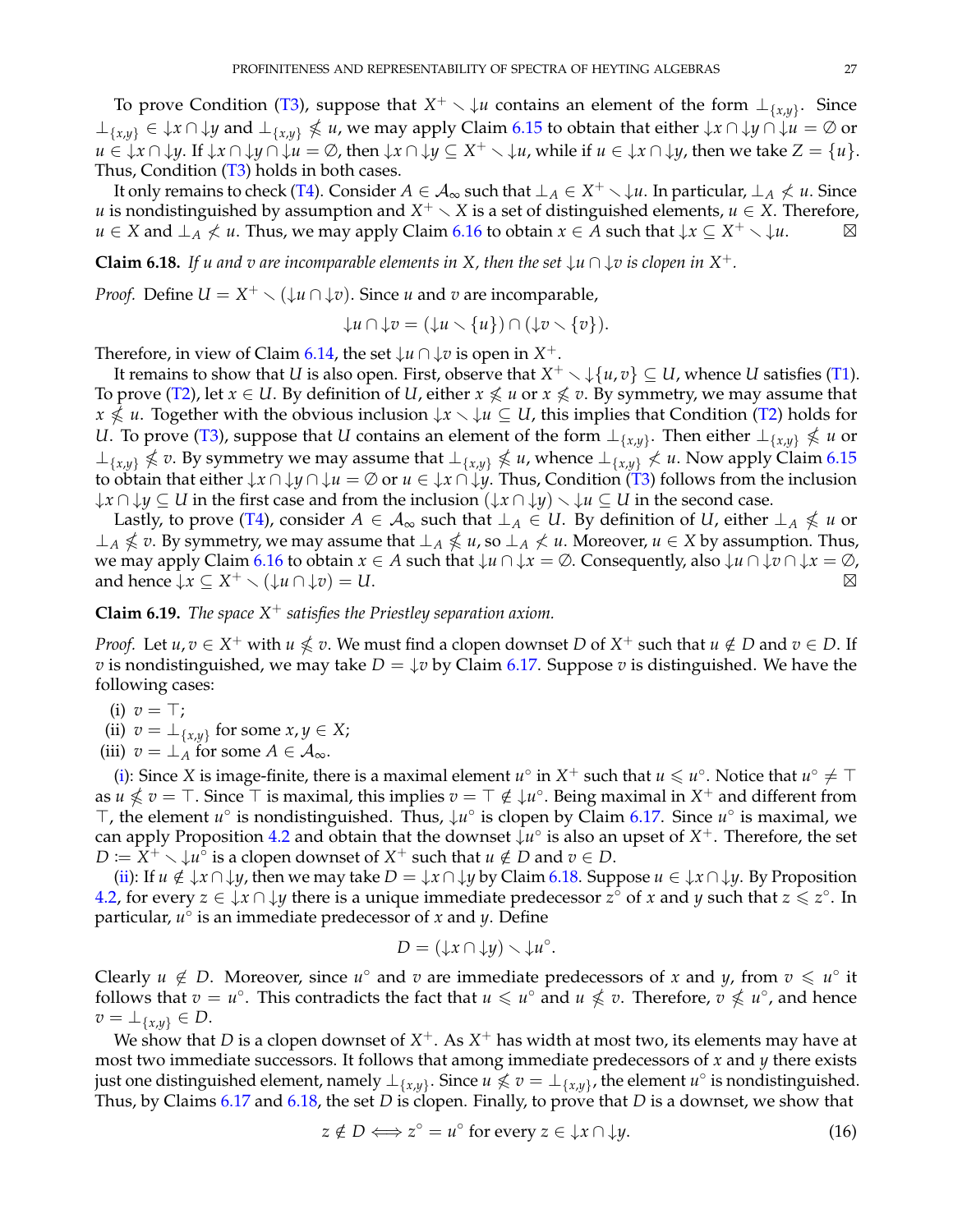Consider  $z \in \{x \cap \{y\} \mid x^{\circ} = u^{\circ}, \text{ then } z \in \{u^{\circ} \mid \text{since } z \leqslant z^{\circ}\}, \text{ whence } z \notin D.$  Conversely, if  $z \notin D$ , then  $z \in \mathcal{L}u^{\circ}$ . Therefore,  $u^{\circ}$  is the unique immediate predecessor of *x* and *y* above *z*. Consequently,  $z^{\circ} = u^{\circ}$ . This establishes [\(16\)](#page-26-3). Lastly, consider  $z \in D$  and  $t \leqslant z$ . Since  $t \leqslant z \leqslant x$ , *y*, we get  $t^{\circ} = z^{\circ}$ . Moreover, (16) and  $z \in D$  yield  $z^\circ \neq u^\circ$ . Thus, also  $t^\circ \neq u^\circ$ . With another application of [\(16\)](#page-26-3) we conclude that  $t \in D$ . Hence, *D* is a downset.

[\(iii\)](#page-26-4): Since  $u \neq v$ , we have  $u \neq \perp_A$ . Because  $\perp_A$  is the unique element whose set of strict successors is *A*, from  $u \neq \bot$ <sub>*A*</sub> it follows that there is  $z \in A$  with  $u \nleq z$ . If  $z = \top$  or  $z = \bot$ <sub>{*x,y*}</sub> for some  $x, y \in X$ , then we take the clopen downset *D* constructed in the previous cases. Otherwise, *z* is nondistinguished and we may take  $D = \downarrow z$  by Claim [6.17.](#page-25-5)  $\boxtimes$ 

In view of Claims [6.5,](#page-21-4) [6.12,](#page-24-5) and [6.19,](#page-26-5) we conclude that  $X^+$  is an Esakia space.  $\boxtimes$ 

**Corollary 6.20.** *Let X be an image-finite root system. Then there is an Esakia space X* <sup>+</sup> *whose underlying poset is also a root system such that*  $X$  *is the image-finite part of*  $X^+$ *.* 

*Proof.* If *X* is a root system, the poset *X* <sup>+</sup> constructed in the proof of Proposition [6.2](#page-20-3) is also a root system. Therefore, the result follows from Proposition [6.2.](#page-20-3)  $\boxtimes$ 

<span id="page-27-4"></span>**Corollary 6.21.** Let *n* be a positive integer and *X* a diamond system of depth  $\leq n$ . Then *X* is Esakia representable.

*Proof.* If *X* is of depth  $\leq n$ , the poset  $X^+$  constructed in the proof of Proposition [6.2](#page-20-3) coincides with *X*. Consequently, *X* is Esakia representable by Proposition [6.2.](#page-20-3) -⊠

## 7. CONSEQUENCES

<span id="page-27-0"></span>By Theorems [4.4](#page-11-4) and [6.1,](#page-20-1) a variety of Heyting algebras is such that its profinite members are profinite completions if and only it it omits the finite algebras  $Up(P_1)$ ,  $Up(P_2)$ ,  $Up(P_3)$ , and  $Up(P_4)$ . Consequently, we obtain:

#### <span id="page-27-2"></span>**Theorem 7.1.**

- (i) *The problem of determining whether a finite set of equations axiomatizes a variety of Heyting algebras whose profinite members are profinite completions is decidable.*
- <span id="page-27-3"></span>(ii) *The problem of determining whether a finite set of finite Heyting algebras generates a variety whose profinite members are profinite completions is decidable.*

*Proof.* [\(i\)](#page-27-2): Let *Σ* be a finite set of equations and V the variety axiomatized by it. By Theorems [4.4](#page-11-4) and [6.1,](#page-20-1) the profinite members of V are profinite completions if and only if V validates the Jankov formulas  $\mathcal{J}(P_1)$ ,  $\mathcal{J}(P_2)$ ,  $\mathcal{J}(P_3)$ , and  $\mathcal{J}(P_4)$ . By Jankov's Lemma, this happens precisely when V contains none of  $Up(P_1)$ ,  $Up(P_2)$ ,  $Up(P_3)$ , and  $Up(P_4)$ . This condition, in turn, can be decided by checking whether the equations in *Σ* hold in any of the finite algebras  $Up(P_1)$ ,  $Up(P_2)$ ,  $Up(P_3)$ , and  $Up(P_4)$ .

[\(ii\)](#page-27-3): The variety generated by a finite set K of finite Heyting algebras is such that its profinite members are profinite completions precisely when K validates  $\mathcal{J}(P_1)$ ,  $\mathcal{J}(P_2)$ ,  $\mathcal{J}(P_3)$ , and  $\mathcal{J}(P_4)$ . Since K is a finite set of finite algebras, the latter property is decidable.  $\boxtimes$ 

We next provide some properties of diamond Heyting algebras. Recall that a variety is *finitely based* if it can be axiomatized by finitely many equations, and that a class of (similar) algebras is a *quasivariety* if it is closed under the formation of reduced products, subalgebras, and isomorphic copies, see, e.g., [\[34,](#page-30-37) Sec. 1.5]. A variety is called *primitive* if all its subquasivarieties are varieties [\[34,](#page-30-37) Sec. 5.1.4].

<span id="page-27-1"></span>**Theorem 7.2.** *Varieties of diamond Heyting algebras are locally finite, primitive, and finitely based. Moreover, there are only countably many of them.*

*Proof.* That varieties of diamond Heyting algebras are locally finite follows from Theorem [3.3](#page-8-1) and the fact that DHA  $\subseteq$  CHA. In [\[19,](#page-30-38) [20\]](#page-30-32) it is proved that a variety of Heyting algebras is primitive if and only if it excludes the algebras of upsets of the rooted posets in Figure [12.](#page-28-1) (The original proof in [\[20\]](#page-30-32) is in Russian. For an English version of the proof, based on Esakia duality, see [\[13\]](#page-30-39).)

From the fact that varieties of diamond Heyting algebras omit  $Up(P_1)$ ,  $Up(P_2)$ ,  $Up(P_3)$ , and  $Up(P_4)$ , it easily follows that they also omit the algebras of upsets of the posets *P*1, *P*2, *P*5, *F*3, and *P*7. Consequently,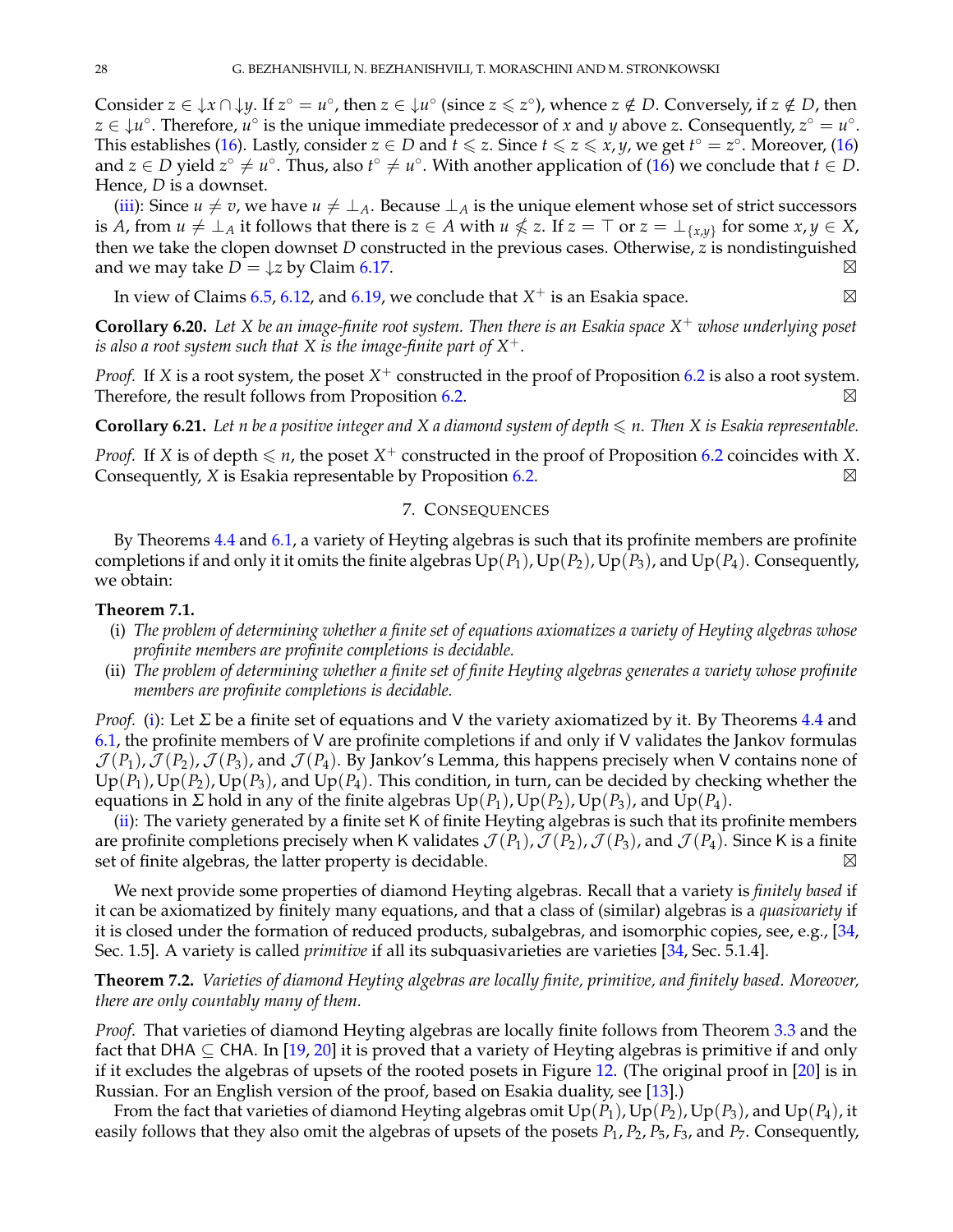

<span id="page-28-1"></span>FIGURE 12. The posets *P*1, *P*2, *P*5, *F*<sup>3</sup> and *P*7.

varieties of diamond Heyting algebras are primitive. As it is known that there are only countably many primitive varieties of Heyting algebras and that all of them are finitely based (see for instance [\[13,](#page-30-39) Thm. 9.1]), we conclude that the same holds for varieties of diamond Heyting algebras. It only remains to prove that there are infinitely many varieties of diamond Heyting algebras. But this follows, for instance, from the fact that there are infinitely many varieties of Gödel algebras, which are all varieties of diamond Heyting algebras.  $\boxtimes$ 

A variety V of Heyting algebras is said to be *canonical* provided that  $Up(X_A) \in V$  for all  $A \in V$ . The terminology comes from the fact that, given a Heyting algebra *A*, the completion Up(*XA*) is called the *canonical extension* of *A* [\[32\]](#page-30-40). Furthermore, recall that the smallest variety containing a class of similar algebras V is  $HSP(V)$  [\[17,](#page-30-18) Thm. II.9.5].

#### **Theorem 7.3.** *The variety* DHA *is canonical.*

*Proof.* It is well known that if  $P$  is an elementary class of posets, then the variety of Heyting algebras generated by  $\{Up(X): X \in \mathcal{P}\}\$ is canonical (see, e.g., [\[33,](#page-30-41) Thm. 7.1]). Let then  $\mathcal P$  be the class of diamond systems. Notice that  $P$  is elementary because the conditions in Definition [4.1](#page-10-8) can be expressed by first-order sentences, so the variety

$$
\mathsf{V} \coloneqq \mathbb{H} \mathbb{S} \mathbb{P} \{ \mathsf{Up}(X) \colon X \in \mathcal{P} \}
$$

is canonical. Thus, to conclude the proof, it suffices to show that  $V = DHA$ .

A straightforward adaptation of the proof of the implication [\(iii\)](#page-12-2) $\Rightarrow$ [\(i\)](#page-11-3) in Theorem [4.4](#page-11-4) shows that Up(*X*)  $\in$  DHA for all *X*  $\in$  *P*. Consequently, V  $\subseteq$  DHA. To prove the other inclusion, consider *A*  $\in$  DHA. From Theorem [4.4](#page-11-4) it follows that  $X_A$  is a diamond system, whence  $X_A \in \mathcal{P}$ . Together with the fact that *A* embeds into  $Up(X_A)$  via the map *γA*, this implies  $A \in V$ , as desired.  $\boxtimes$ 

Intermediate logics algebraized, in the sense of [\[14\]](#page-30-13), by varieties of diamond Heyting algebras have interesting metalogical properties. First, an intermediate logic is said to be *hereditarily structurally complete* if all its finitary extensions [\[31\]](#page-30-42) are *structurally complete* in the sense that their admissible rules are derivable (see for instance [\[60\]](#page-31-4)). On the other hand, an intermediate logic L has the *infinite Beth definability property* if implicit definitions can be turned explicit in L (we refer to [\[16,](#page-30-16) [52\]](#page-30-43) for the technical details).

## <span id="page-28-0"></span>**Theorem 7.4.** *Intermediate logics algebraized by varieties of diamond algebras are hereditarily structurally complete and have the infinite Beth definability property.*

*Proof.* As detailed in [\[60\]](#page-31-4) and [\[16\]](#page-30-16), an intermediate logic is hereditarily structurally complete (resp. has the infinite Beth definability property) precisely when it is algebraized by a variety of Heyting algebras that is primitive (resp. in which epimorphisms are surjective). The fact that varieties of diamond Heyting algebras are primitive follows from Theorem [7.2,](#page-27-1) while the fact that epimorphisms are surjective in them is a consequence of [\[53,](#page-30-26) Thm. 9.4] (see also [\[11\]](#page-29-13)).  $\boxtimes$ 

We close this paper by drawing connection to the classical Representation Problem mentioned in the introduction.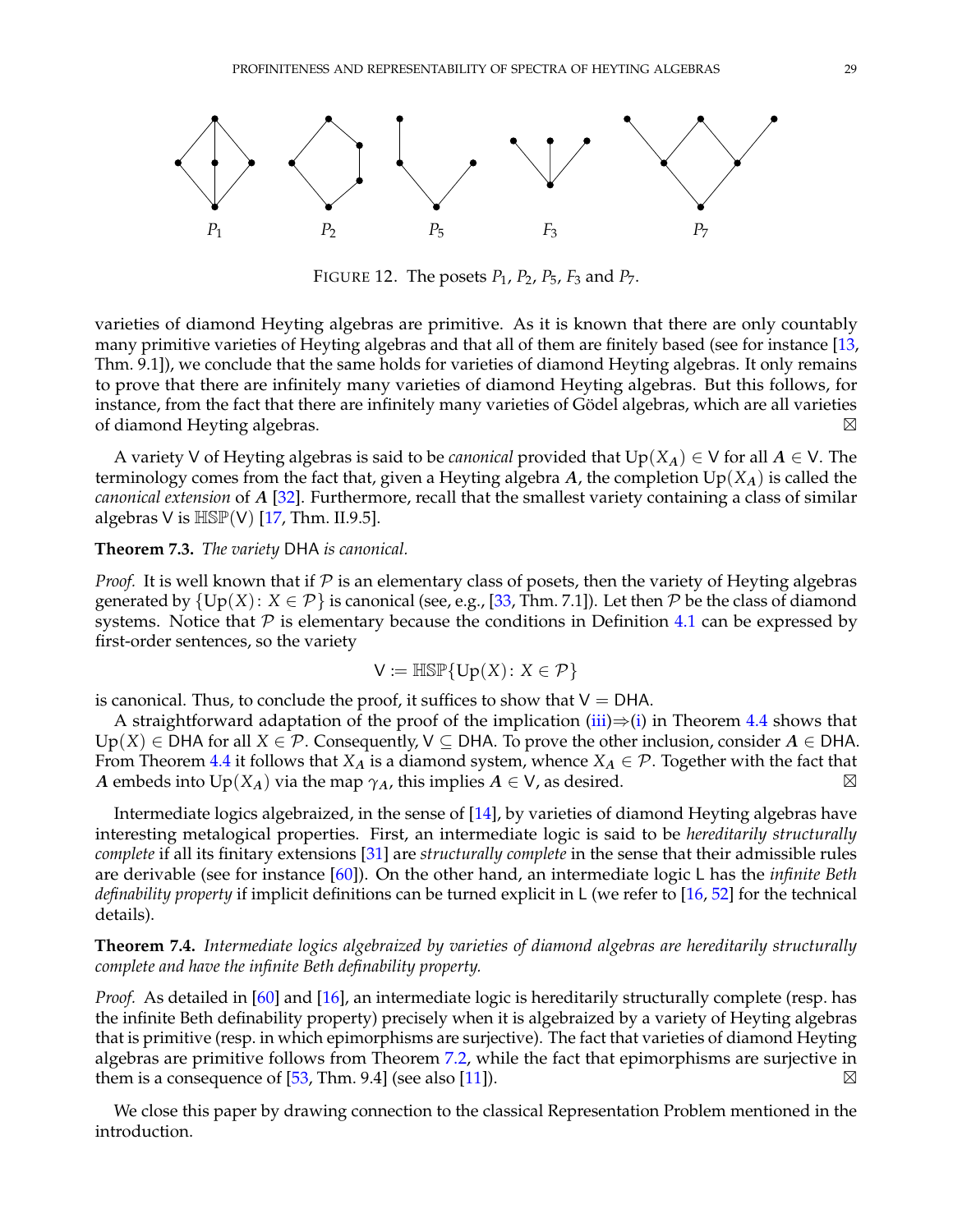**Definition 7.5.** We call a variety V of Heyting algebras *representable* if *X* is Esakia representable for every poset *X* such that  $Up(X) \in V$ .

Recall that  $D_n$  is the variety of Heyting algebras of depth  $\leq n$ . Our aim is to prove the following:

<span id="page-29-4"></span>**Theorem 7.6.** *A variety* V *of Heyting algebras is representable if and only if* V ⊆ D*<sup>n</sup>* ∩ DHA *for some positive integer n.*

To this end, we rely on the following folklore observation.

<span id="page-29-14"></span>**Proposition 7.7.** *For a variety* V *of Heyting algebras, the following are equivalent :*

- (i) *the members of*  $V$  *have depth*  $\leqslant n$  *for some positive integer n;*
- (ii) V *omits all infinite chains;*
- (iii) V *omits some chain;*
- (iv) V *validates*  $\mathcal{J}(C)$  *for some finite chain* C.

*Proof of Theorem [7.6.](#page-29-4)* Let *Z*<sup>-</sup> be the poset of negative integers with the standard order. First suppose that V is representable. By Proposition [5.2](#page-14-2) and Lemma [5.3,](#page-15-0) V omits the algebras  $Up(P)$  for all  $P \in$  ${P_1, P_2, P_3, P_4}$ . In view of Theorem [4.4,](#page-11-4) we conclude that  $V ⊆$  DHA. Moreover, Up( $\bar{Z}^-$ ) ∉ V as  $Z^-$  is not Esakia representable by Proposition [2.3\(](#page-4-5)[ii\)](#page-4-1). Thus, by Proposition [7.7](#page-29-14) the members of V have depth  $\leq n$  for some positive integer *n*.

Conversely, suppose that  $V \subseteq D_n \cap DHA$  for some positive integer *n*. Consider a poset *X* such that  $Up(X) \in V$ . We show that *X* is image-finite. It suffices to prove that *X* has bounded depth and width. Since  $Up(X)$  has depth  $\leq n$ , the same holds for *X* (see, e.g., [\[18,](#page-30-12) Prop. 2.38]). Therefore, by Theorem [4.4,](#page-11-4) DHA has width  $\leq 2$ . Thus, Up(*X*) also has width  $\leq 2$ , and hence so does *X* (see, e.g., [\[18,](#page-30-12) Prop. 2.39]). Consequently, *X* is image-finite. As *X* is image-finite and Up(*X*) is a diamond Heyting algebra, by Corollary [4.8](#page-14-4) we obtain that *X* is a diamond system of depth  $\leq n$ . Thus, *X* is Esakia representable by  $\blacksquare$   $\blacksquare$   $\blacksquare$ 

**Acknowledgements.** The third author was partially supported by the Beatriz Galindo grant BEAGAL-18/00040 and by the I+D+i research project PID2019-110843GA-I00, both funded by the Ministry of Science and Innovation and the Ministry of Universities of Spain. The fourth author would like to express his deep gratitude to the logic group in the Institute of Computer Science of the Czech Academy of Sciences, especially to Petr Cintula, for the hospitality and support that allowed him to conduct this research.

#### <span id="page-29-0"></span>**REFERENCES**

- <span id="page-29-6"></span>[1] S. Abramsky. A Cook's Tour of the Finitary Non-Well-Founded Sets. *Invited Lecture at BCTCS*, 1988. Available at arXiv:1111.7148.
- <span id="page-29-10"></span>[2] J. Adámek, H. Herrlich, and G. E. Strecker. *Abstract and concrete categories. The joy of cats*. Online edition, 2004. Reprints in Theory and Applications of Categories, No. 17 (2006), 1–507.
- <span id="page-29-1"></span>[3] R. Balbes. On the partially ordered set of prime ideals of a distributive lattice. *Canadian Journal of Mathematics*, 23:866–874, 1971.
- <span id="page-29-5"></span>[4] R. Balbes and P. Dwinger. *Distributive lattices*. University of Missouri Press, Columbia, Missouri, 1974.
- <span id="page-29-8"></span>[5] C. Bergman. *Universal Algebra: Fundamentals and Selected Topics*. Chapman & Hall Pure and Applied Mathematics. Chapman and Hall/CRC, 2011.
- <span id="page-29-9"></span>[6] G. Bezhanishvili. Varieties of monadic Heyting algebras. III. *Studia Logica*, 64(2):215–256, 2000.
- <span id="page-29-2"></span>[7] G. Bezhanishvili and N. Bezhanishvili. Profinite Heyting algebras. *Order*, 25(3):211–227, 2008.
- <span id="page-29-12"></span>[8] G. Bezhanishvili, M. Gehrke, R. Mines, and P. J. Morandi. Profinite completions and canonical extensions of Heyting algebras. *Order*, 23(2–3):143–161, 2006.
- <span id="page-29-11"></span>[9] G. Bezhanishvili and J. Harding. Compact Hausdorff Heyting algebras. *Algebra universalis*, 76:301—304, 2016.
- <span id="page-29-3"></span>[10] G. Bezhanishvili and P. J. Morandi. Profinite Heyting algebras and profinite completions of Heyting algebras. *Georgian Mathematical Journal*, 16(1):29–47, 2009.
- <span id="page-29-13"></span>[11] G. Bezhanishvili, T. Moraschini, and J. G. Raftery. Epimorphisms in varieties of residuated structures. *Journal of Algebra*, 492:185–211, 2017.
- <span id="page-29-7"></span>[12] N. Bezhanishvili. *Lattices of Intermediate and Cylindric Modal Logics*. Ph. D. Dissertation DS-2006-02, Institute for Logic, Language and Computation, University of Amsterdam, 2006.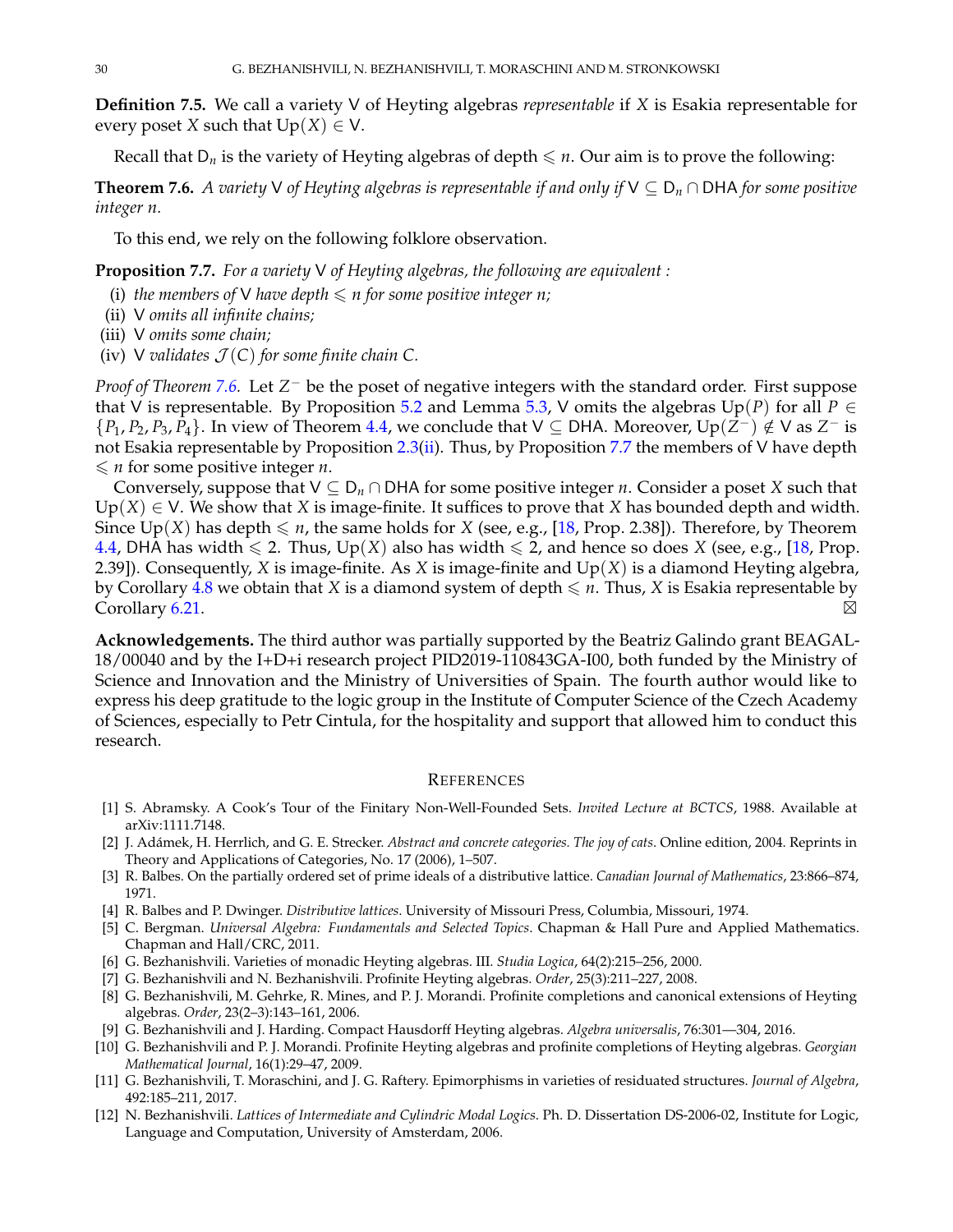- <span id="page-30-39"></span>[13] N. Bezhanishvili and T. Moraschini. Citkin's description of hereditarily structurally complete intermediate logics via Esakia duality. *Submitted manuscript*, 2020.
- <span id="page-30-13"></span>[14] W. J. Blok and D. Pigozzi. *Algebraizable logics*, volume 396 of *Mem. Amer. Math. Soc.* A.M.S., Providence, January 1989.
- <span id="page-30-36"></span>[15] P. Blackburn, M. de Rijke, and Y. Venema. *Modal logic*. Number 53 in Cambridge Tracts in Theoretical Computer Science. Cambridge University Press, Cambridge, 2001.
- <span id="page-30-16"></span>[16] W. J. Blok and E. Hoogland. The Beth property in Algebraic Logic. *Studia Logica*, 83(1–3):49–90, 2006.
- <span id="page-30-18"></span>[17] S. Burris and H. P. Sankappanavar. *A course in Universal Algebra*. Available in internet [https://www.math.uwaterloo.](https://www.math.uwaterloo.ca/~snburris/htdocs/ualg.html) [ca/~snburris/htdocs/ualg.html](https://www.math.uwaterloo.ca/~snburris/htdocs/ualg.html), the millennium edition, 2012.
- <span id="page-30-12"></span>[18] A. Chagrov and M. Zakharyaschev. *Modal Logic*, volume 35 of *Oxford Logic Guides*. Oxford University Press, 1997.
- <span id="page-30-38"></span>[19] A. Citkin. On structurally complete superintuitionistic logics. *Soviet Mathematics Doklady*, 19:816–819, 1978.
- <span id="page-30-32"></span>[20] A. Citkin. Structurally complete superintuitionistic logics and primitive varieties of pseudoBoolean algebras. *Mat. Issled. Neklass. Logiki*, 98, 134–151, 1987 (in Russian).
- <span id="page-30-1"></span>[21] D. M. Clark, B. A. Davey, and M. G. Jackson. The axiomatizability of topological prevarieties. *Advances in Mathematics*, 218(5):1604–1653, 2008.
- <span id="page-30-5"></span>[22] W. Cornish. On H. Priestley's dual of the category of bounded distributive lattices. *Mat. Vesnik*, 12(27)(4):329–332, 1975.
- <span id="page-30-14"></span>[23] D. van Dalen. Intuitionistic logic. In *Handbook of Philosophical Logic. Volume III*, 225–339, Springer, 1986.
- <span id="page-30-11"></span>[24] D. van Dalen. *Logic and structure*. Universitext. Springer-Verlag, Berlin, fourth edition, 2004.
- <span id="page-30-25"></span>[25] M. Dummett. A propositional calculus with denumerable matrix. *The Journal of Symbolic Logic*, 24:97–106, 1959.
- <span id="page-30-10"></span>[26] L. Esakia. Topological Kripke models. *Soviet Math. Dokl.*, 15:147–151, 1974.
- <span id="page-30-28"></span>[27] L. Esakia. On a locally finite variety of Heyting algebras. *In XVII Soviet Algebraic Conference. Part II, Minsk*, 280–281, 1983.
- <span id="page-30-9"></span>[28] L. Esakia. *Heyting Algebras. Duality Theory*. Springer, English translation of the original 1985 book. 2019.
- <span id="page-30-20"></span>[29] L. Esakia and R. Grigolia. The criterion of Brouwerian and closure algebras to be finitely generated. *Bulletin of the Section of Logic*, 6(2):46–52, 1977.
- <span id="page-30-22"></span>[30] K. Fine. Logics containing *K*4. I. *J. Symbolic Logic*, 39:31–42, 1974.
- <span id="page-30-42"></span>[31] J. M. Font. *Abstract Algebraic Logic - An Introductory Textbook*, volume 60 of *Studies in Logic - Mathematical Logic and Foundations*. College Publications, London, 2016.
- <span id="page-30-40"></span>[32] M. Gehrke and B. Jónsson. Bounded distributive lattices with operators. *Mathematica Japonica*, 40:207–215, 1994.
- <span id="page-30-41"></span>[33] R. Goldblatt. Canonical extensions and ultraproducts of polarities *Algebra Universlis*, 79:1–28, 2018.
- <span id="page-30-37"></span>[34] V. A. Gorbunov. *Algebraic theory of quasivarieties*. Siberian School of Algebra and Logic. Consultants Bureau, New York, 1998. Translated from Russian.
- <span id="page-30-2"></span>[35] G. Grätzer. Lattice Theory. First Concepts and Distributive Lattices. W. H. Freeman and Company, San Francisco, 1971.
- <span id="page-30-15"></span>[36] P. Hájek. Metamathematics of fuzzy logic. *Trends in Logic—Studia Logica Library*. Kluwer Academic Publishers, Dordrecht, 1998.
- <span id="page-30-4"></span>[37] M. Hochster Prime ideal structure in commutative rings. *Trans. Amer. Math. Soc.*, 142:43–60, 1969.
- <span id="page-30-21"></span>[38] T. Hosoi. On intermediate logics I. *J. Fac. Sci. Univ. Tokyo*, 14:293–293–312, 1967.
- <span id="page-30-27"></span>[39] T. Hosoi. Axiomatization of certain intermediate logics. *Journal of Tsuda, College* 10:9–12, 1978.
- <span id="page-30-33"></span>[40] V. A. Jankov On the relation between deducibility in intuitionistic propositional calculus and finite implicative structures. *Doklady Akademii Nauk SSSR*, 151:1293–1294, 1963.
- <span id="page-30-34"></span>[41] V. A. Jankov The construction of a sequence of strongly independent superintuitionistic propositional calculi *Soviet Mathematics Doklady*, 9:806–807, 1968.
- <span id="page-30-35"></span>[42] V. A. Jankov Conjunctively irresolvable formulae in propositional calculi. *Izvestiya Akademii Nauk SSSR. Seriya Matematicheskaya*, 33:18–38, 1969.
- <span id="page-30-0"></span>[43] P. T. Johnstone. *Stone Spaces*, volume 3 of *Cambridge studies in advanced mathematics*. Cambridge University Press, 1982.
- <span id="page-30-7"></span>[44] A. Joyal. Spectral spaces and distributive lattices. *Notices Amer. Math. Soc.*, 18:393–394, 1971.
- <span id="page-30-3"></span>[45] I. Kaplansky. *Commutative rings*. Revised edition. The University of Chicago Press, Chicago, Ill.-London, 1974.
- <span id="page-30-19"></span>[46] C. Kupke, A. Kurz, and Y. Venema. Stone coalgebras. *Theoretical Computer Science*, 327(1-2):109–134, 2004.
- <span id="page-30-31"></span>[47] A. V. Kuznetsov On superintuitionistic logics. *Proceedings of the International Congress of Mathematicians*, Vancouver, 1:243–249, 1974.
- <span id="page-30-8"></span>[48] W. J. Lewis. The spectrum of a ring as a partially ordered set. *J. Algebra*, 25:419–435, 1973.
- <span id="page-30-24"></span>[49] L. L. Maksimova. Pretabular intuitionist logics. *Algebra and Logic*, 11:308–314–308–314, 1972.
- <span id="page-30-30"></span>[50] L. L. Maksimova. On locally finite varieties of pseudoboolean algebras. *XVI All-Union Algebraic Conference*, Leningrad, 1:99–100, 1981.
- <span id="page-30-29"></span>[51] S. I. Mardaev. Two Sequences of Locally Tabular Superintuitionistic Logics. *Studia Logica*, 50(2):333–342, 1991.
- <span id="page-30-43"></span>[52] T. Moraschini, J. G. Raftery, and J. J. Wannenburg. Epimorphisms, definability and cardinalities. *Studia Logica*, 108:255–275, 2020.
- <span id="page-30-26"></span>[53] T. Moraschini and J. J. Wannenburg. Epimorphisms surjectivity in varieties of Heyting algebras. *Annals of Pure and Applied Logic*, 171(9), 2020.
- <span id="page-30-17"></span>[54] A. Di Nola and R. Grigolia. Gödel spaces and perfect MV-algebras. *Journal of Applied Logic*, 13(3):270-284, 2015.
- <span id="page-30-23"></span>[55] H. Ono. Kripke models and intermediate logics. *Publ. RIMS Kyoto Univ.*, 6:461–476, 1970/71.
- <span id="page-30-6"></span>[56] H. A. Priestley. Representation of distributive lattices by means of ordered Stone spaces. *Bull. London Math. Soc.*, 2:186–190, 1970.